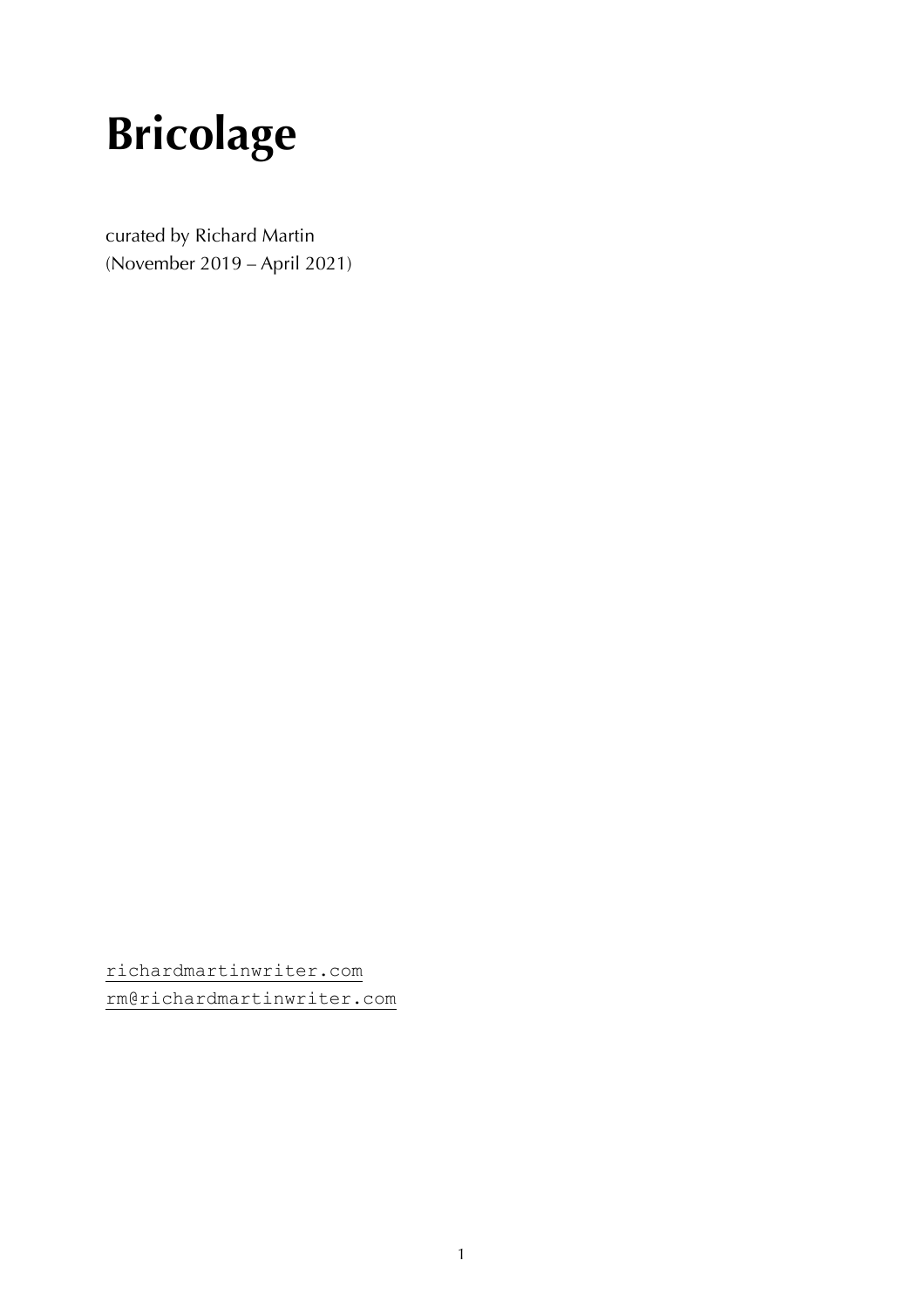#### **Contents**

Preface (3) Woven (4) Reading as creation (8) Legacy (13) Illumination (16) Time capture (20) Memory's poetry (24) Bridging poles (27) Writing to understand (32) Book conversations (35) When I is we (39) Stories and genes (44) Viewed askew (48) Trickster (52) Palimpsest (56) Ramparts (59) Fragments (63) Questions (66) Detection (71)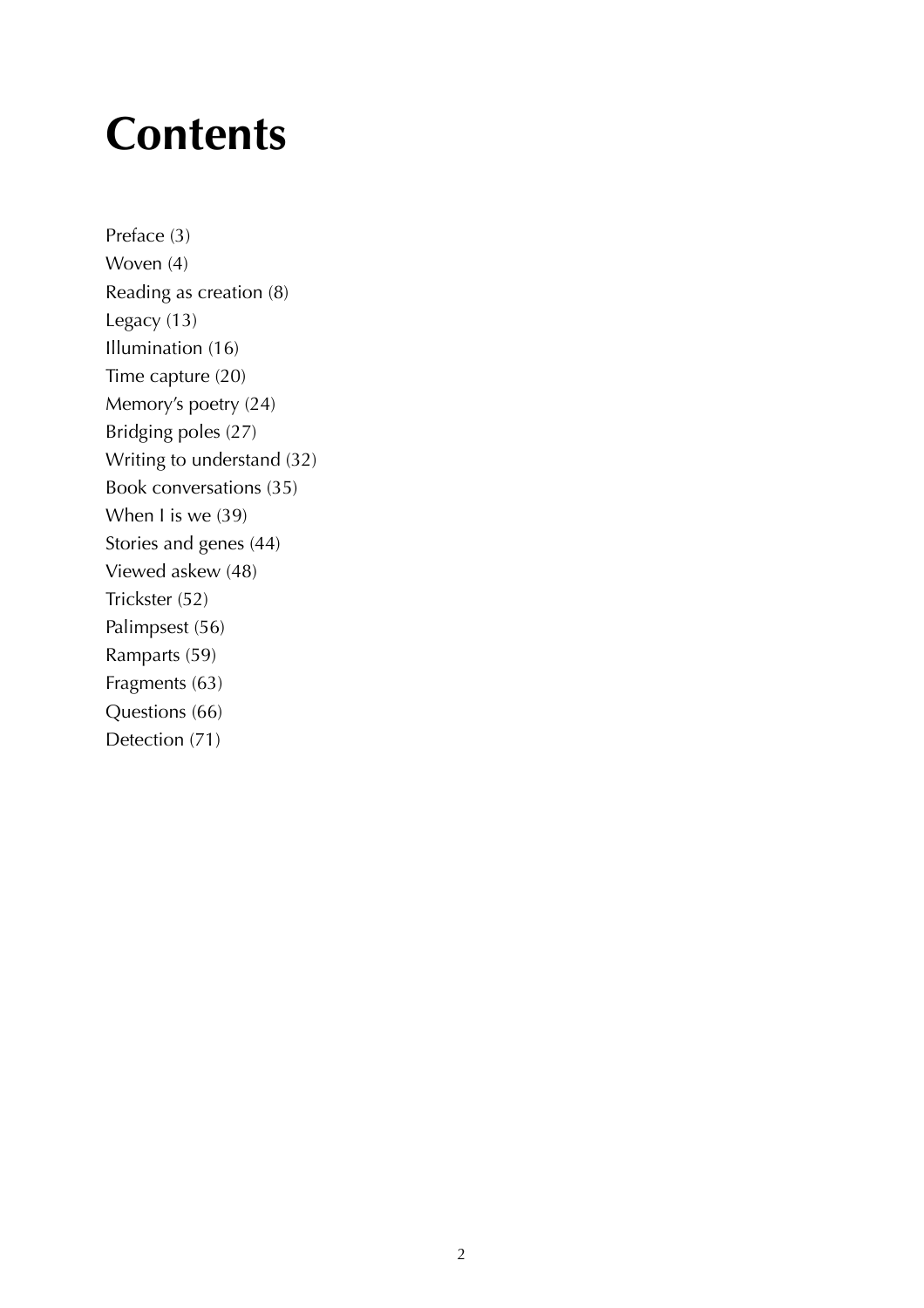## **Preface**

Two novels published in the past few years have inspired this small experiment.

First, I was intrigued by the manner in which George Saunders incorporated passages quoted from other texts into *Lincoln in the Bardo* (Bloomsbury, 2017). They provided background context to the central narrative. They also raised a question, through their multiple, often contradictory voices, regarding to what extent history is itself a fiction.

The other novel was Jeremy Gavron's *Felix Culpa* (Scribe, 2018), the entire narrative of which is composed of a patchwork of fragments stitched together from other texts. The novel as bricolage.

In both cases, quoted passages from different sources follow one after the other. There is no additional commentary. They are creative exercises in curation. Yet they also speak to the notion, in which I strongly believe, that books converse with one another – across time and space.

I am indebted to all the writers quoted in the following pages.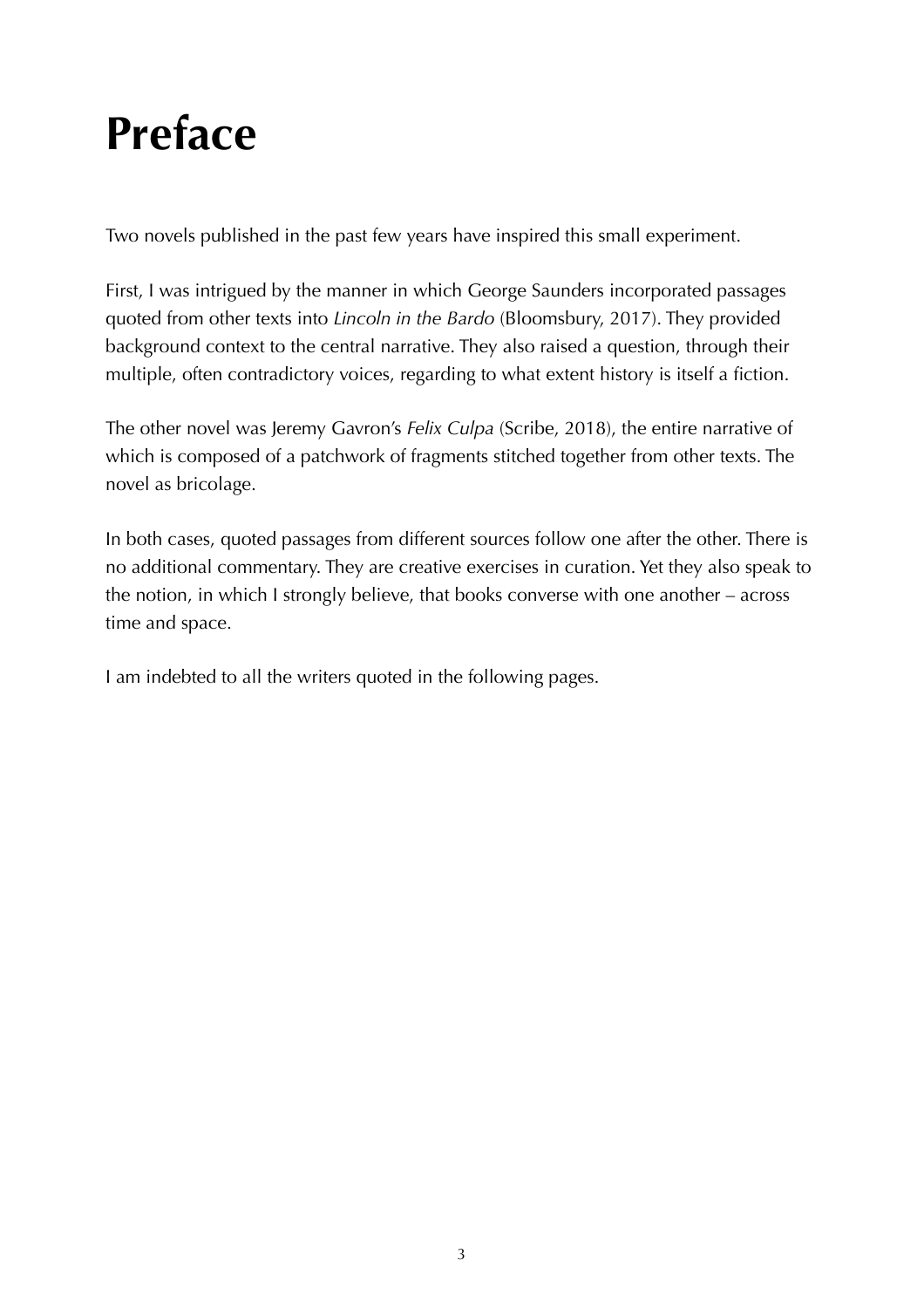#### **Woven**

In connecting the dots, traversing the gaps between fragments and stitching them together – a meaningful whole emerges. *— Nick Sousanis, Unflattening*

The association between weaving and writing, between thread and text, between seamstress and artist, is a constant in the history of literature and art. *— Jorge Carrión, Bookshops*

weaving is itself a model for storytelling's integration of parts and materials into a new whole; it is a technology that creates containers and models complexity. *— Rebecca Solnit, Whose Story Is This?*

It is no coincidence that our terms for fibre and fable intertwine. When we want to recount a story, we spin a yarn. If we deceive, we pull the wool over people's eyes. *— Esther Rutter, 'Making'*

A meandering line sutures together the world in some new way, as though walking was sewing and sewing was telling a story and that story was your life. *— Rebecca Solnit, The Faraway Nearby*

I passed my workdays making sense of the world for others, taking up fragments of sensation and information and piecing them together, stitching quilts from leftovers and rag-ends of the world's fabric.

*— James Sallis, Others of My Kind*

A thread now most often means a line of conversation via e-mail or other electronic means, but thread must have been an even more compelling metaphor when most people witnessed or did the women's work that is spinning. It is a mesmerising art, the spindle revolving below the strong thread that the fingers twist out of the mass of fiber held on an arm or a distaff. The gesture turns the cloudy mass of fiber into lines with which the world can be tied together. Likewise the spinning wheel turns, cyclical time revolving to draw out the linear time of a thread. The verb to spin first meant just this act of making, then evolved to mean anything turning rapidly, and then it came to mean telling a tale.

*— Rebecca Solnit, The Faraway Nearby*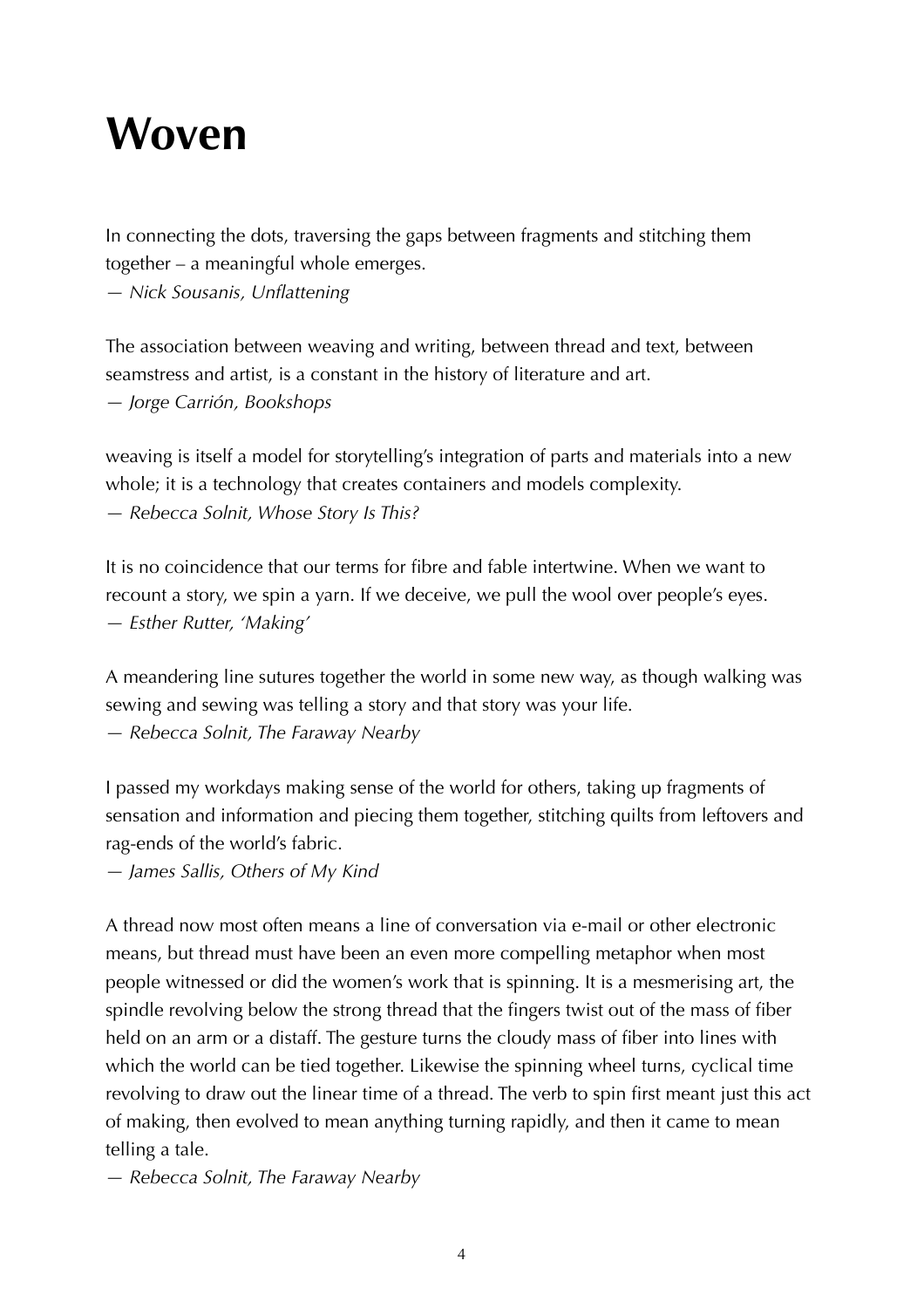Women who spin, weave and knit are legend, from Homer's Penelope, unravelling and reweaving a shroud as she waits for Odysseus's return, to mythic Ariadne, saving Theseus in the Cretan labyrinth with her ball of yarn. In Greek mythology, the three Fates, the Moirai, hold the mother thread of life – Clotho spins it, her sister Lachesis measures it, and Atropos clips it short. In Norse mythology, the Norns, goddesses wielding shears and spindles, do likewise.

*— Esther Rutter, 'Making'*

The world is made up of facts, he says in his book, facts that are atoms, the smallest unit into which spoken reality can be divided. Language weaves meaning together like an invisible needle, linking these facts by means of the thread of its logic. *— Luis Sagasti, Fireflies*

The world is a fabric we weave daily on the great looms of information, discussions, films, books, gossip, little anecdotes.

*— Olga Tokarczuk, Nobel Lecture*

Every history has more than one thread, each thread a story of division. *— Ocean Vuong, On Earth We're Briefly Gorgeous*

Coupled, their interplay and overlap facilitate the emergence of new perspectives. Actively interweaving multiple strands of thought creates common ground. A richly dimensional tapestry from which to confront and take differences into account, and allow the complex to remain complex.

*— Nick Sousanis, Unflattening*

Tantra is the practice of extending, of stretching to make connections, of creating something from those connections. Tantra is the weaving of multiple threads and the extrication of one part from the whole.

*— Nisha Ramayya, States of the Body Produced by Love*

Stories are not only a sequence of things that happen, they are also – or they can be – *patterns* as well. The shape of a story-line can weave in and out in a shape that is attractive in an abstract way, which is aesthetically pleasing no matter what it means. *— Philip Pullman, Dæmon Voices*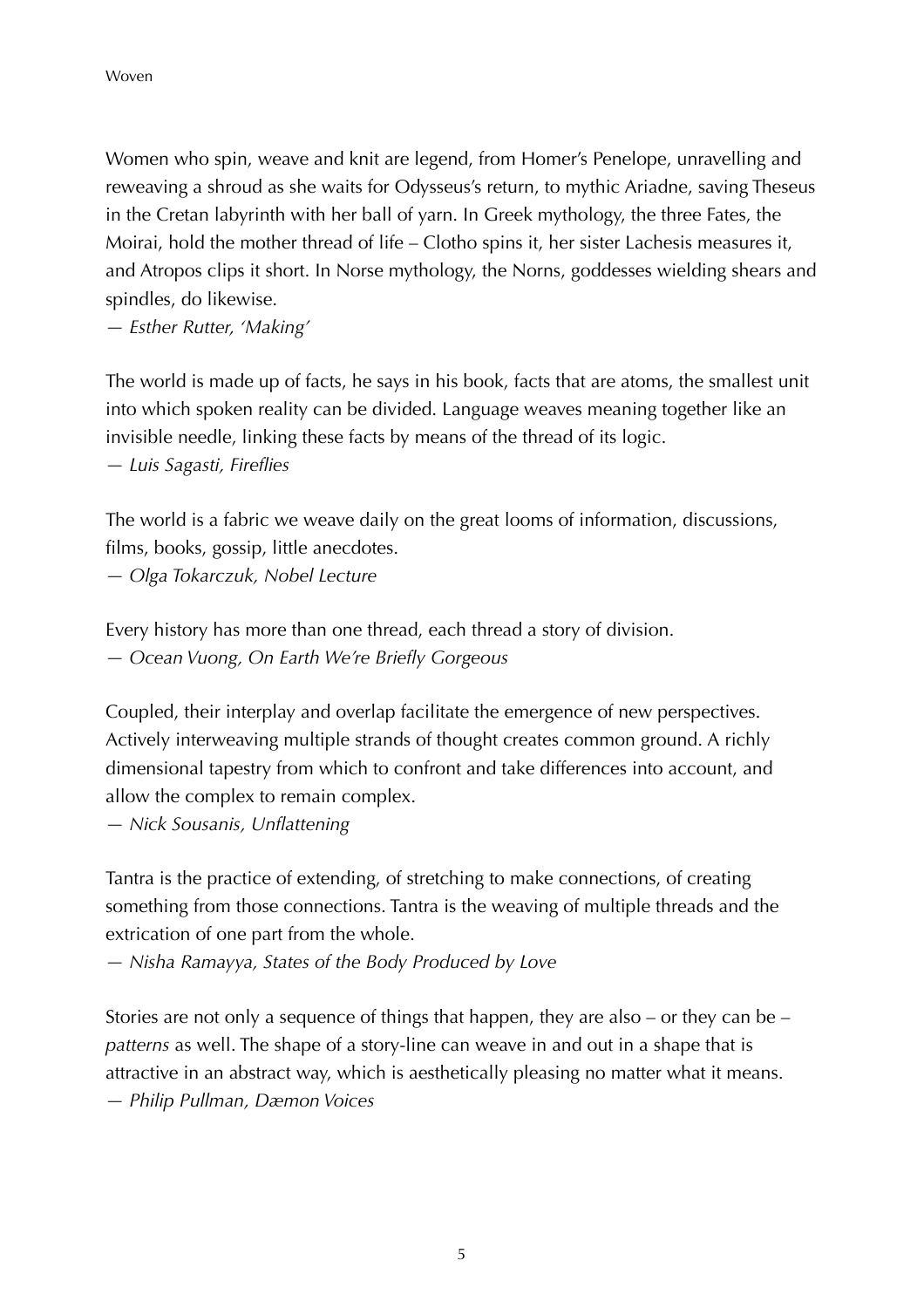Like Ariadne's thread allowing Theseus to journey into—and safely out of—the mythical labyrinth, a story means to lead the reader somewhere. *— Peter Turchi, A Muse and A Maze*

To spin a yarn. To tell a story. You take something amorphous and lumpy and you order it. You twist it into something with a purpose.

*— Nell Stevens, Bleaker House*

a truth that is built, like all human truths, on a story woven of wishes, possibilities, and lies.

*— Michael Chabon, Manhood for Amateurs*

I think of threads as parts that frame, as repetitions that enable memory, destruction and recreation, as continuities that loop and accrue meaning. Threads are moving bodies and the movements themselves, narratives and the processes of narrating.

*— Nisha Ramayya, 'Threads'*

The reader is Theseus in the labyrinth, unspooling thread in order to find his way out of what he's getting himself into.

*— Peter Turchi, A Muse and A Maze*

Theseus must use the 'clewe of twyne' that Ariadne gives him. The word 'clewe' derives from Old English cliwen or cleowen, meaning a rounded mass, or a ball of thread. Eventually it became our word 'clue'. It lost its material significance, and retained only its metaphorical meaning. But still, there it is, hidden but present: the clewe is in the clue (and the clue is in the clewe). Every step towards solving a mystery, or a crime, or a puzzle, or the riddle of the self, is a length of yarn tossed us by the helping hand of Ariadne.

*— Charlotte Higgins, Red Thread*

A labyrinth is an ancient device that compresses a journey into a small space, winds up a path like a thread on a spool. It contains beginning, confusion, perseverance, arrival, and return. There at last the metaphysical journey of your life and your actual movements are one and the same.

*— Rebecca Solnit, The Faraway Nearby*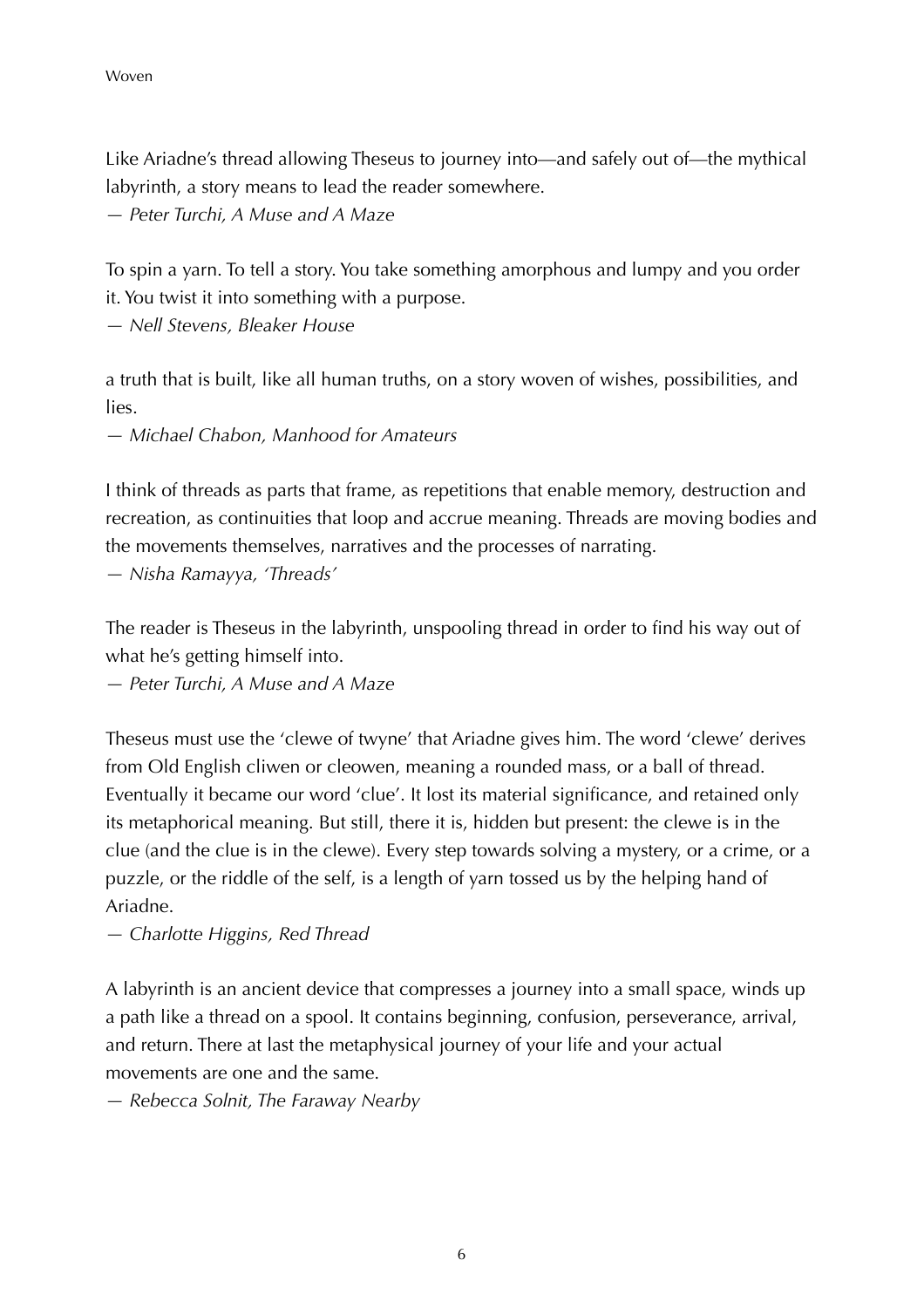The labyrinth is about power and powerlessness, mastery and terror; it is also a coiled line, a thread, a narrative, a fabrication, a fiction.

*— Charlotte Higgins, Red Thread*

In this folding up of great distances to small space, the labyrinth resembles two other manmade things: a spool of thread and the words and lines and pages of a book. *— Rebecca Solnit, The Faraway Nearby*

The scene that we weave and pull apart together is learned by heart, it dwells in memory; not simply a context, or an event, or an image, but a frame, a programme, a system of relationships and repetitions. In other words, the scene is not simply that which is created, but that which creates; not simply a part of a whole, but a part that comprises a whole.

*— Nisha Ramayya, 'Threads'*

its recalling an understanding of pattern instead of a wound, something woven into me, a part of that composite I had become which was a fraction of what I might have been *— Jessie Greengrass, Sight*

The web and the labyrinth are first cousins among metaphors. A woven web (whose threads can resemble a labyrinth) is made with the same skill, Minerva's skill, required of the architect of intricate buildings, or poems.

*— Charlotte Higgins, Red Thread*

for all the other buildings and creatures, all the waves, ships and forests of the earth were contained in this tapestry, and the tapestry was the world. *— Thomas Pynchon, The Crying of Lot 49*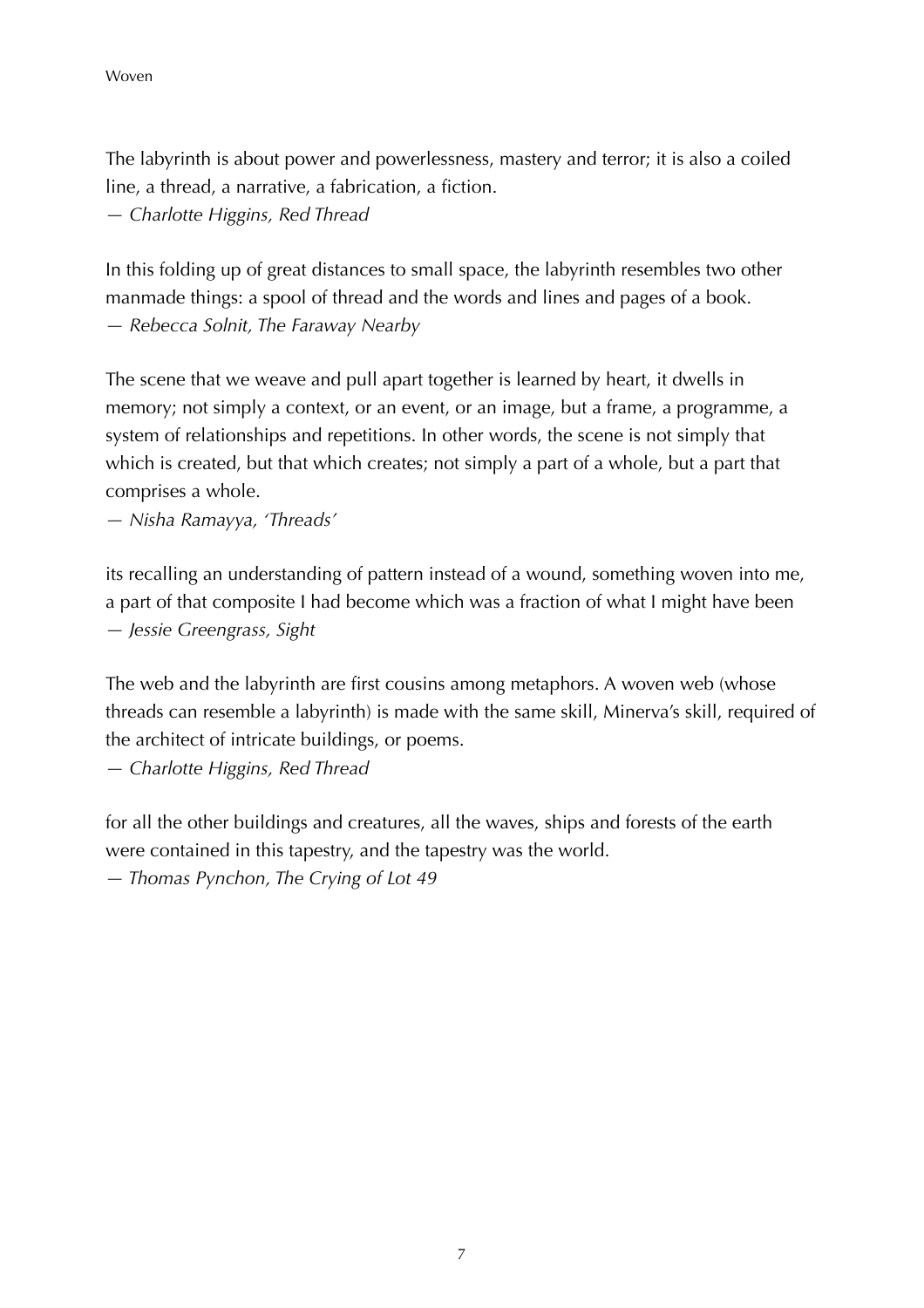# **Reading as creation**

This is part empathy, part thievery. Empathy, in art, is art's part-exchange with us, its inclusivity, at once a kind-ness, a going beyond the self, and a pickpocketing of our responses, which is why giving and taking are bound up with the goods, with the gods, with respect, with deep-seated understanding about the complex cultural place where kindness, thievery, bartering and gift-giving all meet, make their exchanges, and by exchange reveal real worth.

*— Ali Smith, Artful*

I was reminded of a question a student once asked me: 'When does a work of art happen?' Firstly, in the moment of its production – in the mind, then studio, then display, when its constituent parts lock into context. Secondly, when the art meets its audience and gaps, productive or otherwise, between the creative intent and its reception emerge. *— Dan Fox, Limbo*

no act of reading can ever be passive.

*— Jonathan Basile, Tar for Mortar*

Every reader writes the book he or she reads, supplying what isn't there, and that creative invention becomes the book.

*— Siri Hustvedt, A Plea for Eros*

The meaning is what emerges from the interaction between the words I put on the page and the readers' own minds as they read them.

*— Philip Pullman, Dæmon Voices*

What we give the reader is a raw code, a rough pattern, loose architectural plans that they use to build the book themselves. No two readers can or will ever read the same book, because the reader builds the book in collaboration with the author. *— Neil Gaiman, The View from the Cheap Seats*

the reader's imagination automatically completes the writer's. *— Milan Kundera, The Art of the Novel*

But imagination is not and never has been optional: it is at the heart of everything, the thing that allows us to experience the world from the perspectives of others: the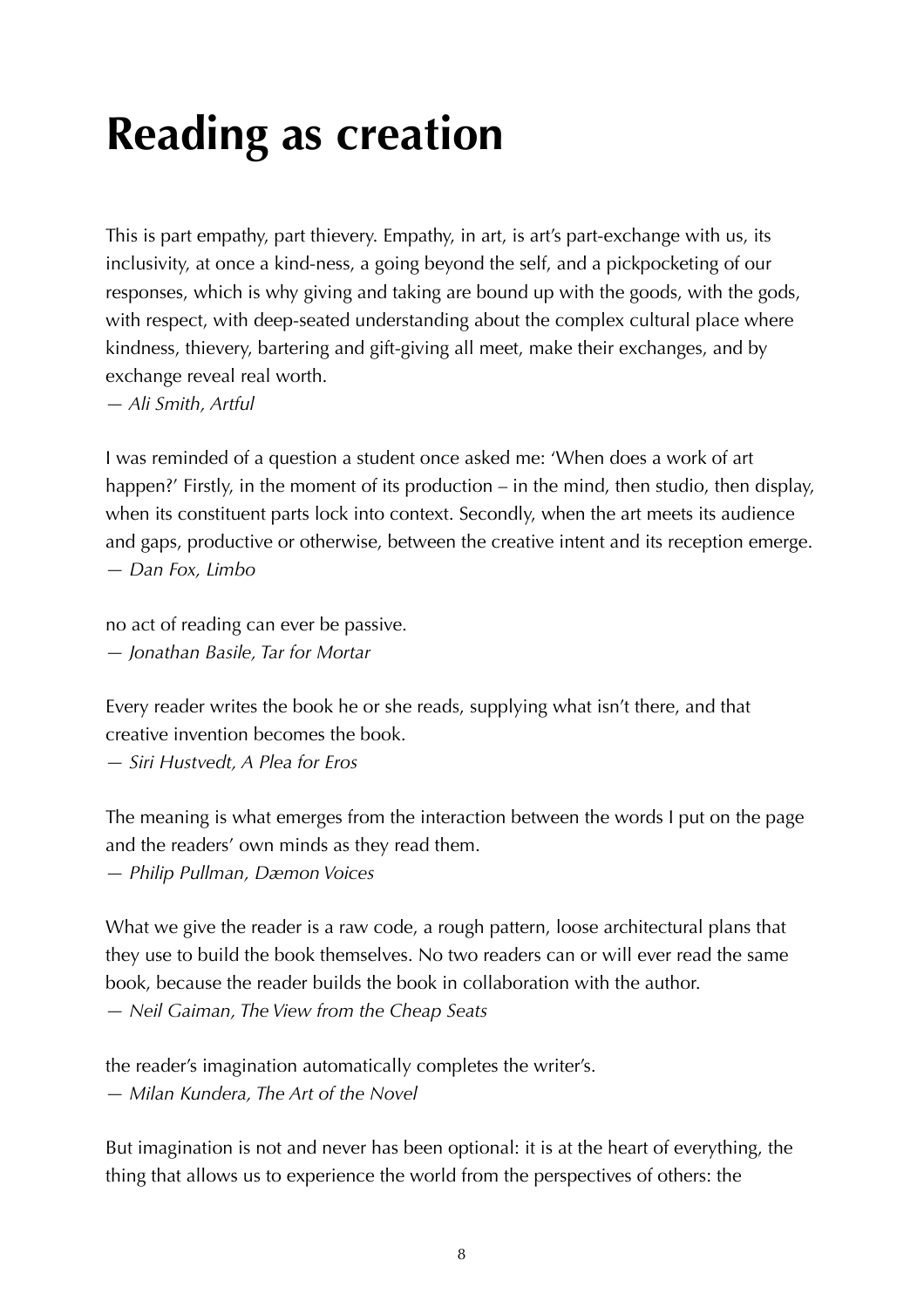condition precedent of love itself. *— Katherine Rundell, Why You Should Read Children's Books, Even Though You Are So Old and Wise*

The novels I like best, if we're going to get individual, are the ones that invite, or demand, that their reader take part in their making, be present in them, be creative in response to them, and in being part, be the opposite of excluded, be active, be alive to them and them in turn alive to the reader.

*— Ali Smith, 'The Novel in the Age of Trump'*

We write and we read in order to hold another human being close. *— Anne Michaels, Infinite Gradation*

The writer does not know for whom she writes. The reader's face is invisible, and yet, every sentence inscribed on a page represents a bid for contact and a hope for understanding.

*— Siri Hustvedt, Living, Thinking, Looking*

Perhaps the ultimate blank is the space between the reader and writer – or, more accurately, the space between the story we create and send out to the world and the story each reader perceives.

*— Peter Turchi, Maps of the Imagination*

And this ideal reader may prove to be anyone at all – any *one* at all – because the act of reading is just as singular – always – as the act of writing. *— Margaret Atwood, On Writers and Writing*

Meanings are for the reader to find, not for the storyteller to impose. The sort of story we all hope we can write is one that will resonate like a musical note with all kinds of overtones and harmonics, some of which will be heard more clearly by this person's ears, others by that one's; and some of which may not be heard at all by the storyteller. What's more, as the listeners grow older, so some of the overtones will fade while others become more clearly audible.

*— Philip Pullman, Dæmon Voices*

But if stories are one of the ways we make sense of the world, they are also how we experience whatever doesn't makes sense, whatever cannot be fully understood. Stories are how we stand in the presence of mystery. If mystery, the genre, is about finding the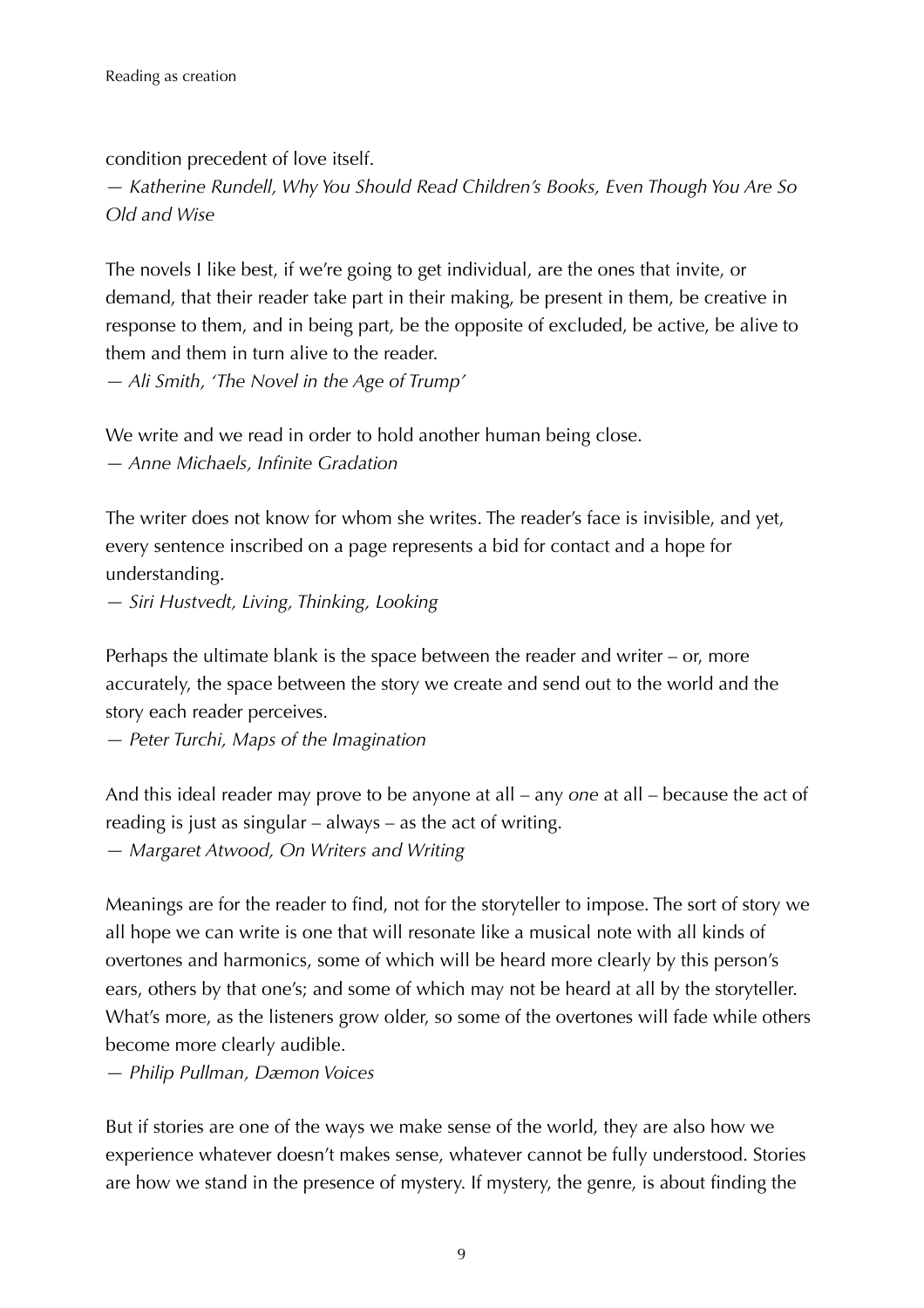answers, then mystery, that elusive yet essential element of fiction, is about finding the questions.

*— Maud Casey, The Art of Mystery*

I know from writing lyrics that some details—names, places, locations—are desirable; they anchor the piece in the real world. But so are ambiguities. By letting the listener or viewer fill in the blanks, complete the picture (or piece of music), the work becomes personalised and the audience can adapt it to their own lives and situations. *— David Byrne, How Music Works*

A work of art, therefore, is a complete and closed form in its uniqueness as a balanced organic whole, while at the same time constituting an open product on account of its susceptibility to countless different interpretations which do not impinge on its unadulterable specificity. Hence, every reception of a work of art is both an *interpretation* and a *performance* of it, because in every reception the work takes on a fresh perspective for itself.

*— Umberto Eco, The Open Work*

That's the thing about books. They're alive on their own terms. Reading is like travelling with an argumentative, unpredictable good friend. It's an endless open exchange. *— Ali Smith, The Book Lover*

Composing's one thing, performing's another, listening's a third. What can they have to do with one another? *— John Cage, Silence*

The purpose of a story or poem, unlike that of a diary, is not to record our experience but to create a context for, and to lead the reader on, a journey. *— Peter Turchi, Maps of the Imagination*

Which means that a place is a story, and stories are geography, and empathy is first of all an act of imagination, a storyteller's art, and then a way of traveling from here to there. *— Rebecca Solnit, The Faraway Nearby*

Journeys start in ignorance *— Glyn Maxwell, On Poetry*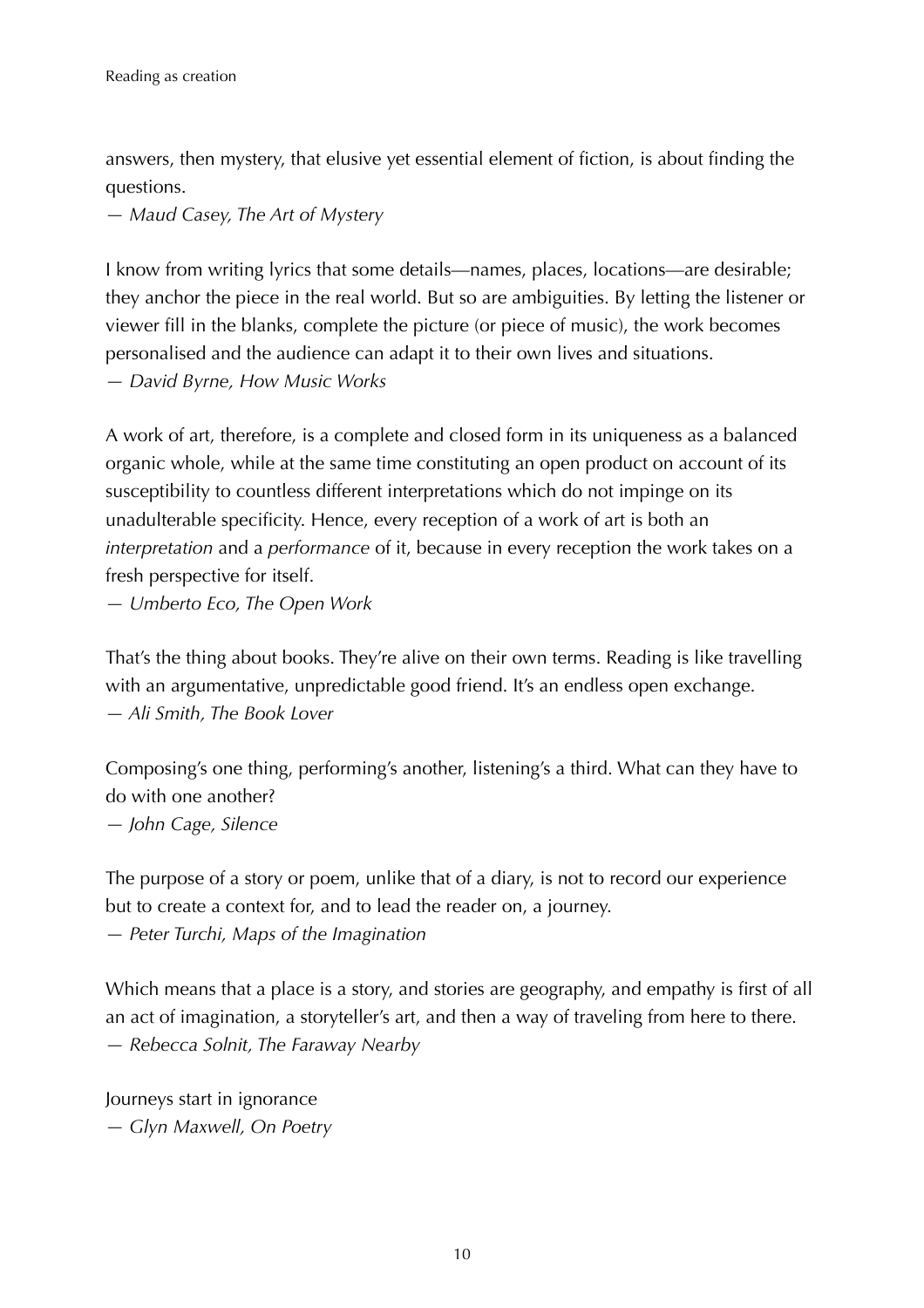the urge to fill blank spaces is fundamental to the quest for knowledge. *— Peter Turchi, Maps of the Imagination*

All maps are the product of human imagination. They are scripts of thought and reasoning and embody all manner of storytelling; each line, shape and symbol has a purpose, a value, a direction and a significance for those who create the maps and for all who interpret them.

*— Huw Lewis-Jones, The Writer's Map*

Trust the art, not the artist; trust the tale, not the teller. The art remembers, the artist forgets.

*— Julian Barnes, Keeping An Eye Open*

Bit by bit, discoveries reconfigure our understanding of reality. This reality is revealed to us only in fragments. The more fragments we perceive and parse, the more lifelike the mosaic we make of them. But it is still a mosaic, a representation—imperfect and incomplete, however beautiful it may be, and subject to unending transfiguration. *— Maria Popova, Figuring*

I am simply converting the things I have consumed – food, yes, but more importantly the stories I have read, dreams I've had, people I've met and conversations I've overheard – into a different form.

*— Nell Stevens, Bleaker House*

The place of reading is a kind of yonder world, a place that is neither here nor there but made up of bits and pieces of experience in every sense, both real and fictional, two categories that become harder to separate the more you think about them. *— Siri Hustvedt, A Plea for Eros*

The object we call a book is not the real book, but its potential, like a musical score or seed. It exists fully only in the act of being read; and its real home is inside the head of the reader, where the symphony resounds, the seed germinates.

*— Rebecca Solnit, The Faraway Nearby*

Art is always an exchange, like love, whose giving and taking can be a complex and wounding matter

*— Ali Smith, Artful*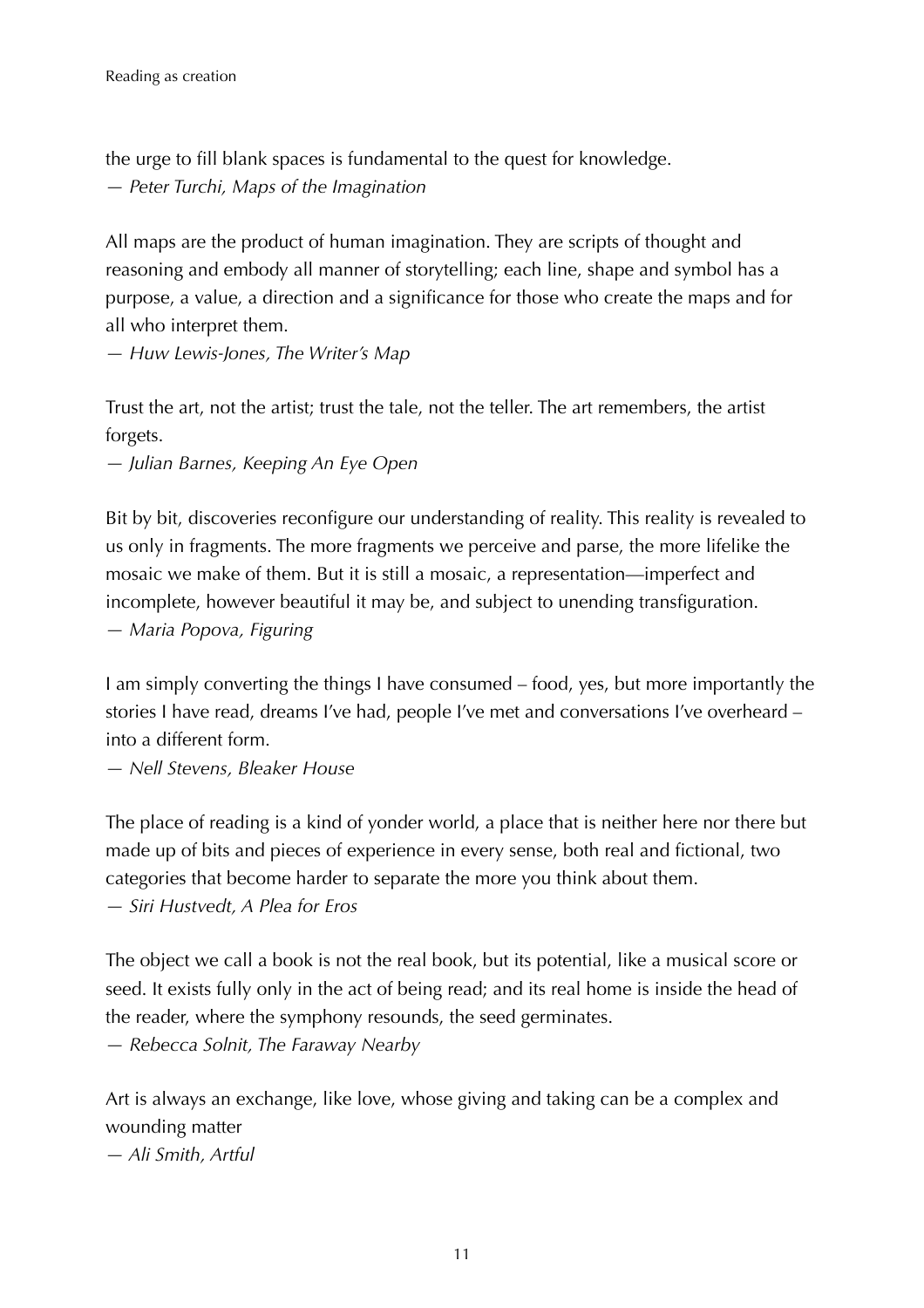its fragmentation forces the viewer to engage in the construction of meaning, thus fulfilling the promise of every modernist work to make the audience an active participant.

*— Jan-Christopher Horak, Saul Bass*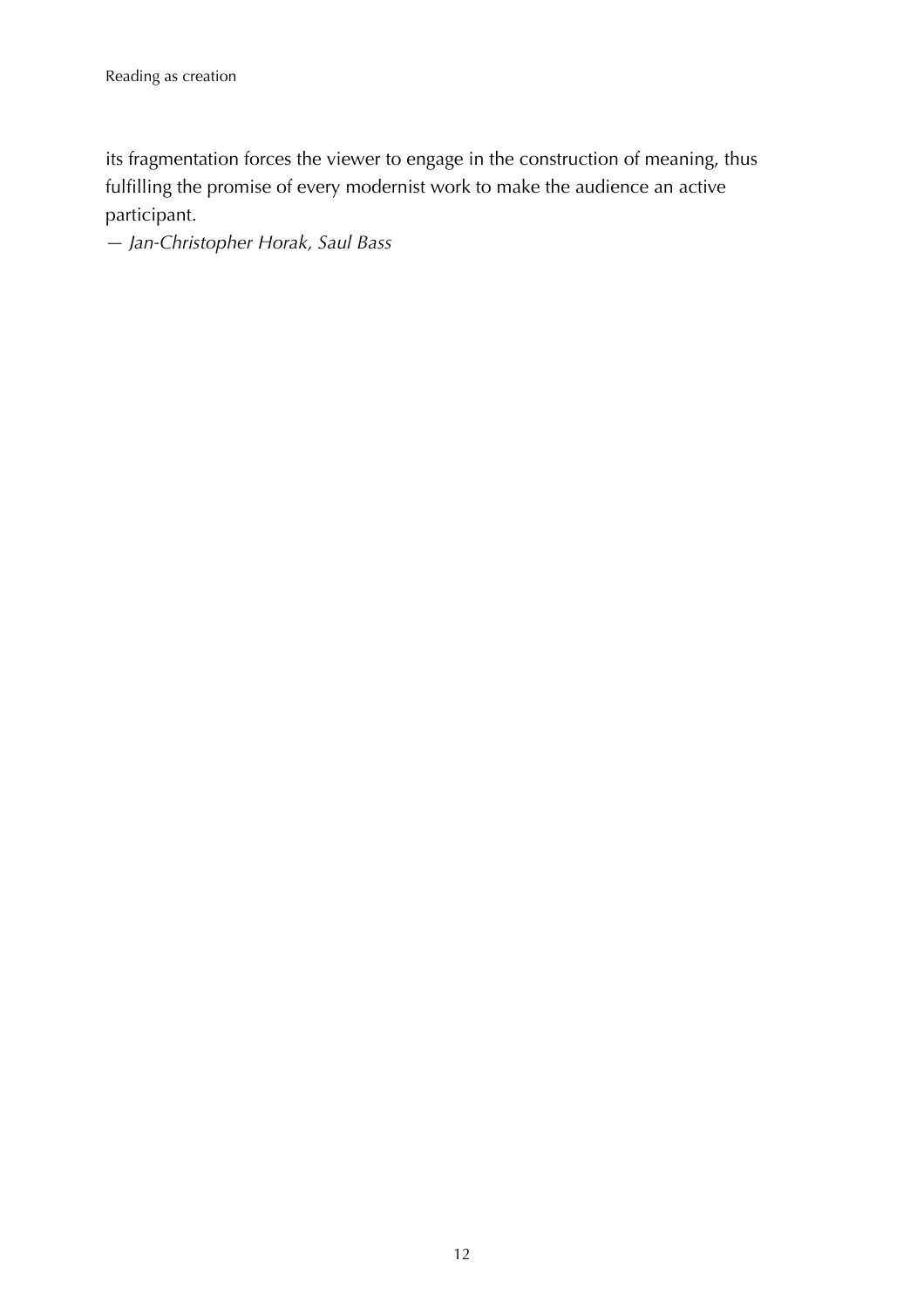#### **Legacy**

Seeds lead us just as much into what came before as into what comes next. *— Nora Bateson, Small Arcs of Larger Circles*

Those who have preceded have left a rich heritage upon which to build the future. From the various cultures, lessons will be learned and incorporated with the ideas of our ancestors.

*— Jonas Salk, 'Are We Being Good Ancestors?'*

Nothing makes sense without reference to what went before, and what comes afterwards.

*— James Rebanks, A Shepherd's Life*

There's no completion in patterns, For patterns are constantly restitched in new patterns. There's no completion in history, which kneels bare and mute at the feet of the future. *— Alan Lightman, Song of Two Worlds*

In this way traditions are kept alive as new thoughts are added. The effect upon the old and the new is then not "either/or" but rather "both/and". *— Jonas Salk, 'Are We Being Good Ancestors?'*

It stands for human life, our connection to our past, our present and our future. *— James Kerr, Legacy*

What legacies will we leave behind, not only for the generations that succeed us but also for the epochs and species that will come after ours? Are we being good ancestors…?

*— Robert Macfarlane, Underland*

If we want to be good ancestors, we should show future generations how we coped with an age of great change and great crises.

*— Jonas Salk, 'Are We Being Good Ancestors?'*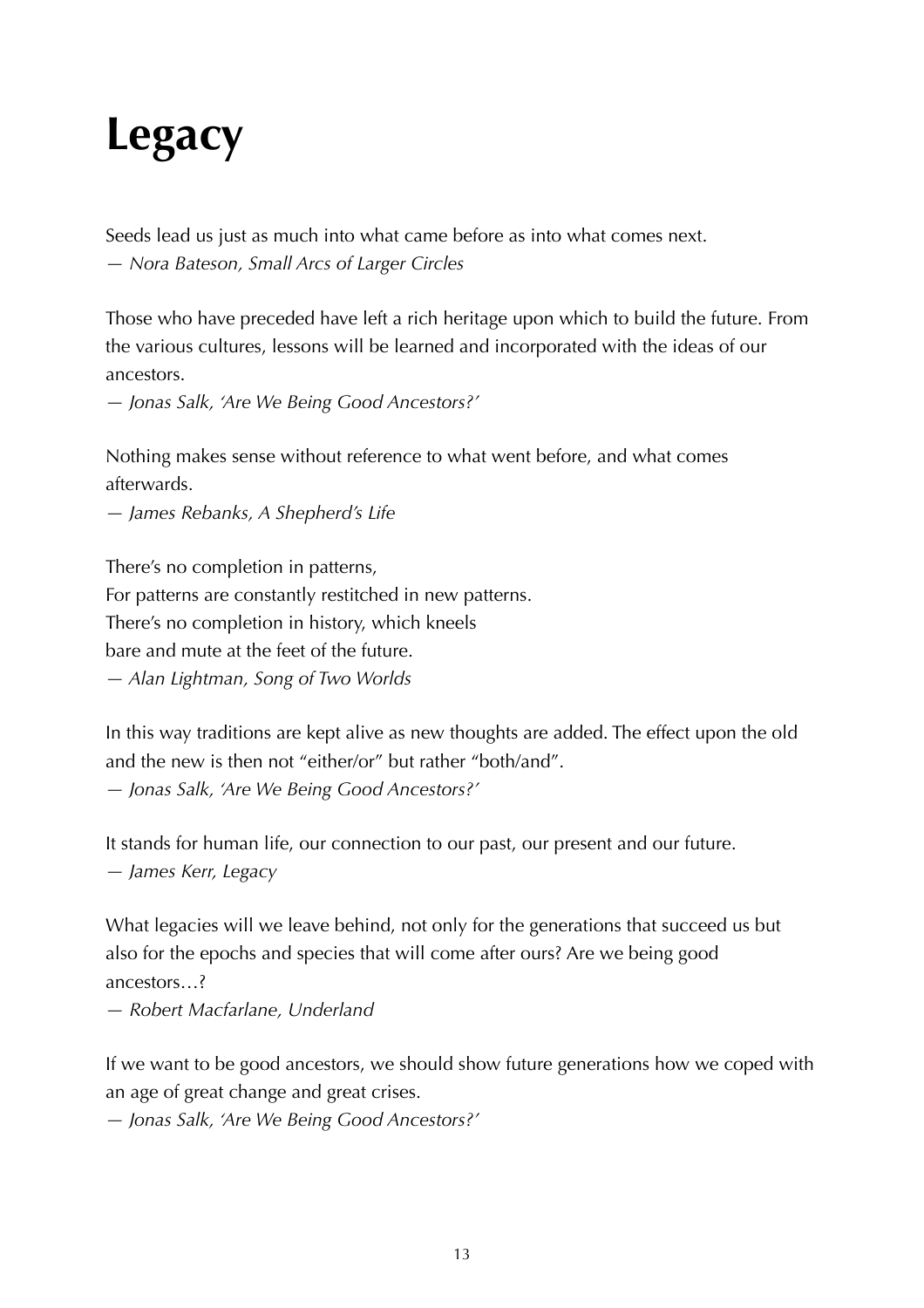We have an obligation to make things beautiful, to not leave the world uglier than we found it. An obligation not to empty the oceans, not to leave our problems for the next generation. We have an obligation to clean up after ourselves, and not to leave our children with a world we've shortsightedly messed up, shortchanged and crippled. *— Neil Gaiman, The View from the Cheap Seats*

What is a legacy? I'll never get to see. *— Emma Sedlak, What Slight Gaps Remain*

There are never bricks to put in place from which to see everything, only stepping stones towards what's next.

*— Nick Sousanis, Unflattening*

what mattered was not the past at all: it was the future. One must keep moving, creating what will be: acting in the world and making a difference to it. *— Sarah Bakewell, At the Existentialist Café*

No matter the self-conceited importance of our labours we are all compost for worlds we cannot yet imagine.

*— David Whyte, Consolations*

It is cathedral philosophy, the thinking behind the people who designed and built the great cathedrals, knowing that they would never live long enough to see them finished. *— Charles Handy, The Empty Raincoat*

Cathedrals were created as compelling statements of a complete theory of life: of our deepest needs, our spiritual destiny and the guidance necessary to live the right life. The religious project may have lost its allure, but we should hold on to the scale and sincerity of its intent.

*— Alain de Botton & John Armstrong, Art as Therapy*

When the cathedrals you build are invisible, made of perspectives and ideas, you forget that you are inside them and that the ideas they consist of were, in fact, made, constructed by people who analyzed and argued and shifted our assumptions. They are the fruit of labor. Forgetting means a failure to recognize the power of the process and the fluidity of meanings and values.

*— Rebecca Solnit, Whose Story Is This?*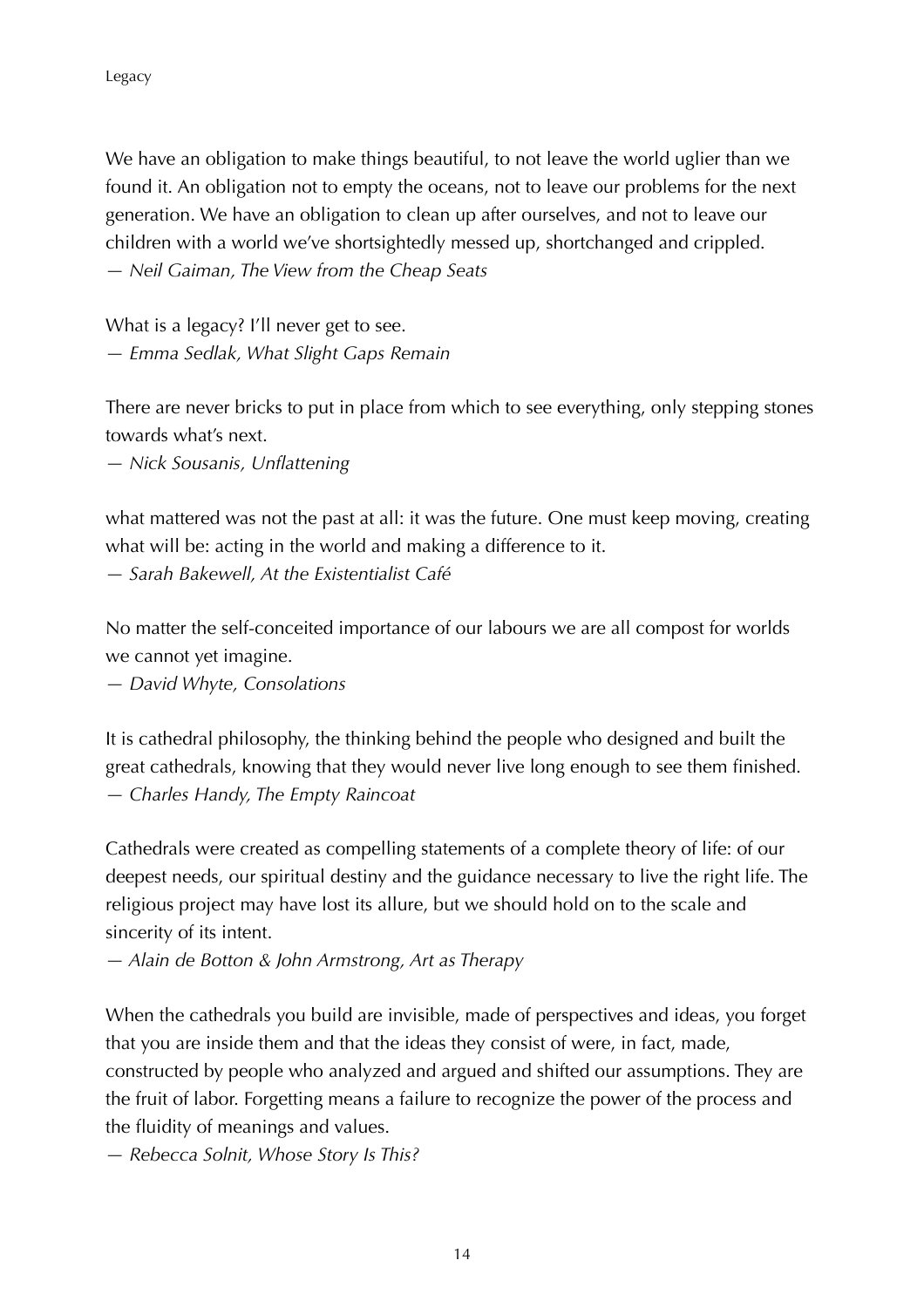But it is still not too late to act. It will take a far-reaching vision. It will take courage. It will take fierce determination to act now, to lay the foundations when we may not know all the details about how to shape the ceiling. In other words, it will take cathedral thinking.

*— Greta Thunberg, No One is Too Small to Make a Difference*

this legacy, eager to be given, yet no one wanting to carry its burden *— Hanif Willis-Abdurraqib, The Crown Ain't Worth Much*

True leaders are stewards of the future. They take responsibility for adding to the legacy. *— James Kerr, Legacy*

If we are to be ancestors to such a future world, we will be seen as wise forebears. If not, we will be seen as prodigal forebears who, at a decisive moment, dissipated an opportunity by not assuming responsibility for the future evolution of our species. *— Jonas Salk, 'Are We Being Good Ancestors?'*

I want to get away from the kinship structures that are supposed to hold me together. To mess up the story I have been told about myself. To hold the story upside down by its tail.

*— Deborah Levy, Hot Milk*

Our time is limited. Understanding the fragility of life is the first step in understanding our role and responsibility as a leader. Our greatest responsibility is to honour those who came before us and those who will come after, to 'leave the jersey in a better place'. We are the stewards of our organisations, the caretakers of our own lineage. Our actions today will echo beyond our time. They are our legacy. *Manaaki Whenua, Manaaki Tangata, Haere whakamua.* Care for the land, Care for the people, Go forward. *— James Kerr, Legacy*

To have a home is to have a biography. A narrative to refer to in years to come. *— Deborah Levy, Swallowing Geography*

All that remains is legacy. *— Lauren Elkin, Flâneuse*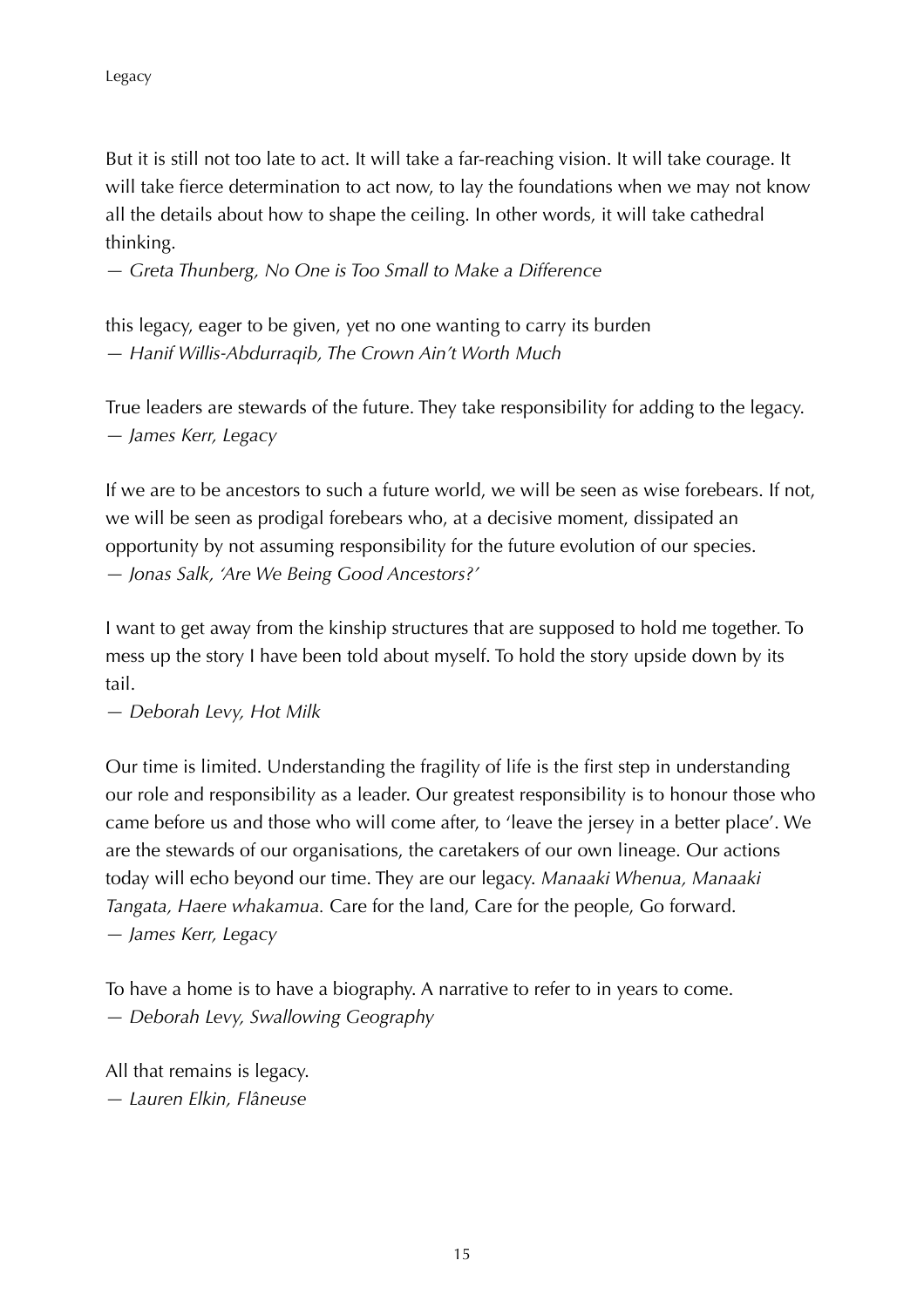## **Illumination**

A candle is enough to light the world. *— Wallace Stevens, 'The Man with the Blue Guitar'*

One brand takes fire from another, until it is consumed, a flame's kindled by flame; one man becomes clever by talking with another, but foolish through being reserved. *— The Poetic Edda, translated by Carolyne Larrington*

If thou hast knowledge, let others light their candle at thine. *— Thomas Fuller, Introductio Ad Prudentiam, Part II, Moral no. 1784*

He who receives an idea from me, receives instruction himself without lessening mine; as he who lights his taper at mine, receives light without darkening me. That ideas should freely spread from one to another over the globe, for the moral and mutual instruction of man, and improvement of his condition, seems to have been peculiarly and benevolently designed by nature, when she made them, like fire, expansible over all space, without lessening their density in any point, and like the air in which we breathe, move, and have our physical being, incapable of confinement or exclusive appropriation.

*— Thomas Jefferson, Letter to Isaac McPherson, 13 August 1813*

Everyone, after all, goes the same dark road—and the road has a trick of being most dark, most treacherous, when it seems most bright—and it's true that nobody stays in the garden of Eden.

*— James Baldwin, Giovanni's Room*

What is the meaning of life? That was all—a simple question; one that tended to close in on one with years. The great revelation had never come. Instead there were little daily miracles, illuminations, matches struck unexpectedly in the dark; here was one. *— Virginia Woolf, To the Lighthouse*

But cloud instead, and ever-during dark Surrounds me, from the cheerful ways of men Cut off, and for the book of knowledge fair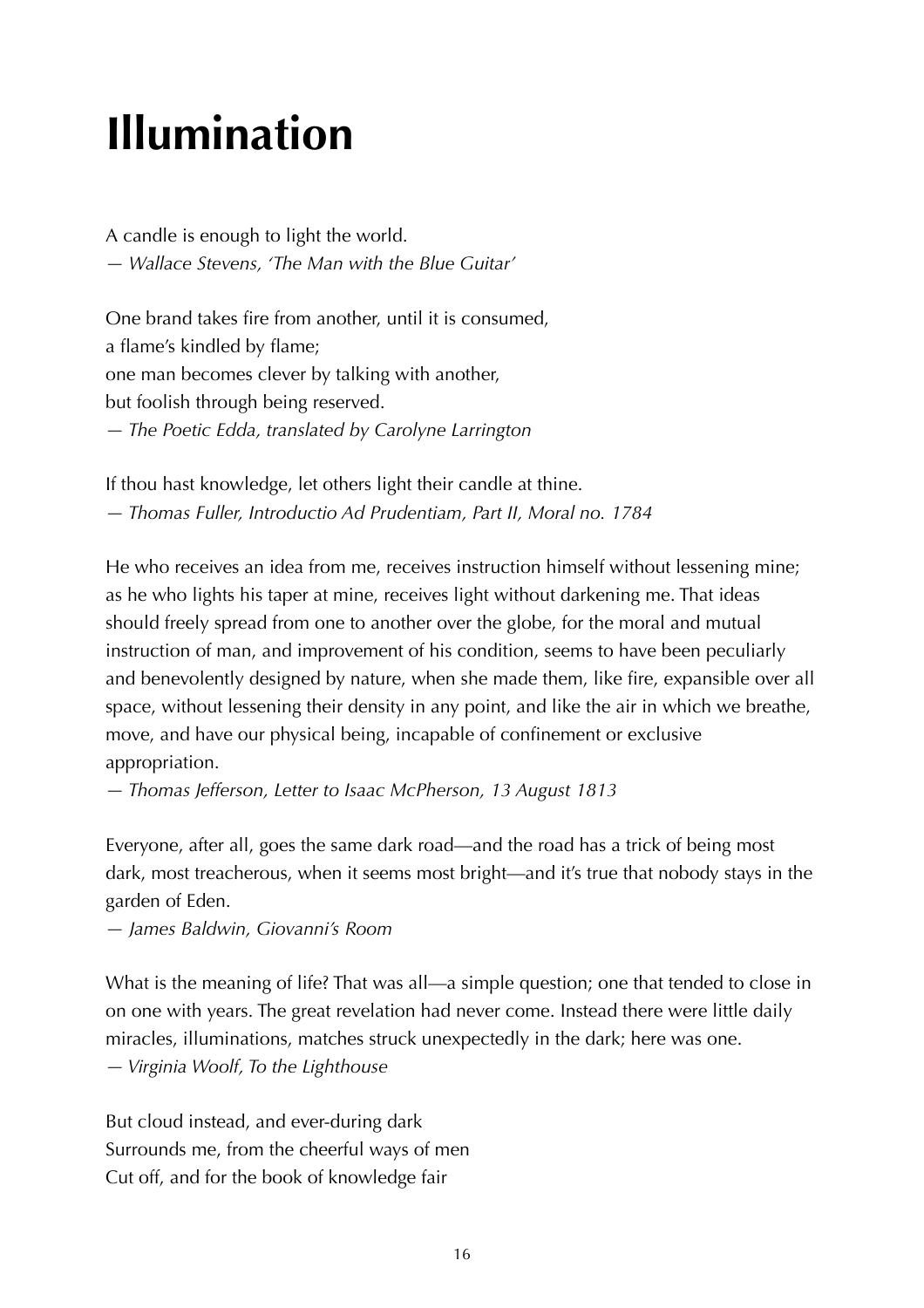Presented with a universal blank Of nature's works to me expunged and razed, And wisdom at one entrance quite shut out. So much the rather thou celestial light Shine inward, and the mind through all her powers Irradiate, there plant eyes, all mist from thence Purge and disperse, that I may see and tell Of things invisible to mortal sight. *— John Milton, Paradise Lost*

The quality that we call beauty, however, must grow from the realities of life, and our ancestors, forced to live in dark rooms, presently came to discover beauty in shadows, ultimately to guide shadows towards beauty's ends. *— Junichir*ō *Tanizaki, In Praise of Shadows*

How simultaneously freeing and paralyzing to untether the moorings of the previously unquestioned Known.

*— Sergio De La Pava, A Naked Singularity*

what is unknown is always more attractive than what is known; hope and imagination are the only consolations for the disappointments and sorrows of experience. *— Italo Calvino, Six Memos for the Next Millennium*

Admitting that we don't know allows us to learn. The darkness of Not Knowing creates freedom and space for new sources of illumination.

*— Steven D'Souza & Diana Renner, Not Knowing*

the realisation of my childlike illusion that in studying a work of art I would be following a detective trail that might lead to some ultimate illumination.

*— Michael Jacobs, Everything is Happening*

In self-consciousness lies the root of our ability to reflect on ourselves, on the shortness of our lives, on the profound mystery and the absolute beauty of the physical universe. And the Fall didn't take place just once, six thousand years ago, or thirty or forty or fifty thousand years ago when the first human beings thought about death and life and who they were, and made patterns and marks and images to register this thinking – the Fall happens in every human life, at adolescence. We leave the unselfconscious grace of childhood behind and take our first faltering steps through the complexity and mire of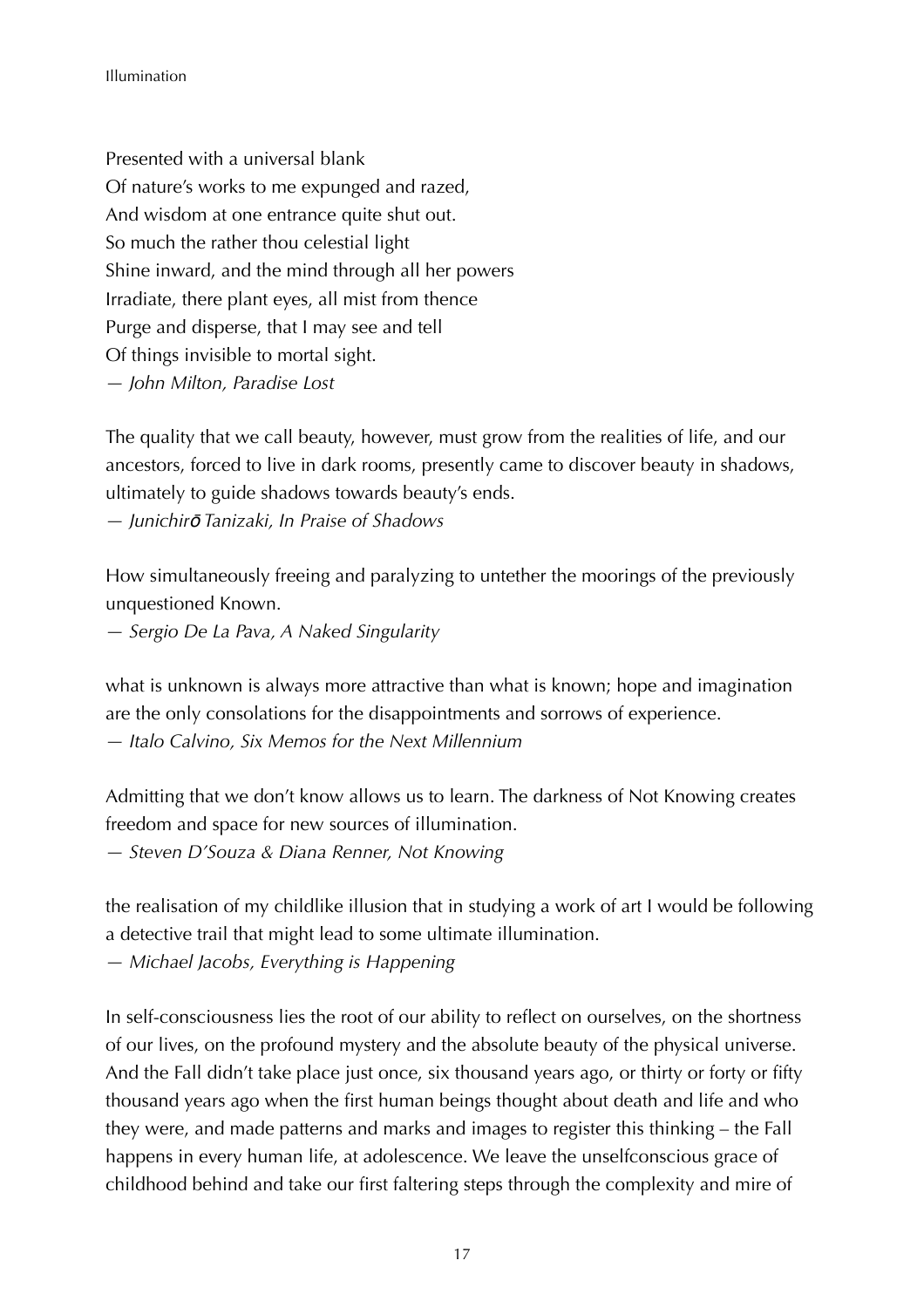life towards whatever we can reach of wisdom, which it is our job to increase and pass on. If there was no purpose in evolution, there is a purpose in our individual lives, and that is it.

*— Philip Pullman, Dæmon Voices*

This new source of illumination, what Francis Bacon called "the torch of analysis," inspired a quest for reason – to discover answers to "Why?" and "How?" and dispel fear of the unknown. Its penetrating light pierced depths previously beyond our grasp, as nature was itself cleaved into separate elements and its underlying mechanism laid bare. *— Nick Sousanis, Unflattening*

Suppose knowledge could be reduced to a quintessence, held within a picture, a sign, held within a place which is no place.

*— Hilary Mantel, Wolf Hall*

Because I can no longer raise the questions, because I cannot support truth or its widower's eyes, now I will be flame, the young man says. *— James Sallis, 'Memory's Empire'*

why should we want to know everything? Imagine how sad it would be if, one day, we arrived at the end of knowledge. With no more questions to ask, our creativity would be stifled, our fire within extinguished.

*— Marcelo Gleiser, The Simple Beauty of the Unexpected*

A candle only burns once, and always downwards.

*— Benjamin Meyers, The Gallows Pole*

All nature is a fire: everything forms, everything blossoms, everything fades. We are slow clouds…

*— Margaret Atwood, Hag-Seed*

To look into those dark spaces was to have a direct glimpse of the future.

*— Teju Cole, Open City*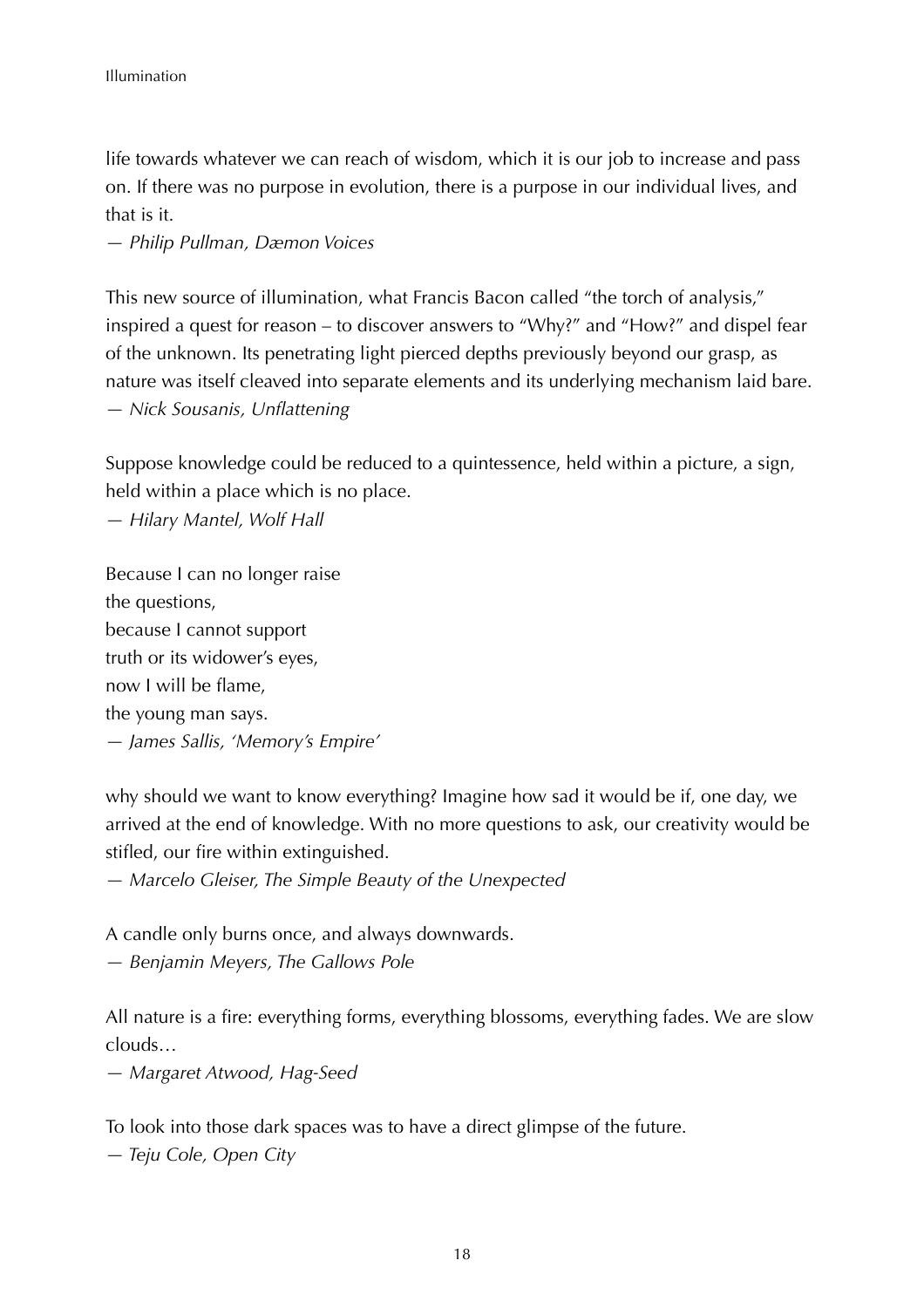The knowledge flickered with promise like a mirage, but it still trembled just out of her reach.

*— Philip Pullman, The Secret Commonwealth*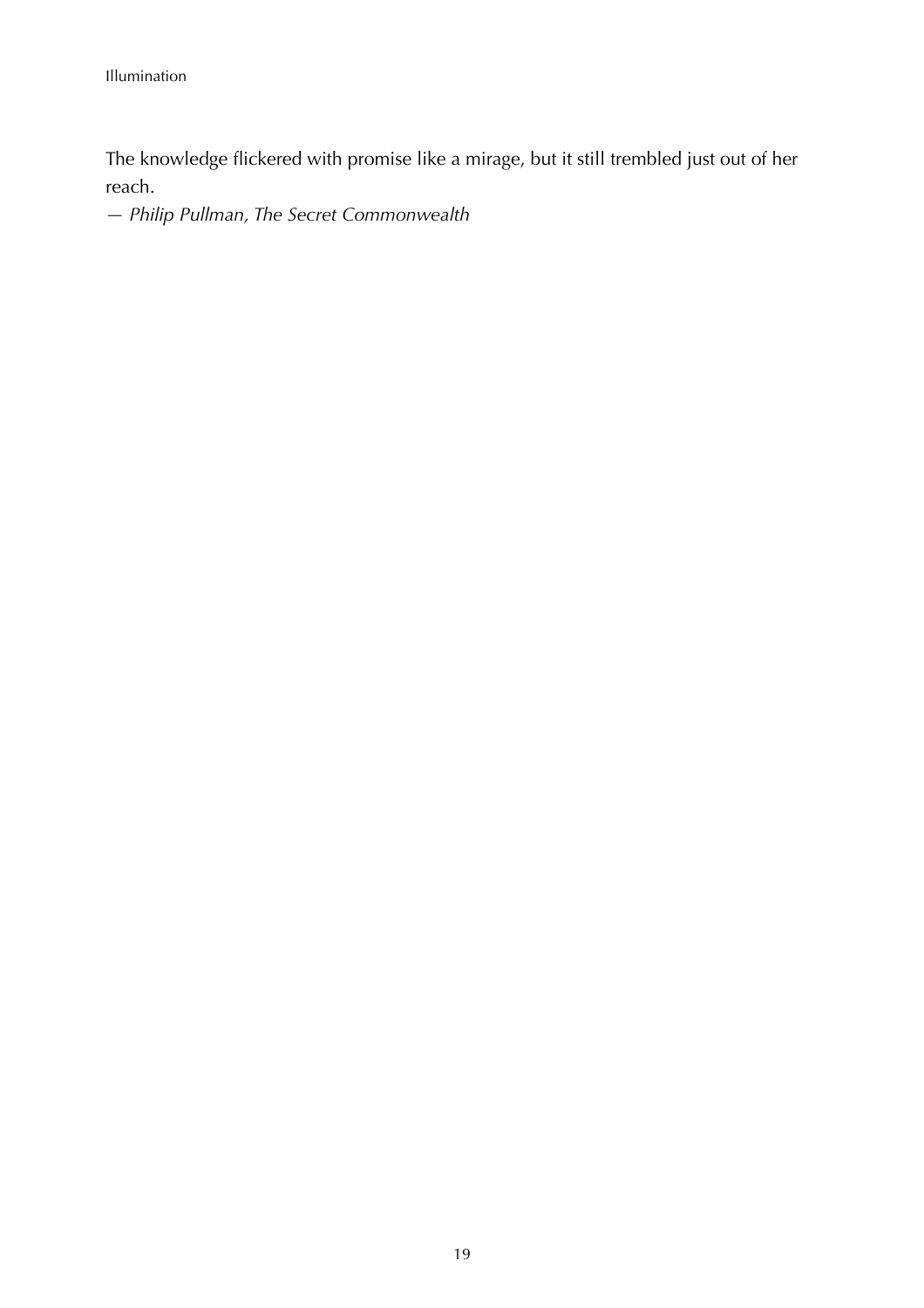## **Time capture**

Where shall I start? How do we begin a conversation? We would have to move around in time, the past the present and the future, but we are lost in all of them. *— Deborah Levy, Hot Milk*

People need foundation myths, some imprint of year zero, a bolt that secures the scaffolding that in turn holds fast the entire architecture of reality, of time: memorychambers and oblivion-cellars, walls between eras, hallways that sweep us on towards the end-days and the coming whatever-it-is.

*— Tom McCarthy, Satin Island*

For him everything happened in the present. Hopi Mean Time, a friend once called it. *— James Sallis, Eye of the Cricket*

The minute the "now" is apprehended, it has already passed. *— Douglas Rushkoff, Present Shock*

Now, in this moment, I feel that vertiginous thrill course through me. As I step recklessly into time I have not yet lived, into this book I have not yet written. *— Han Kang, The White Book*

And if I can't go back, can I flatten time so it does not slide into memory, so I can see it all in the same instant, laid out like a map? *— Joanna Walsh, Break.up*

Time present and time past Are both perhaps present in time future, And time future contained in time past. If all time is eternally present All time is unredeemable. *— T. S. Eliot, Four Quartets*

The rules of time travel have been written not by scientists but by storytellers. *— James Gleick, Time Travel*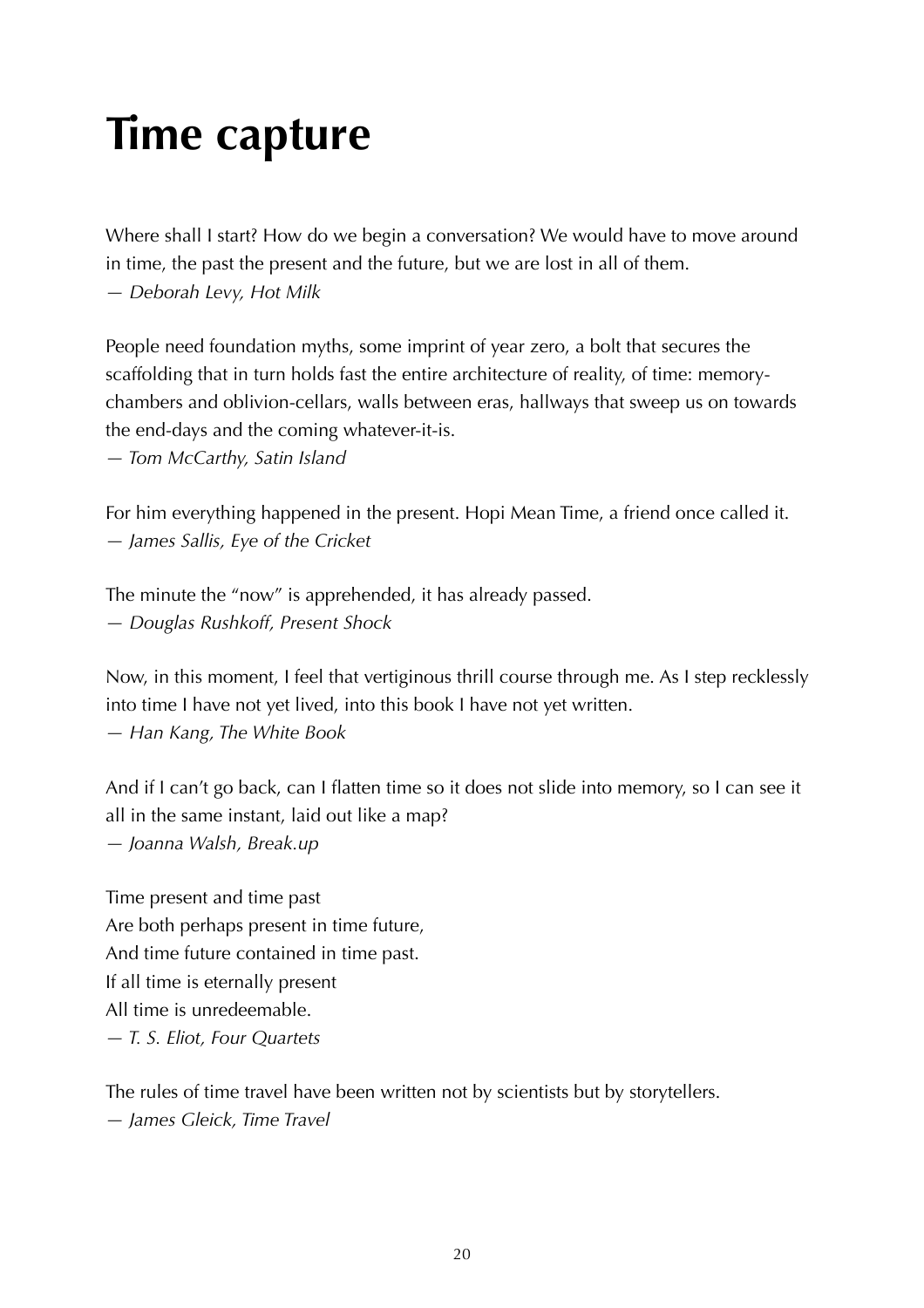Time became fluid, a fast flow of recollections seeping into one another, the past and present inseparable.

*— Elif Shafak, 10 Minutes 38 Seconds in This Strange World*

Time is the substance I am made of. Time is a river which sweeps me along, but I am the river; it is a tiger which destroys me, but I am the tiger; it is a fire which consumes me, but I am the fire.

*— Jorge Luis Borges, 'A New Refutation of Time'*

So emotion, fear, age, isolation, body temperature and rejection can all affect our perception of the speed of time, as does concentration, or 'attention' *— Claudia Hammond, Time Warped*

I've come to believe that all the arts are about time, but that the novel in particular is about the and-so-on of things, continuance and continuity, the continuum. *— Ali Smith, 'The Novel in the Age of Trump'*

However, a dance, a poem, a piece of music (any of the time arts) occupies a length of time, and the manner in which this length of time is divided first into large parts and then into phrases (or built up from phrases to form eventual larger parts) is the work's very life structure.

*— John Cage, Silence*

Narration – storytelling – is the relation of events unfolding through time. *— Margaret Atwood, On Writers and Writing*

Collage is an institute of education where all the rules can be thrown into the air, and size and space and time and foreground and background all become relative, and because of these skills everything you think you know gets made into something new and strange.

*— Ali Smith, Autumn*

Move on. Out. Into. Back. Forward. Why can't you just be a memory with the rest. Bottled. Hooded. Closed sequence. *— Ann Quin, 'Ghostworm'*

We're well past the end of the century when time, for the first time, curved, bent, slipped, flashforwarded and flashbacked yet still kept on rolling along. We know it all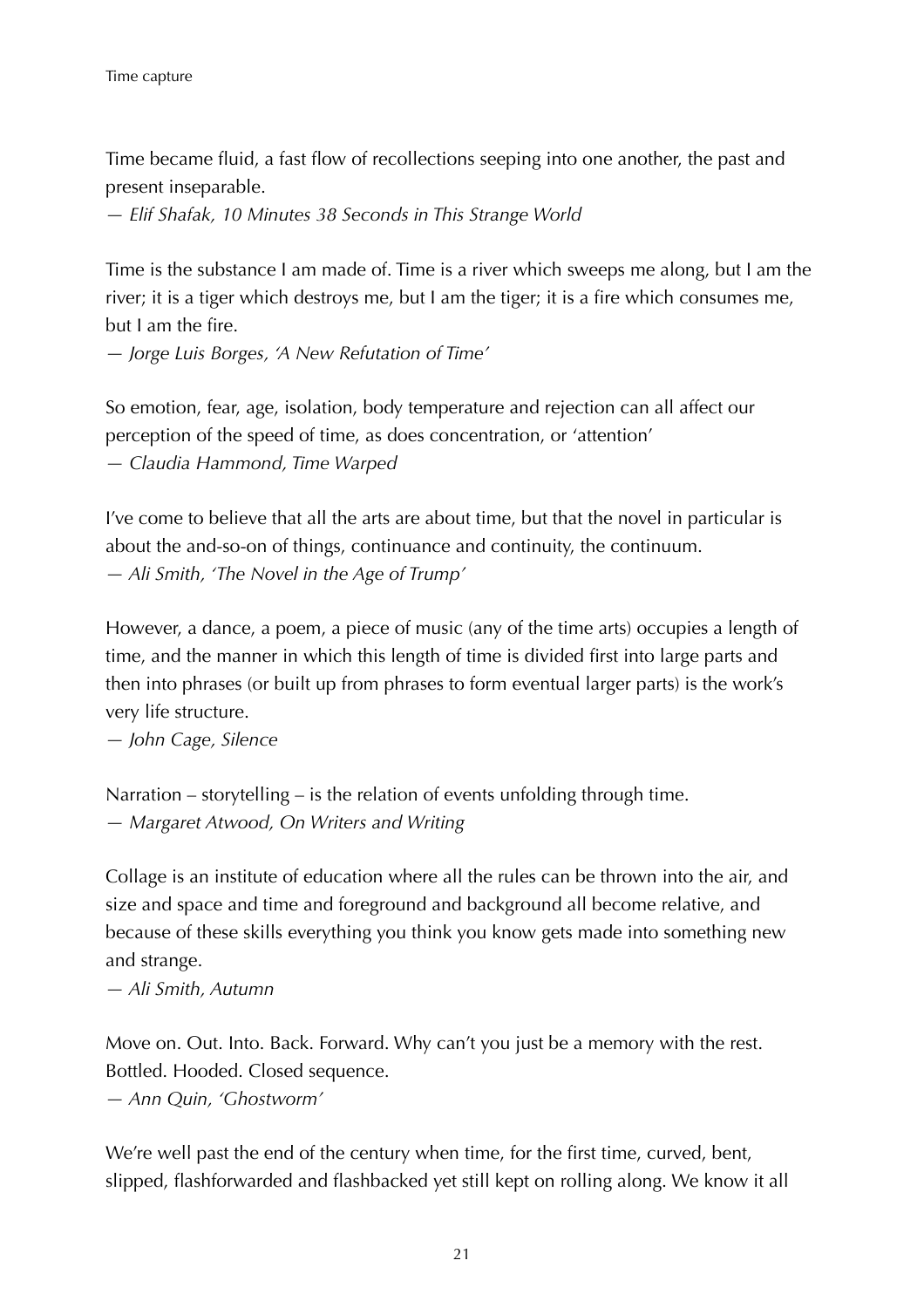now, with our thoughts travelling at the speed of tweet, our 140 characters in search of a paragraph. We're post-history. We're post-mystery.

*— Ali Smith, Artful*

The past is no insubstantial, thready thing, sunlight slanting through shutters into cool rooms, pools and standards of mist adrift at roadside, memories that flutter from our hands the instant we open them. Rather is it all too substantial, bluntly physical, like a boulder or cement block growing ever denser, ever larger, there behind us, displacing and pushing us forward.

*— James Sallis, Eye of the Cricket*

who had stopped time by making pictures of the movings of the world. *— Helen Macdonald, H is for Hawk*

Nowadays we voyage through time so easily and so well, in our dreams and in our art. *— James Gleick, Time Travel*

Stories have always manifested a twofold nature, deriving their impact and pleasure in part from the difference between the chronology of the story to be told and the ordering and presentation of that chronology.

*— Michael Chabon, Maps and Legends*

The only things which the mind cannot examine are memories of the future. *— Han Kang, The White Book*

& time to them is not deep, not deep at all, for time is only ever overlapping tumbling versions of the now.

*— Robert Macfarlane & Stanley Donwood, Ness*

You can't, it seems, take the slightest interest in the activity of writing, unless you possess some feeling of futurity. The act of describing would involve some notion of the passage of time. Narrating would imply at least a hint of 'and then' and 'after that'. *— Denise Riley, Time Lived, Without Its Flow*

Maybe this will be the way it goes, from now. Every few months fresh knowledge of the past, of how good it was compared to the present.

*— Megan Hunter, The End We Start From*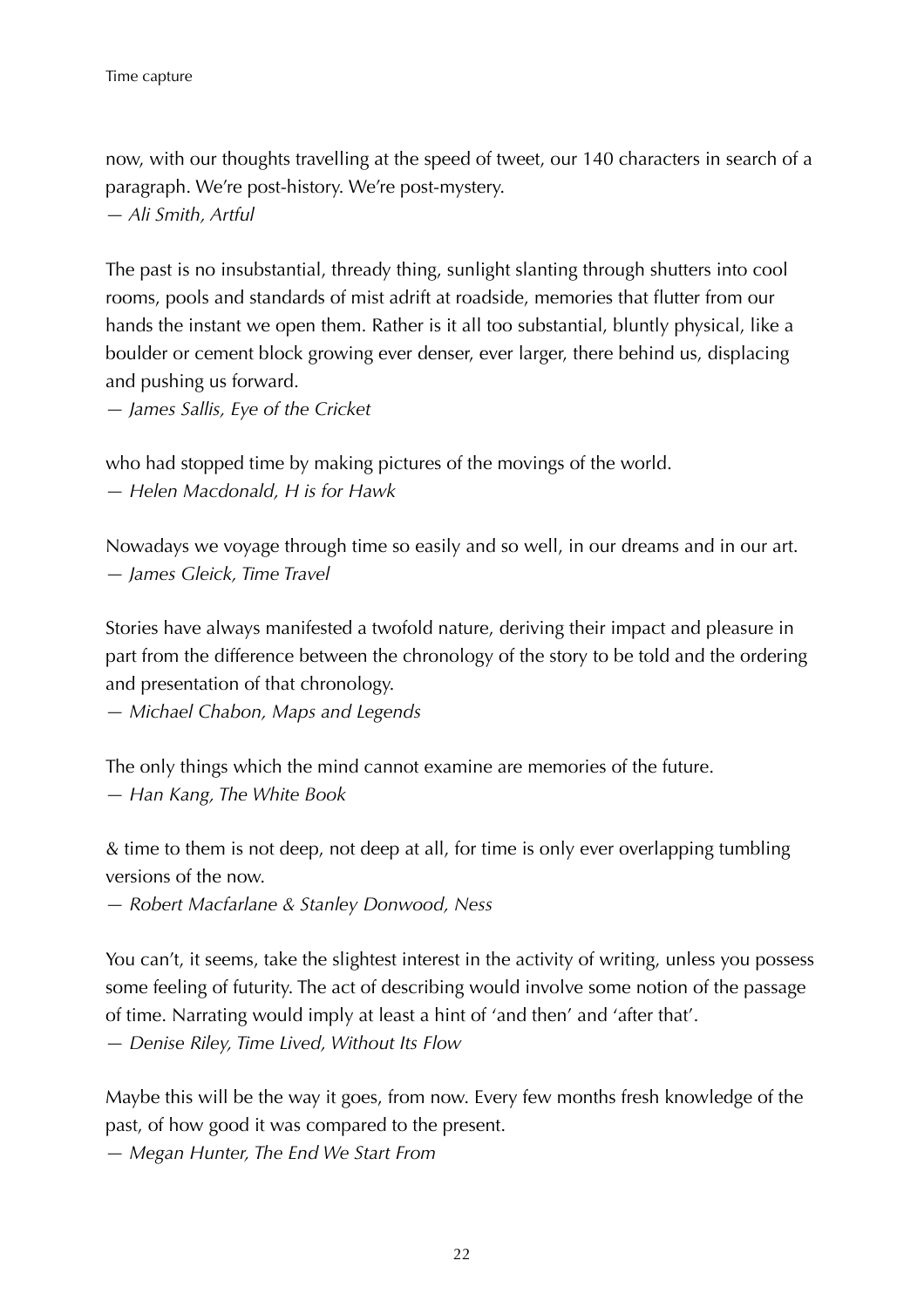As always we go on living our lives forward, attempting to understand them backwards. *— James Sallis, Eye of the Cricket*

Yes, I think that's true: the future is always unwritten. But history and stories are written, and they are written from the balcony of the present, looking out on the electrical storm of the past; that is to say, there is nothing more unstable than the past. The past, in its indeterminacy, presents itself either through the filter of nostalgia or through the filter of preliminary impressions.

*— Elena Ferrante, Frantumaglia*

without time there is no life. *— Alan Lightman, Einstein's Dreams*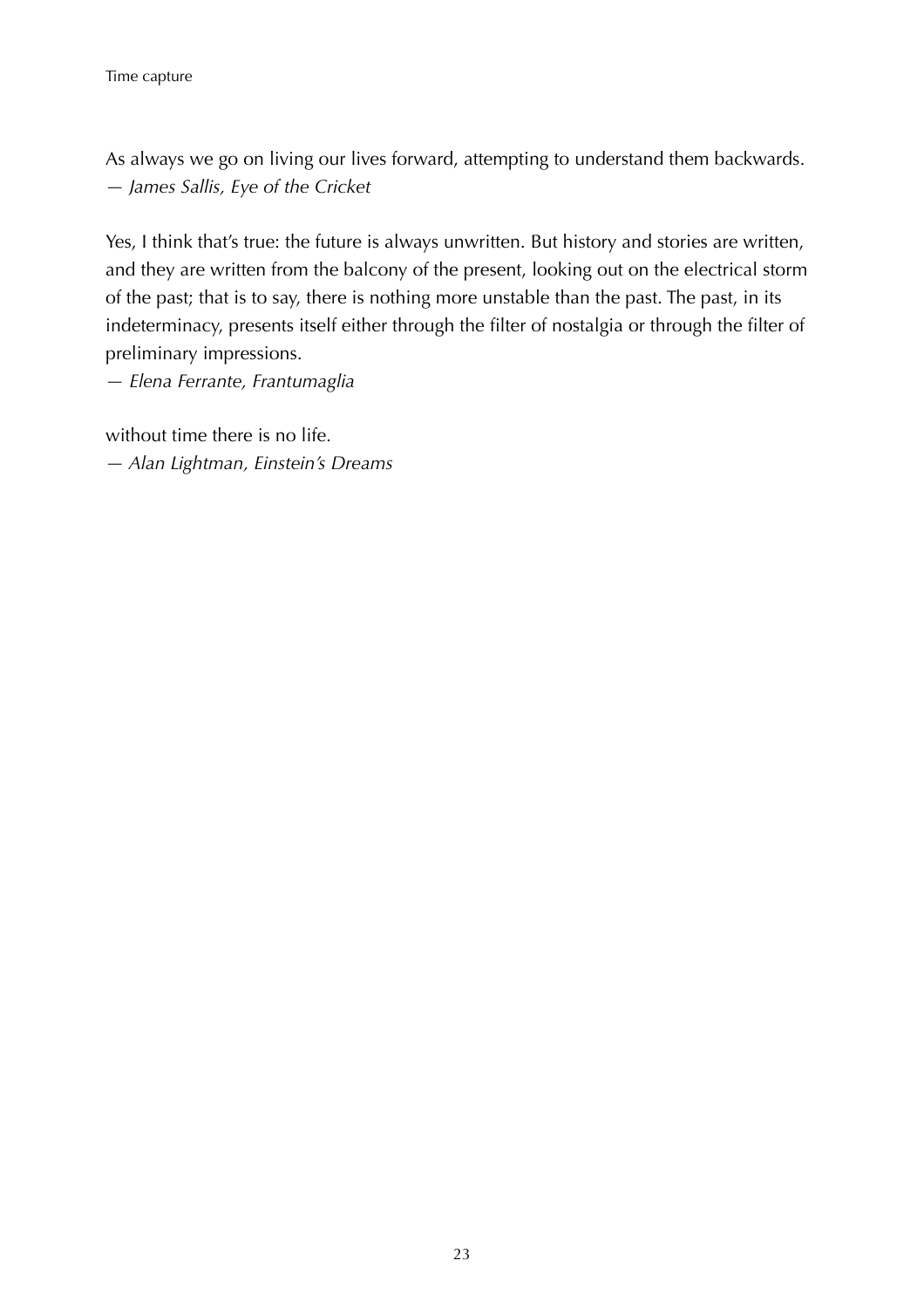# **Memory's poetry**

In preparing this memoir, I have stuck to facts except when facts refused to conform with memory, narrative purpose, or the truth as I prefer to understand it. *— Michael Chabon, Moonglow*

None of that's very close to the truth, I suspect; part of it's what my youthful mind made (and wanted to make) of the scaffolding of facts, the rest of it what memory (forever more poet than reporter) has pushed into place.

*— James Sallis, The Long-Legged Fly*

Memory and imagination cannot be separated. Remembering is always a form of imagining.

*— Siri Hustvedt, Living, Thinking, Looking*

Writing creates an artificial memory, whereby humans can enlarge their experience beyond the limits of one generation or one way of life.

*— John Gray, Straw Dogs*

Memory fades, memory adjusts, memory conforms to what we think we remember. *— Joan Didion, Blue Nights*

Memory showers desire, desire infects memory. *— Olivia Laing, Crudo*

Memory is cumulative selection. *— Anne Michaels, 'Miner's Pond'*

Memory would select, arrange, retouch, lie. *— Pascal Mercier, Night Train to Lisbon*

We are all wishful creatures, and we wish backward, too, not only forward, and thereby rebuild the curious, crumbling architecture of memory into structures that are more habitable.

*— Siri Hustvedt, Memories of the Future*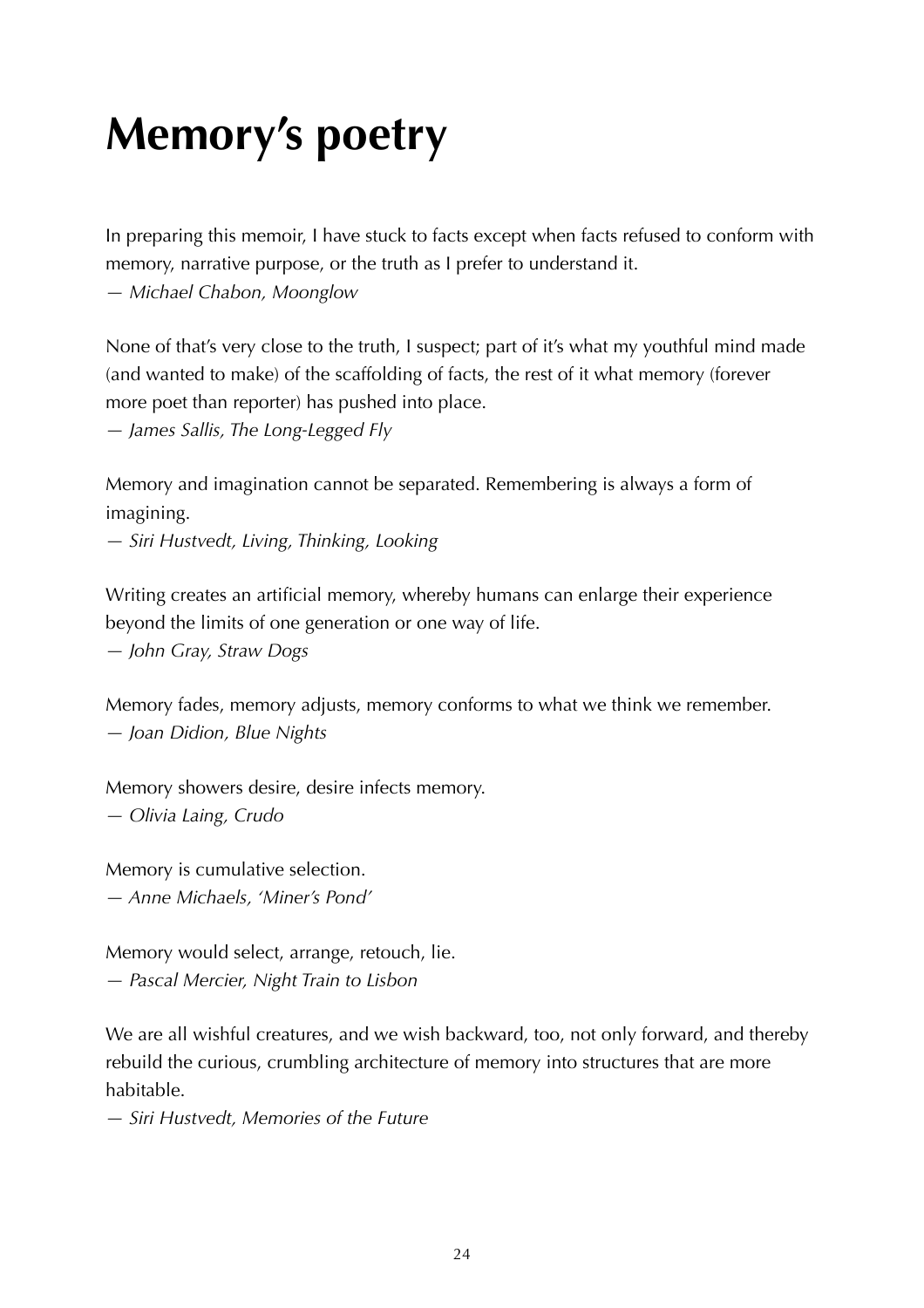In memory, time collapses. Time-that-was and time-that-will-be become simply then. *— James Sallis, Sarah Jane*

This is, of course, exactly how both events and memory of them proceed: associatively, digressing, sliding, jolting, looping.

*— Tom McCarthy, Typewriters, Bombs, Jellyfish*

With nothing but a single memory one can endure a long and tedious existence: repeating day after day, like oxen yoked to the miller's wheel, the pedestrian gestures of everyday life.

*— María Luisa Bombal, 'The Final Mist'*

unsettling to wonder how much of it was merely imagined or improvised; melancholy to realize how much of anyone's memory is no true memory at all but only the traces of someone else's memory, stories handed down on the family network. *— Joan Didion, Slouching Towards Bethlehem*

But memory is cunning, it completes its sleepless marvellous task in secret, breaking the substance of lived experience into fertile soil for fiction *— Antonio Muñoz Molina, Like a Fading Shadow*

Memory is repetition. Sure. But it is repetition with a difference. It is not recitation. It is repetition that creates a felt variation in the ways things appear. Repetition is what makes novelty.

*— Simon Critchey, Memory Theatre*

Writing fiction is like remembering what never happened. It mimics memory without being memory.

*— Siri Hustvedt, A Plea for Eros*

half of memory is imagination anyway. *— Kevin Powers, The Yellow Birds*

Memory, as it happens, is a fairly unreliable search engine. It's fuzzy and utopian, honoring an imagined past over a real one.

*— Jessica Helfand, Design: The Invention of Desire*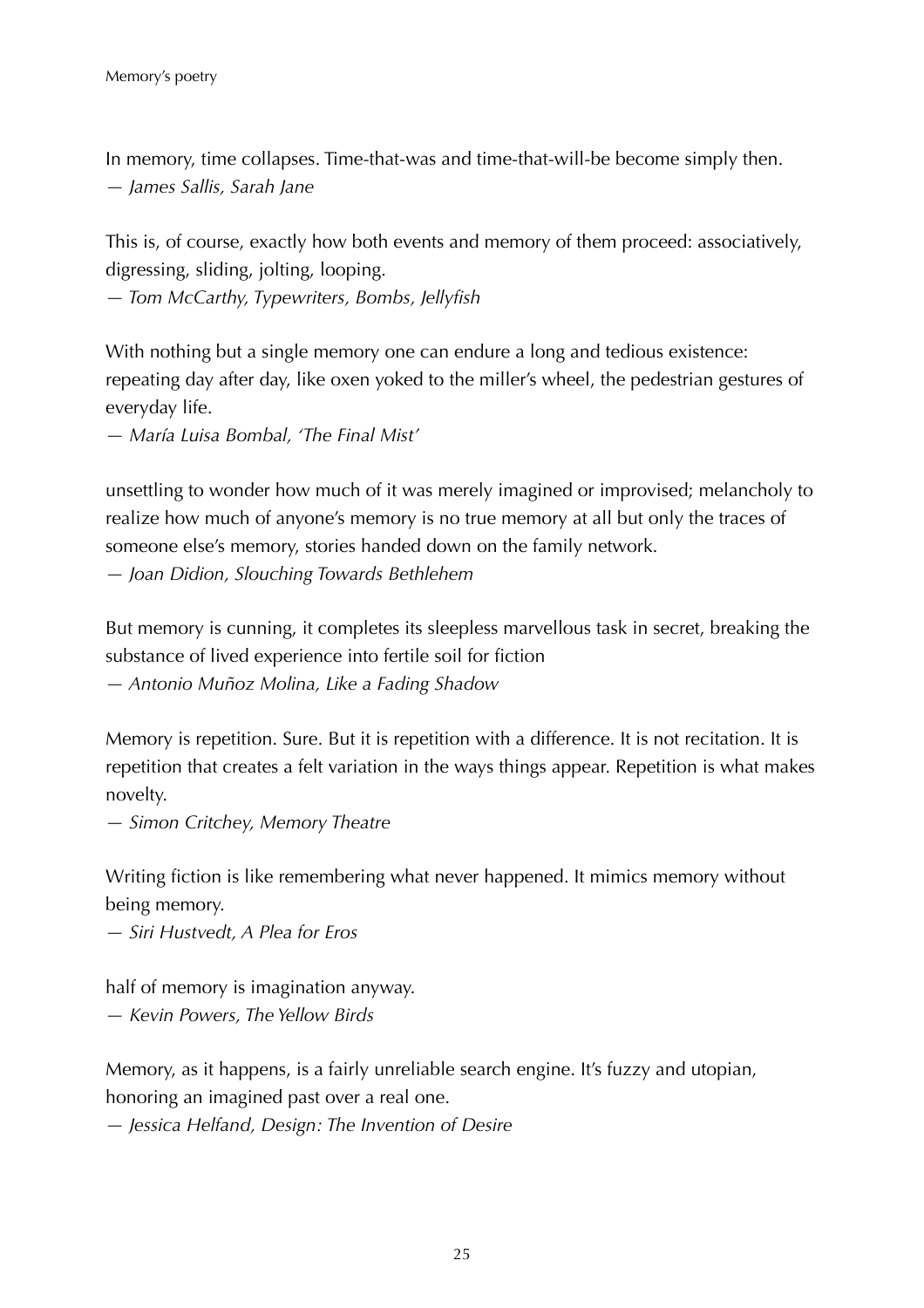man is separated from the past (even from the past only a few seconds old) by two forces that go instantly to work and cooperate: the force of forgetting (which erases) and the force of memory (which transforms).

*— Milan Kundera, The Curtain*

Things don't always change for the better, but they change, and we can play a role in that change if we act. Which is where hope comes in, and memory, the collective memory we call history.

*— Rebecca Solnit, Hope in the Dark*

That's the problem with history, we like to think it's a book—that we can turn the page and move the fuck on. But history isn't the paper it's printed on. It's memory, and memory is time, emotions, and song. History is the things that stay with you. *— Paul Beatty, The Sellout*

Memory is a tough place. You were there. If this is not the truth, it is also not a lie. *— Claudia Rankine, Citizen: An American Lyric*

I watch my past recede. My old life still burns within me, but more and more of it is reduced to the ashes of memory.

*— Jean Dominique Bauby, The Diving Bell and the Butterfly*

I note that I've lived longer in the past, now, than I can expect to live in the future. I have more to remember than I have to look forward to. Memory fades, not much of the past stays, and I wouldn't mind forgetting a lot more of it.

*— Denis Johnson, 'The Largesse of the Sea Maiden'*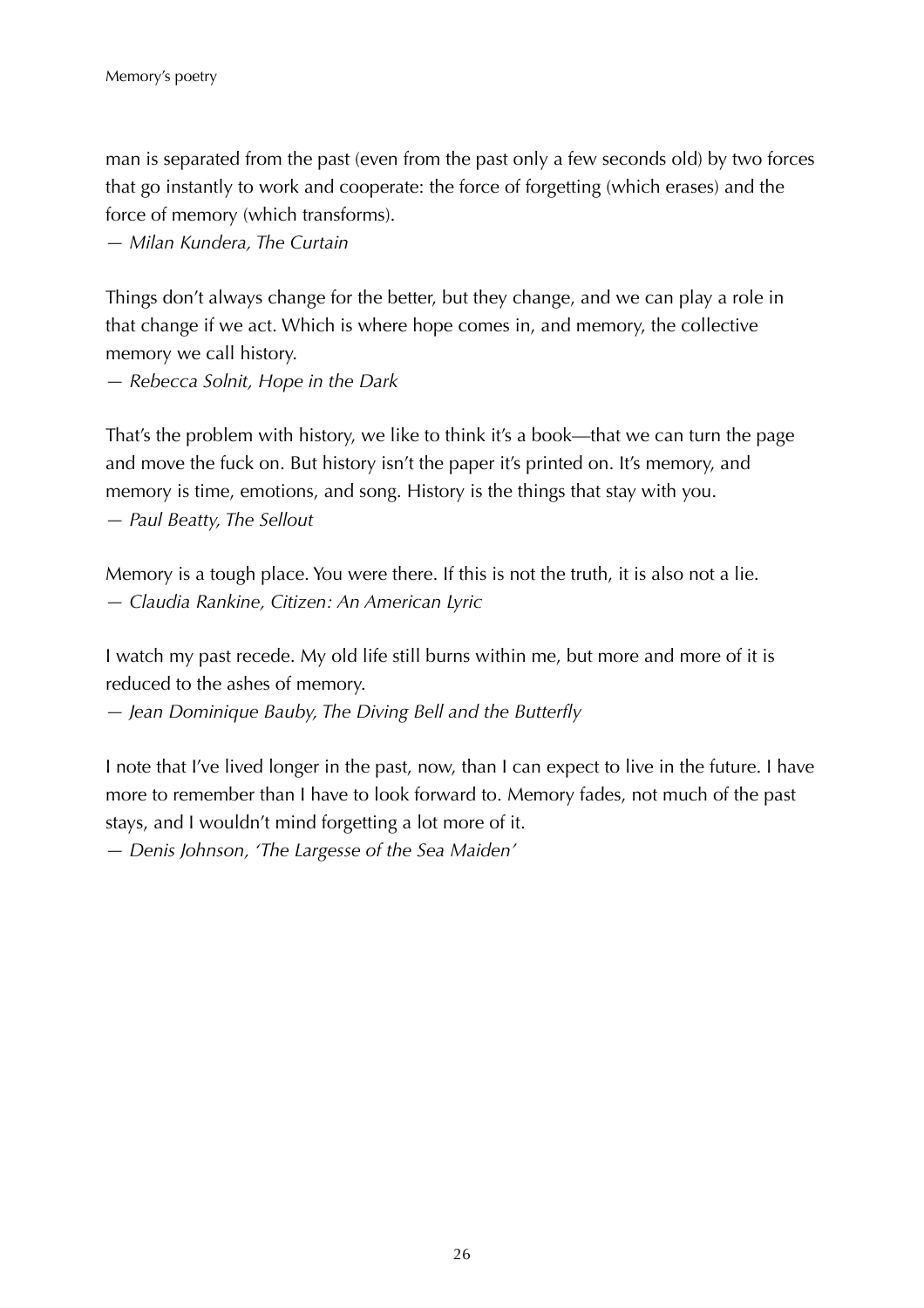# **Bridging poles**

Whenever there's an ending, look for the beginning. *— Amy Arnold, Slip of a Fish*

Factfulness is … recognizing when a story talks about a gap, and remembering that this paints a picture of two separate groups, with a gap in between. The reality is often not polarized at all. Usually the majority is right there in the middle, where the gap is supposed to be.

*— Hans Rosling, Factfulness*

Polarities to manage are sets of opposites which can't function well independently. Because the two sides of a polarity are interdependent, you cannot choose one as a "solution" and neglect the other.

*— Barry Johnson, Polarity Management*

Nothing exists without duality, simultaneous as a shadow *— Anne Michaels, Infinite Gradation*

I am a Saturn who dreams of being a Mercury, and everything I write reflects these two impulses.

*— Italo Calvino, Six Memos for the Next Millennium*

My fox/hedgehog model is not a dichotomy. It is a spectrum. *— Philip Tetlock & Dan Gardner, Superforecasting*

For there exists a great chasm between those, on one side, who relate everything to a single central vision, one system, less or more coherent or articulate, in terms of which they understand, think and feel – a single, universal, organising principle in terms of which alone all that they are and say has significance – and, on the other side, those who pursue many ends, often unrelated and even contradictory, connected, if at all, only in some de facto way, for some psychological or physiological cause, related to no moral or aesthetic principle.

*— Isaiah Berlin, The Hedgehog and the Fox*

It is not either-or, it is both-and, and that is a central part of metamodernity. *— Lene Rachel Andersen, Metamodernity*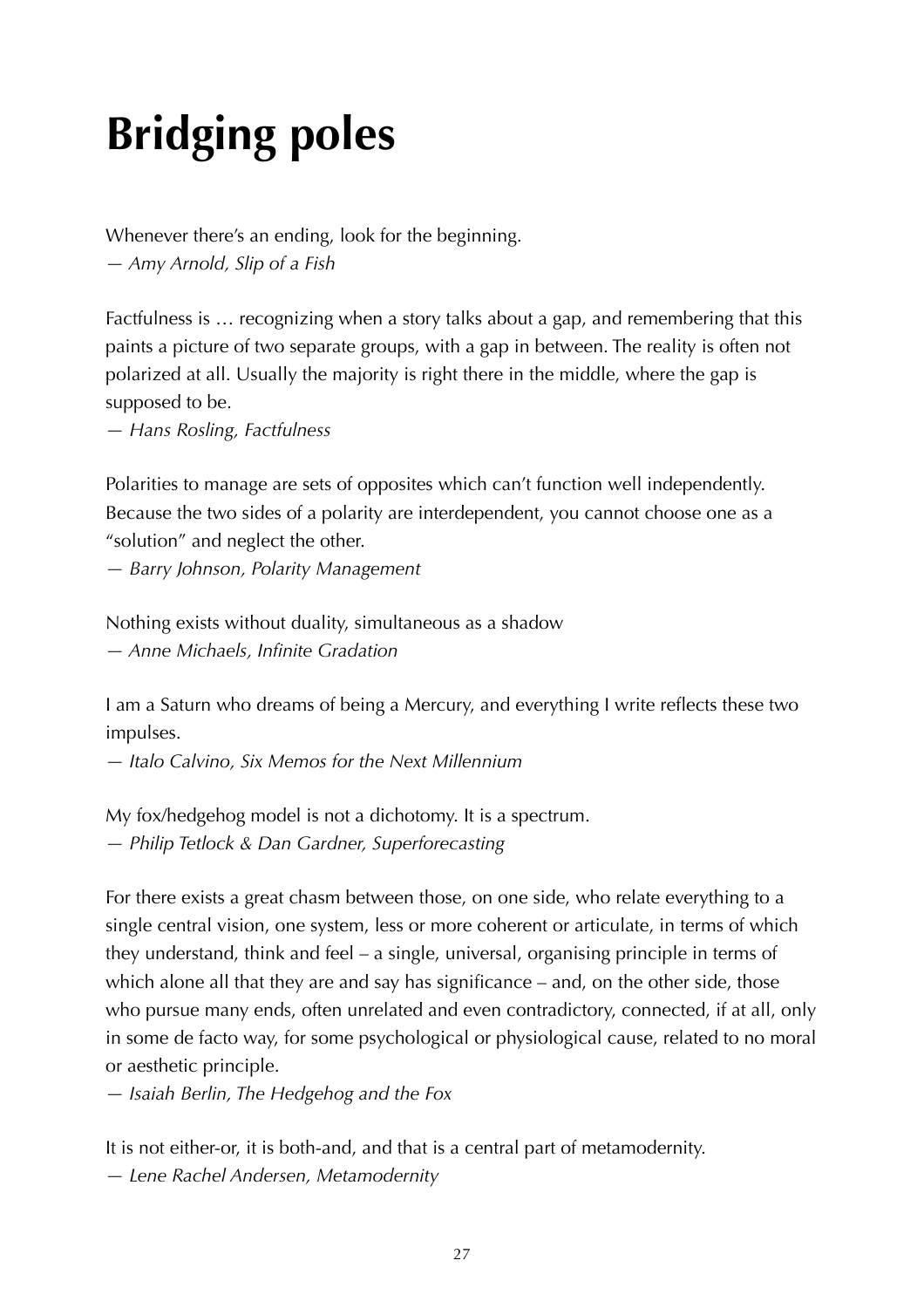The place where, inside and out, above and below, yesterday and tomorrow, life and death meet—where they bury their differences and no one takes offense. *— Gisèle Prassinos, The Arthritic Grasshopper*

There wasn't a single meaning. There were many meanings. It was a riddle expanding out and out and out.

*— Donna Tartt, The Goldfinch*

This is not a matter of arguing so much as of perceiving. It's a matter of vision. And when it comes to vision, we need to be able to see contrary things and believe them both true: 'Without Contraries is no progression' (*The Marriage of Heaven and Hell*), despite the scorn of rationalists whose single vision rejects anything that is not logically coherent. *— Philip Pullman, Dæmon Voices*

The range of human knowledge today is so great that we're all specialists and the distance between specialisations has become so great that anyone who seeks to wander freely among them almost has to forego closeness with the other people around him. *— Robert Pirsig, Zen and the Art of Motorcycle Maintenance*

Losing perspective is an intellectual virtue because it requires mourning, confusion, reorientation, and new thoughts. Without it, knowledge slogs along in its various narrow grooves, but there will be no leaps, because the thinner my perspective, the more likely it is for me to accept the preordained codes of a discipline as inviolable truths. A willingness to lose perspective means an openness to others who are guided by a set of unfamiliar propositions.

*— Siri Hustvedt, Living, Thinking, Looking*

Change happens at the boundaries of things: the boundary between the known and the unknown, the familiar and the different, between the old way and the new way, the past and the future.

*— Dave Gray, Liminal Thinking*

The liminal area of one thing, by definition, has to meet the edge of something else even if that's thin air. Limbo suspends bodies and minds in-between.

*— Dan Fox, Limbo*

At the edges of the given patterns, there are liminal zones. The boundaries. This is where interaction takes place. These are the places where the directions of potential pathways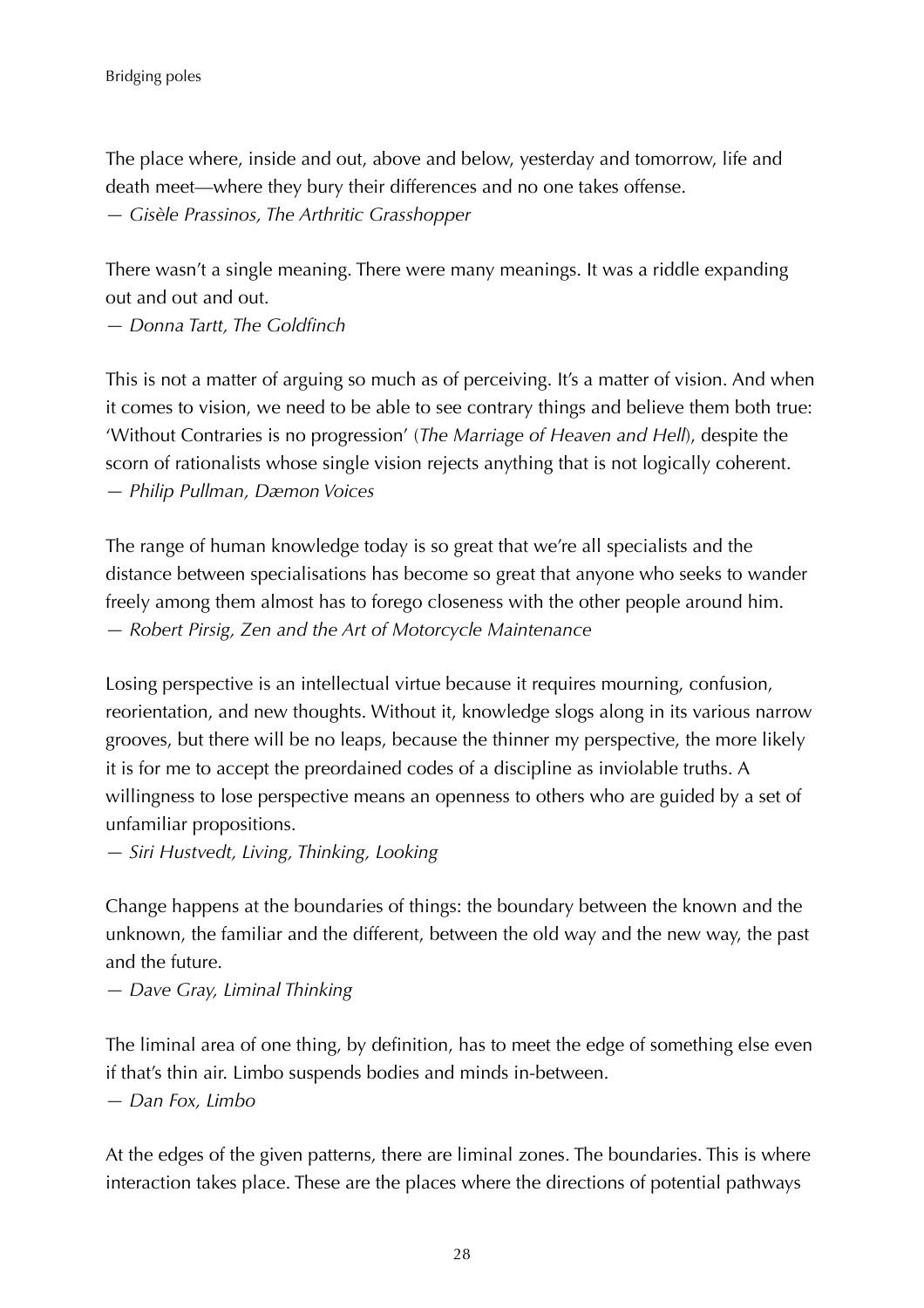as yet uncharted live.

*— Nora Bateson, Small Arcs of Larger Circles*

In short, trickster is a boundary-crosser. Every group has its edge, its sense of in and out, and trickster is always there, at the gates of the city and the gates of life, making sure there is commerce. He also attends the internal boundaries by which groups articulate their social life. We constantly distinguish—right and wrong, sacred and profane, clean and dirty, male and female, young and old, living and dead—and in every case trickster will cross the line and confuse the distinction. Trickster is the creative idiot, therefore, the wise fool, the grey-haired baby, the cross-dresser, the speaker of sacred profanities. Where someone's sense of honorable behavior has left him unable to act, trickster will appear to suggest an amoral action, something right/wrong that will get life going again. Trickster is the mythic embodiment of ambiguity and ambivalence, doubleness and duplicity, contradiction and paradox.

*— Lewis Hyde, Trickster Makes This World*

He's not just one thing or another. Nobody is. Not even you. *— Ali Smith, Autumn*

A cross-disciplinary curiosity is vital for originality in any field of creative endeavor. But solving the major unsolved problems in any one discipline requires deep expertise in it, even if the final insight is aided by a wide lens on surrounding fields. *— Maria Popova, Figuring*

Questions are invitations to conversations in business boardrooms, community groups and in institutions of governance. Questions are ways to build bridges between these different sectors and between different disciplines that compartmentalize our knowledge. Questions – and the conversations they spark – can unleash collective intelligence and help us value multiple perspectives.

*— Daniel Christian Wahl, Designing Regenerative Cultures*

Everyone automatically categorizes and generalizes all the time. Unconsciously. It is not a question of being prejudiced or enlightened. Categories are absolutely necessary for us to function. They give structure to our thoughts.

*— Hans Rosling, Factfulness*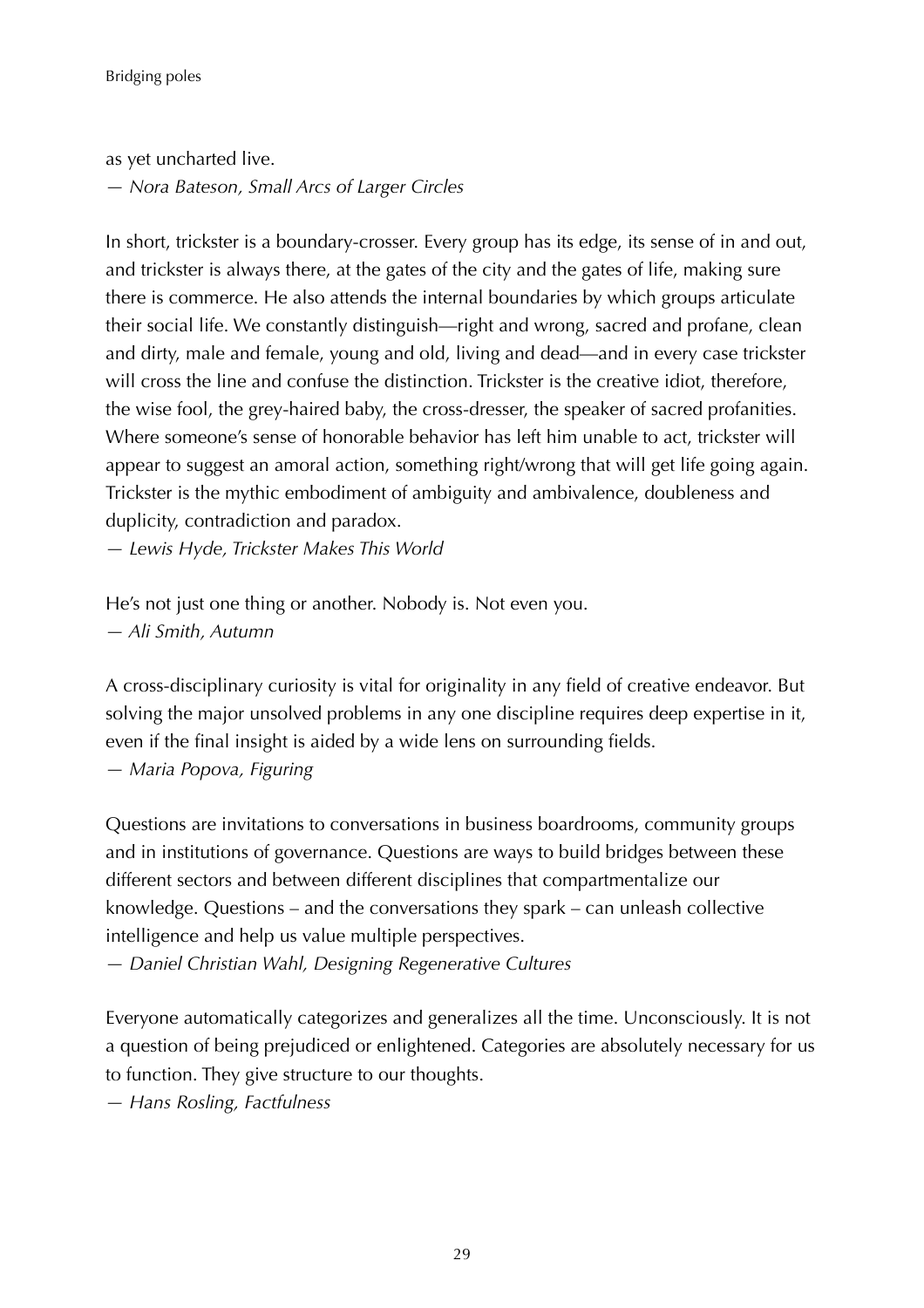A gift for embracing paradox is not the least of the equipment an activist should have. *— Rebecca Solnit, Hope in the Dark*

You gotta think about it the same way as if you want to see it. You got to look at it sideways. Out the corner of your eye. So you gotta think about it out the corner of your mind. It's there and it en't, both at the same time. *— Philip Pullman, The Secret Commonwealth*

I mean Negative Capability, that is when man is capable of being in uncertainties, Mysteries, doubts, without any irritable reaching after fact & reason *— John Keats, Letter to George & Tom Keats, 22 December 1818*

the test of a first-rate intelligence is the ability to hold two opposed ideas in the mind at the same time, and still retain the ability to function.

*— F. Scott Fitzgerald, 'The Crack-Up'*

we were born with an opposable mind we can use to hold two conflicting ideas in constructive tension.

*— Roger Martin, The Opposable Mind*

this straining and stretching to a higher level which is the specific challenge of a divergent problem, a problem in which irreconcilable opposites have to be reconciled. *— E. F. Schumacher, Small is Beautiful*

It's the place where reality strikes the ideal, where a joke becomes serious and anything serious is a joke. The magic point where every idea and its opposite are equally true. *— Donna Tartt, The Goldfinch*

When others interact with us we often have to adjust our view of reality. *— David Didau, What If Everything You Knew About Education Was Wrong?*

Because, between 'reality' on the one hand, and the point where the mind strikes reality, there's a middle zone, a rainbow edge where beauty comes into being, where two very different surfaces mingle and blur to provide what life does not: and this is the space where all art exists, and all magic.

*— Donna Tartt, The Goldfinch*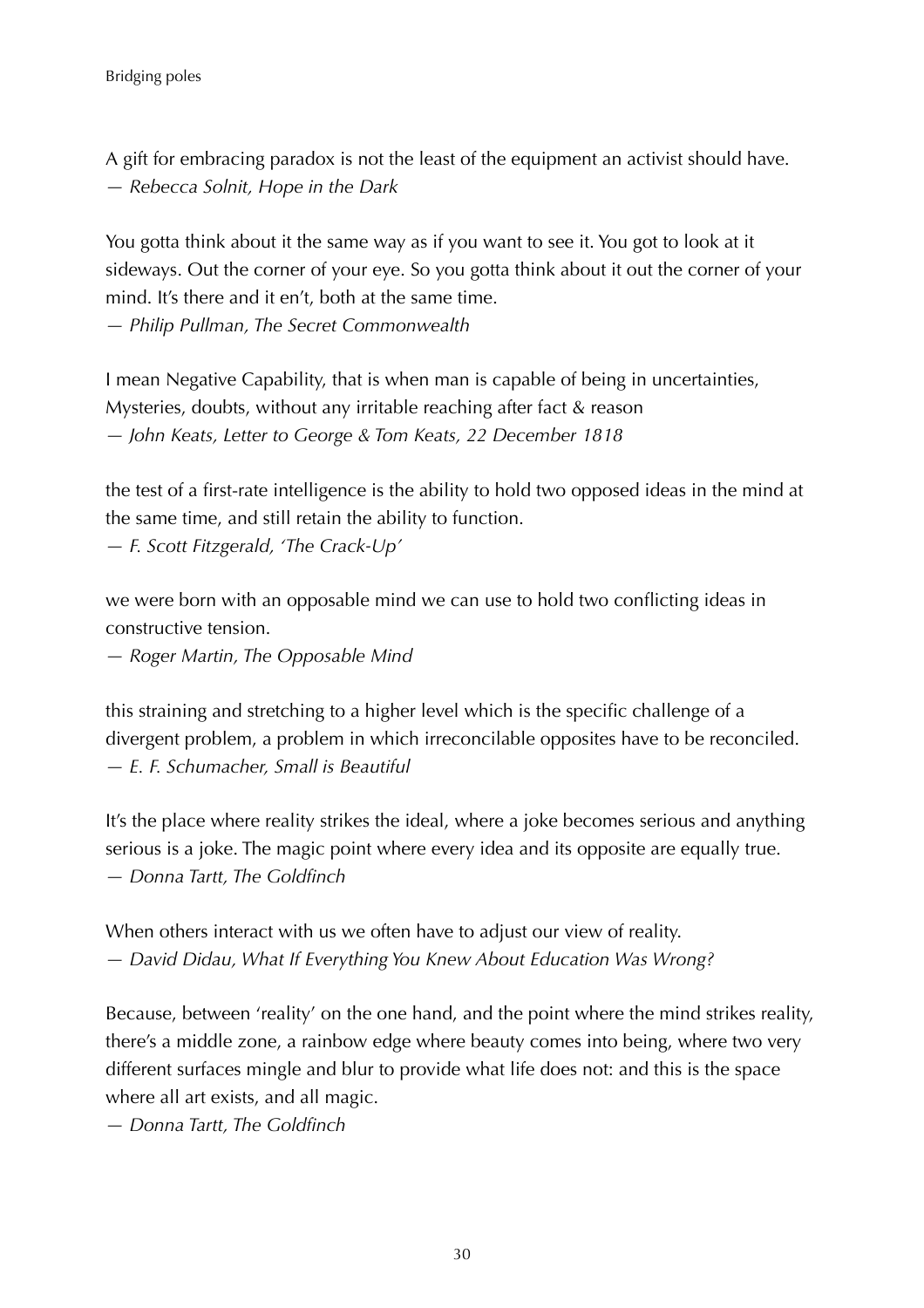When we push beyond a boundary, we often discover that what lies beyond is not so strange. We are still ourselves. But what we learn is that to bridge differences is better than to place barriers in front of them. Perhaps there is no waste ground, only ground with which we are not familiar.

*— M. W. Bewick & Ella Johnston, The Orphaned Spaces*

Answers or Questions. The sum or its parts. Inside or Outside. Light or Dark. Sun or Shade. Empty or Full.

And yet most things that seem like binaries don't really hold, once you begin to think about them in any great detail.

In the sense that every doorway is both an entrance and an exit. Open – close – arrive – depart. And so the threshold, the indeterminate place – hover, pause – is the most interesting space.

*— Emily LaBarge, 'Adaptation'*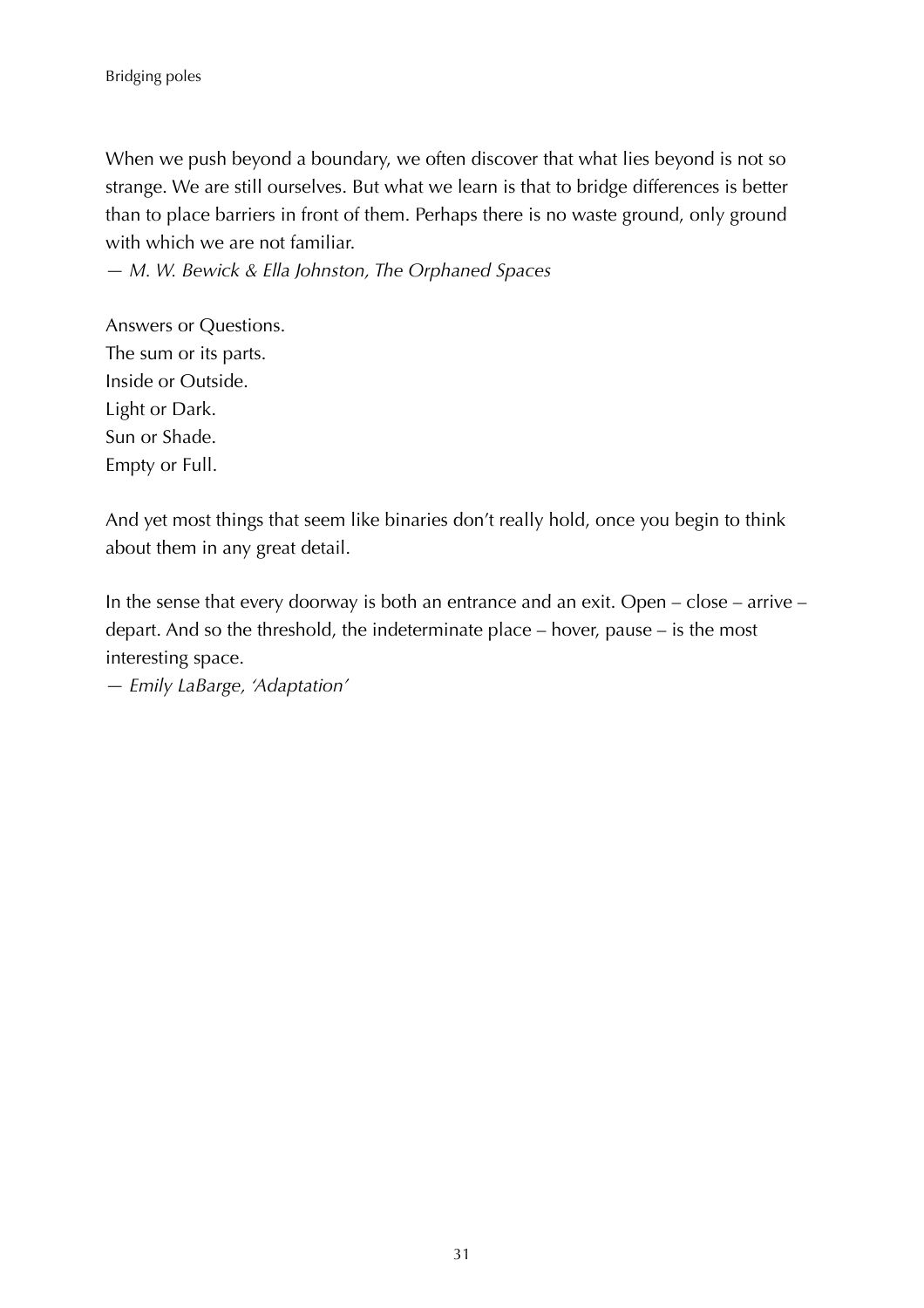## **Writing to understand**

I stood there speechless for a long while, then I entered it. Such is art. *— John Berger, Confabulations*

Phrases came. Visions came. Beautiful phrases. But what she wished to get hold of was that very jar on the nerves, the thing itself before it has been made anything. *— Virginia Woolf, To the Lighthouse*

how do you find the unexpected if you already know what you want? *— David Byrne, How Music Works*

All too often I write to find out what I think about a subject, not because I already know. *— Neil Gaiman, The View from the Cheap Seats*

Writing is a concentrated form of thinking. I don't know what I think about certain subjects, even today, until I sit down and try to write about them. *— Don DeLillo interviewed by Adam Begley in The Paris Review*

I am writing not only to tell. I am writing to discover. *— Siri Hustvedt, Memories of the Future*

The many processes are really stages of an overall process one navigates in knowing, making, or discovering something that does not yet exist. *— Kyna Leski, The Storm of Creativity*

but I think I wanted to get lost to see what happened next. *— Deborah Levy, Things I Don't Want to Know*

As a writer, I feel it's important to set out without an entirely prescriptive sense of where you are going. Getting lost is an essential part of the process. *— Cressida Cowell, 'First Steps: Our Neverlands'*

But along the way, we are reminded that the process is as valuable as the product, the method as potentially revelatory as the motive.

*— Jessica Helfand, Design: The Invention of Desire*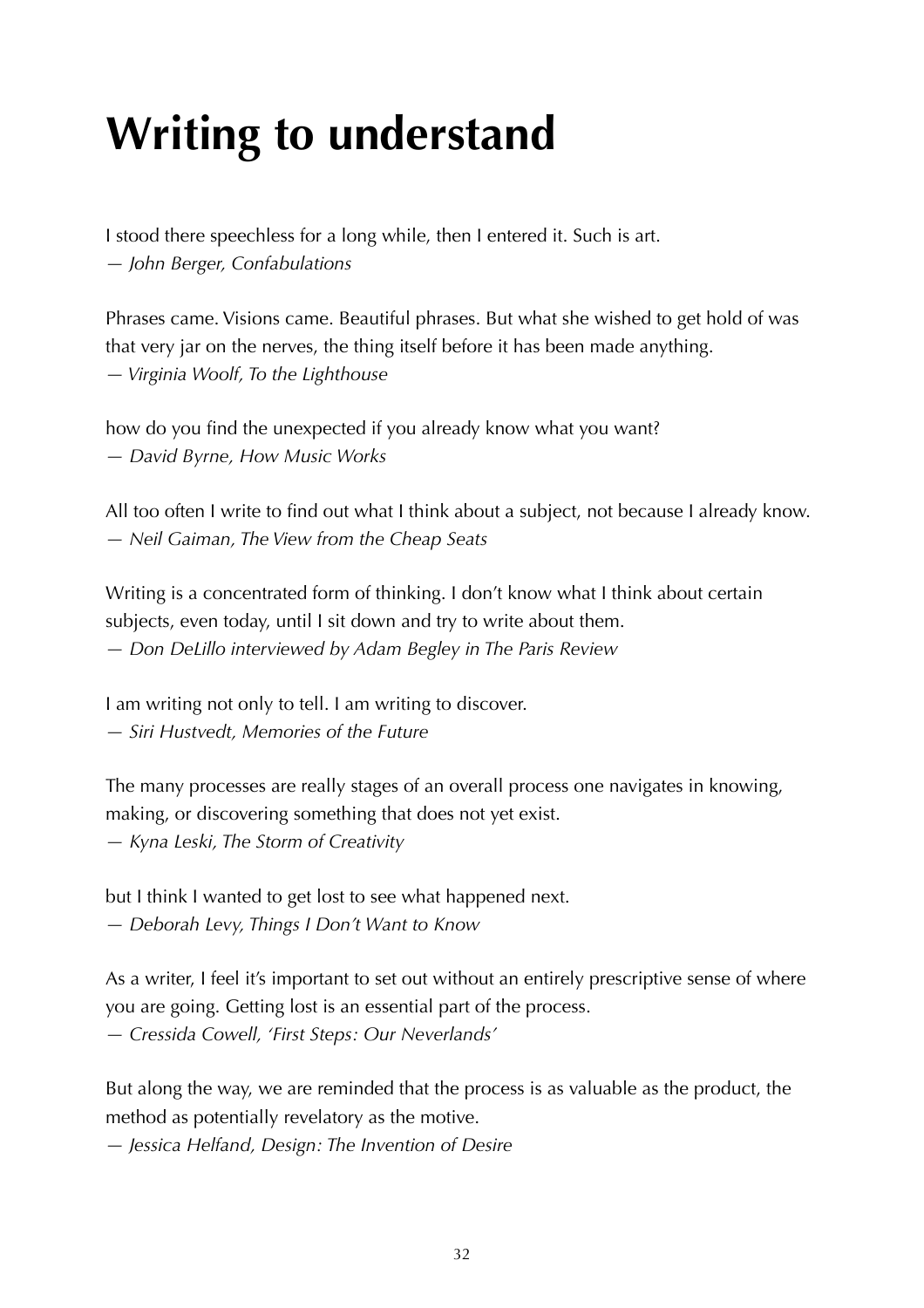The process of discovery involved in creating something new appears to be one of the most enjoyable activities any human can be involved in. *— Mihaly Csikszentmihalyi, Creativity*

Some of the oldest stories we know, including creation myths, were attempts to make sense of the world.

*— Peter Turchi, Maps of the Imaginations*

Arriving at the blank page represents our coming to the end of the undecided space we call living. Now we must get down to telling. *— Amit Chaudhuri, 'The Moment of Writing'*

Simply knowing one's intention and then executing it does not make good art. *— George Saunders, 'What Writers Really Do When They Write'*

The not-knowing is crucial to art, is what permits art to be made. Without the scanning process engendered by not-knowing, without the possibility of having the mind move in unanticipated directions, there would be no invention.

*— Don Barthelme, Not-Knowing*

I've only ever written to decant, to provide myself an elsewhere. *— Colette O'Connor, 'Analogue'*

I have always thought that making art, whether it's visual art, music, or fiction, is a form of conscious dreaming, that art draws from the boundlessness, brokenness, merging identities, disjunctions of space and time, and intense emotions of our unconscious lives.

*— Siri Hustvedt, Living, Thinking, Looking*

Art is philosophy. Art is putting our true nature on display before ourselves. Because we need to. Art is writing ourselves.

*— Alva Noë, Strange Tools*

We make up stories in order to give a shape to our questions; we read or listen to stories in order to understand what it is that we want to know.

*— Alberto Manguel, Curiosity*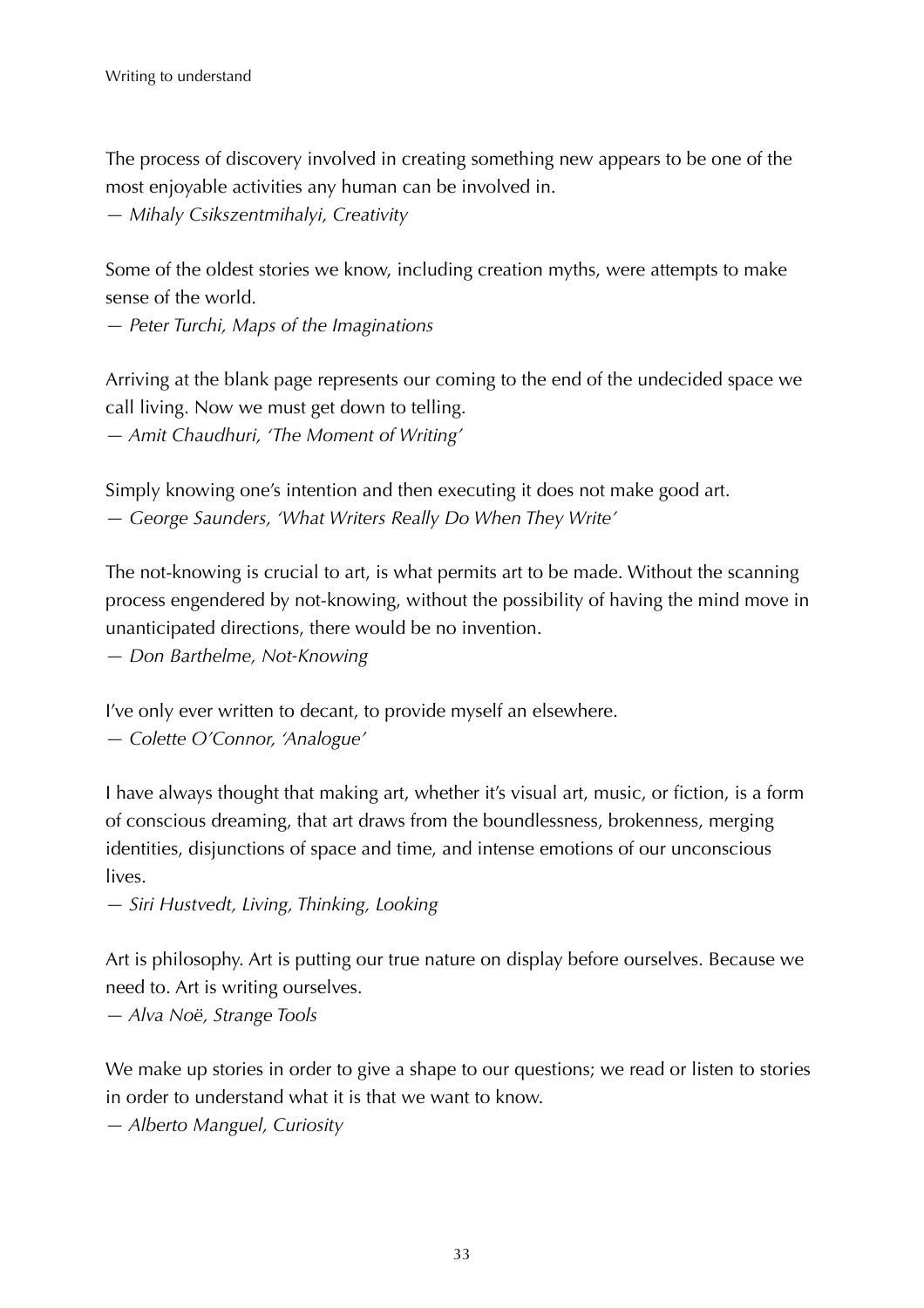I am afraid of writing, too, because when I write I am always moving toward the unarticulated, the dangerous, the place where the walls don't hold. I don't know what's there, but I'm pulled toward it.

*— Siri Hustvedt, A Plea for Eros*

He thinks how, in all these endless pages, all these stories and poems and essays and letters, he tries to give imaginary meaning to parts of his life he doesn't understand. *— James Sallis, Gently into the Land of the Meateaters*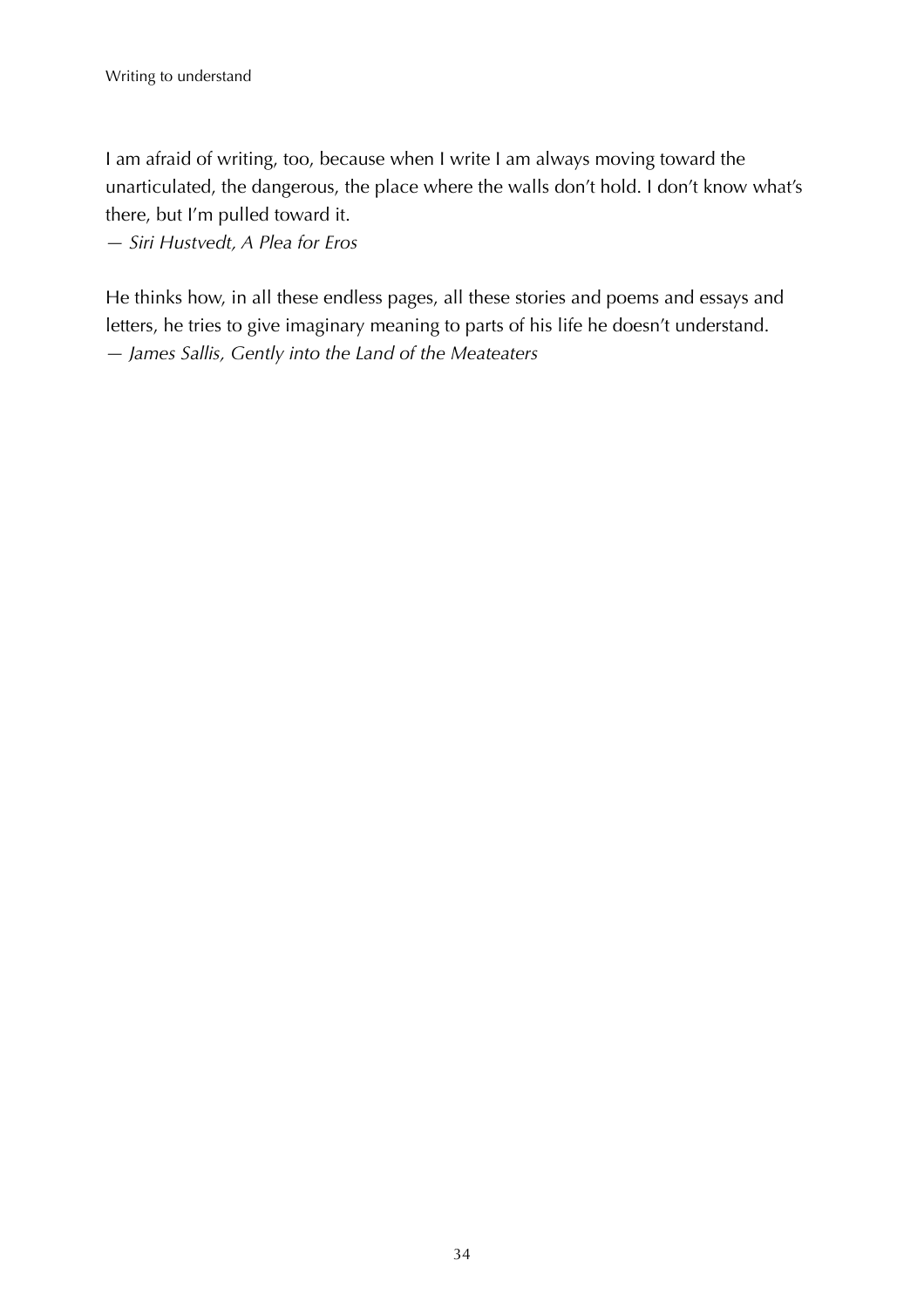#### **Book conversations**

All books are made from other books and so, in their way, all books are translations in one way or another.

*— Kate Briggs, This Little Art*

We are bricoleurs cobbling together and recombining found texts, without the possibility of immediate spontaneity.

*— Jonathan Basile, Tar for Mortar*

Since I first started reading, I know that I think in quotations and that I write with what others have written, and that I can have no other ambition than to reshuffle and rearrange.

*— Alberto Manguel, Curiosity*

For a writer everything is research, everything is material. *— Paul Maunder, The Wind at My Back*

Before you become a writer you must first become a reader. Every hour spent reading is an hour spent learning to write; this continues to be true throughout a writer's life. *— Robert Macfarlane, Landmarks*

Now I realized that not infrequently books speak of books: it is as if they spoke among themselves.

*— Umberto Eco, The Name of the Rose*

For books continue each other, in spite of our habit of judging them separately. *— Virginia Woolf, A Room of One's Own*

Literature does not occur in a vacuum. It cannot be a monologue. It has to be a conversation, and new people, new readers, need to be brought into the conversation too.

*— Neil Gaiman, The View from the Cheap Seats*

The questions manuscripts can answer face-to-face are sometimes unexpected, both about themselves and about the times in which they were made.

*— Christopher de Hamel, Meetings with Remarkable Manuscripts*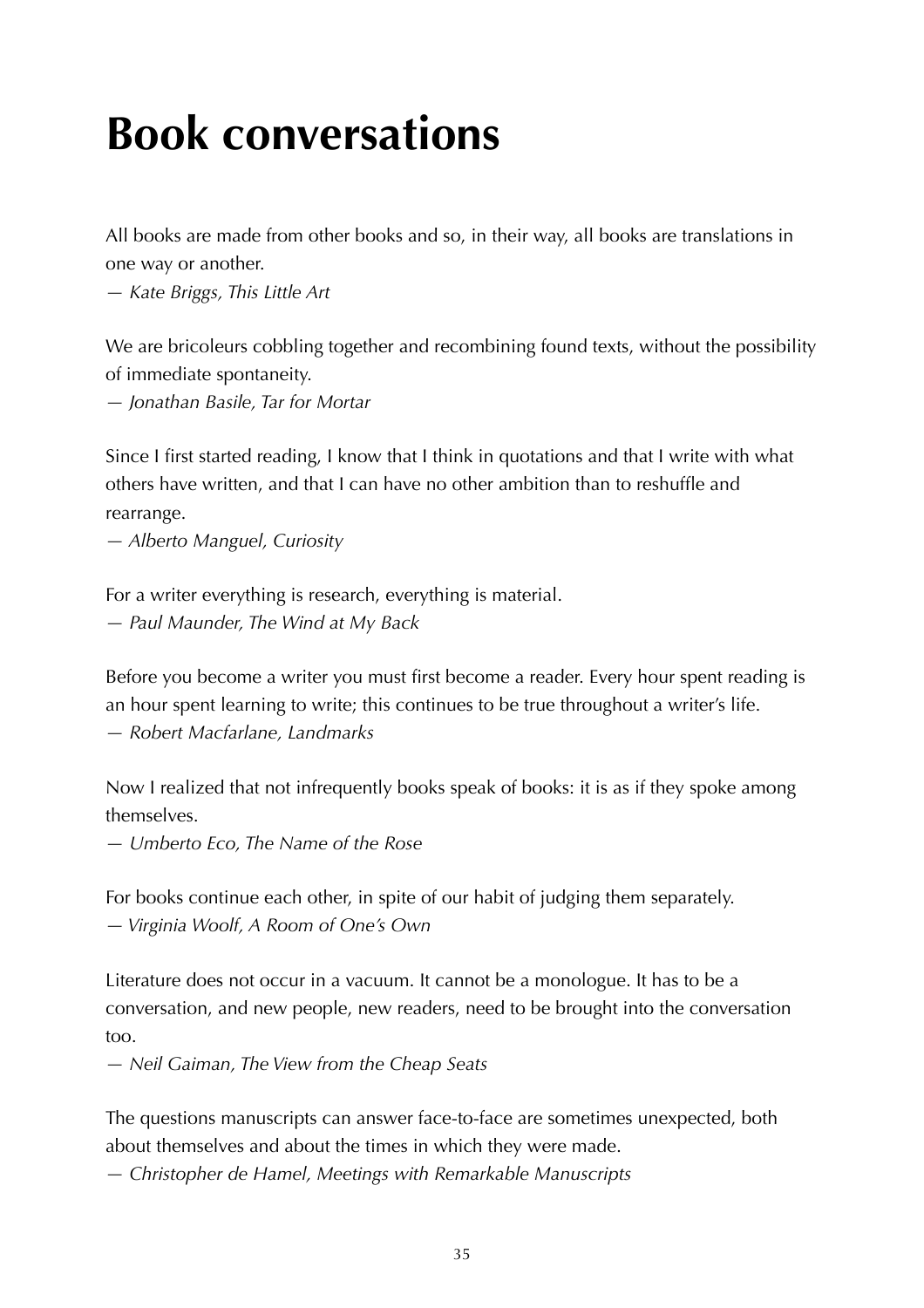we tell the same fairytales, because the stories have migrated across borders as freely as birds.

*— Katherine Rundell, Why You Should Read Children's Books, Even Though You Are So Old and Wise*

History is made up of the stories we tell ourselves and each other. But whose stories are we talking about? What kind of stories create our history? *— Chin Li, 'The Otherness of the World'*

It matters what stories we tell to tell other stories with; it matters what concepts we think to think other concepts with. It matters wherehow ouroboros swallows its tale, again. *— Donna Haraway, 'Receiving Three Mochilas in Colombia'*

Read bibliographies. It's not the book you start with, it's the book that book leads you to. *— Austin Kleon, Steal Like an Artist*

In the modern world, simple copying is a pejorative concept, especially when applied to literature and art. Writers and artists now strive instead for originality. Plagiarism is anathema. In medieval Europe, however, copying was admired. Artists were trained to imitate each other's work. Inherited patterns and formulas were dutifully repeated without reference to reality.

*— Christopher de Hamel, Meetings with Remarkable Manuscripts*

Hip hop is an appropriation engine, an infinite assemblage machine. It sucks up whatever is placed in its path and reconfigures it—re-references it—making it part of its own circuits, its own organism.

*— Will Ashon, Chamber Music*

No image stands alone; each is related in straightforward or convoluted ways to other pictures.

*— Teju Cole, Known and Strange Things*

For books have a way of influencing each other. Fiction will be much the better for standing cheek by jowl with poetry and philosophy.

*— Virginia Woolf, A Room of One's Own*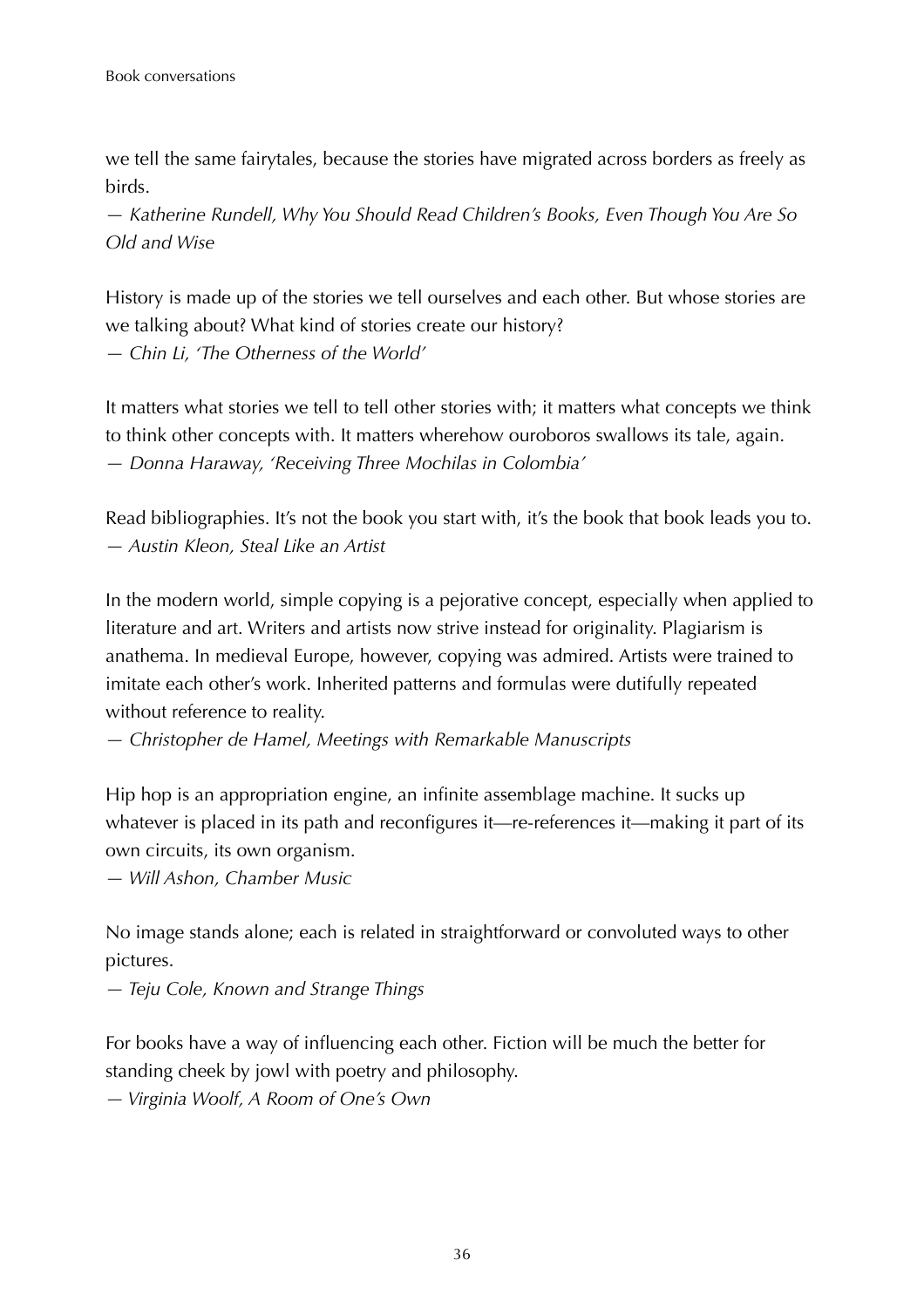a lot of ideas currently in circulation are gifts that arrived recently, through the labors of others.

*— Rebecca Solnit, Whose Story Is This?*

Isn't writing, and what I write, also a way of giving? *— Annie Ernaux, I Remain in Darkness*

During the solitary months and years spent writing a book, it can be easy to forget that it will – if you are lucky – live a social life: that your book might enter the imaginations and memories of its readers and thrive there, that your book might be crammed into pockets or backpacks and carried up mountains or to foreign countries, or that your book might be given by one person to another.

*— Robert Macfarlane, The Gifts of Reading*

This connectedness to things is what we mean by meaning. The meaning of one thing is its connection with another; the meaning of our lives is their connection with something other than ourselves.

*— Philip Pullman, Dæmon Voices*

In the realm of cultural space as the twentieth century has conceived it, there are fields (language, culture, memory, texts) and paths (utterances, discourses, images, themes); and there are labyrinths or networks fusing and confusing the two (worlds, lives, books), embracing past, present and future, the collective 'we' and 'they' and the individual 'I', 'you' and 's/he'.

*— Gerald Martin, Journeys Through the Labyrinth*

Things and people moved around me, taking positions in obscure hierarchies participating in systems I didn't know about and never would. A complex network of objects and concepts. You live through certain things before you understand them. You can't always take the analytical position.

*— Sally Rooney, Conversations with Friends*

Life, after all, was mostly the art of salvage. *— Danielle McLaughlin, 'Not Oleanders'*

She wrote fiction, sure, but she populated it with the already extant, the pre-packaged and ready-made. She was in many ways Warhol's daughter, niece at least, a graverobber, a bandit, happy to snatch what she needed but also morally invested in the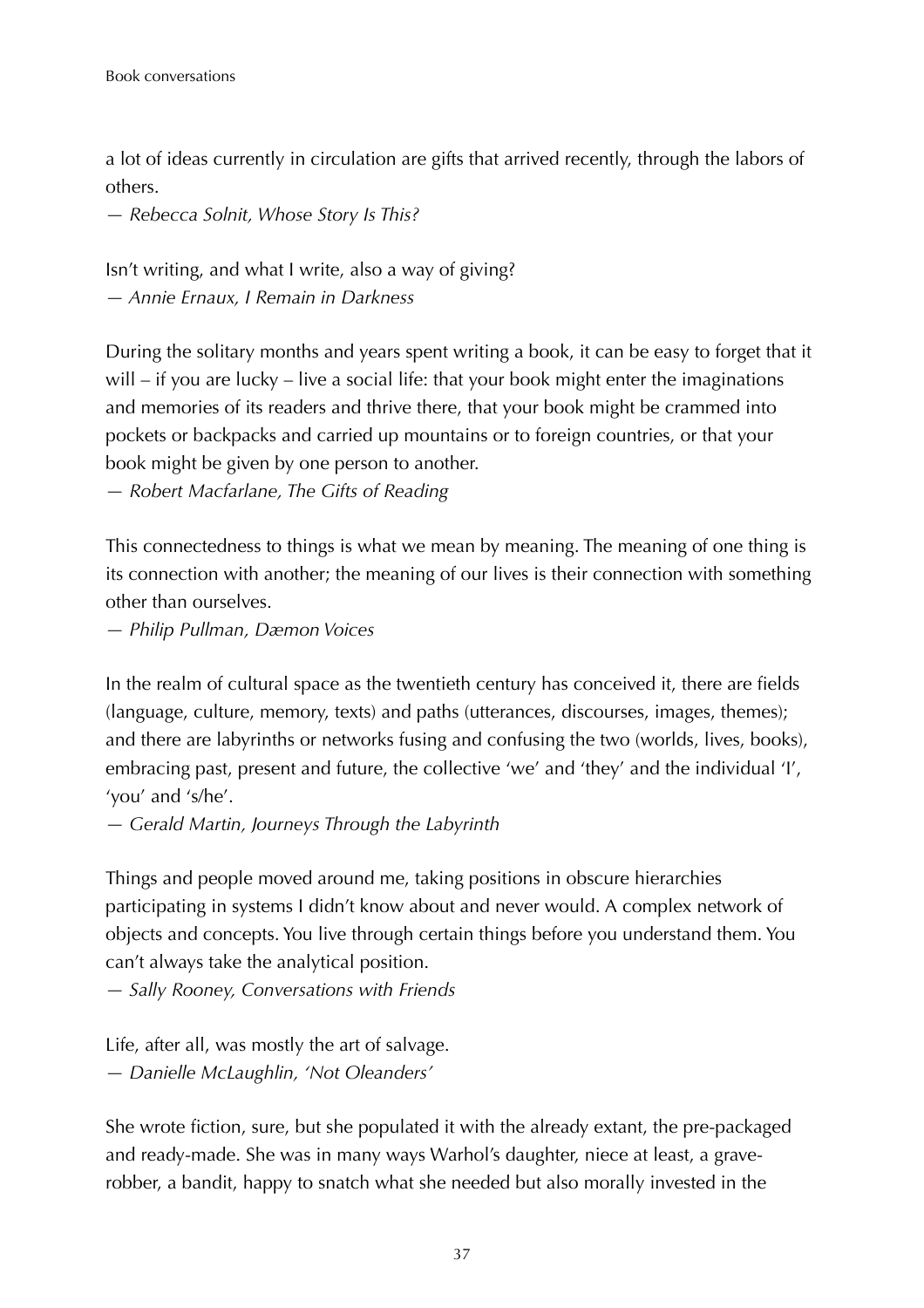cause: that there was no need to invent, you could make anything from out of the overflowing midden of the already-done, the as Beckett put it nothing new, it was economic also stylish to help yourself to the grab bag of the actual. *— Olivia Laing, Crudo*

A life's work is not a series of stepping-stones, onto which we calmly place our feet, but more like an ocean crossing where there is no path, only a heading, a direction, in conversation with the elements. Looking back, we see the wake we have left as only a brief glimmering trace on the waters.

*— David Whyte, Consolations*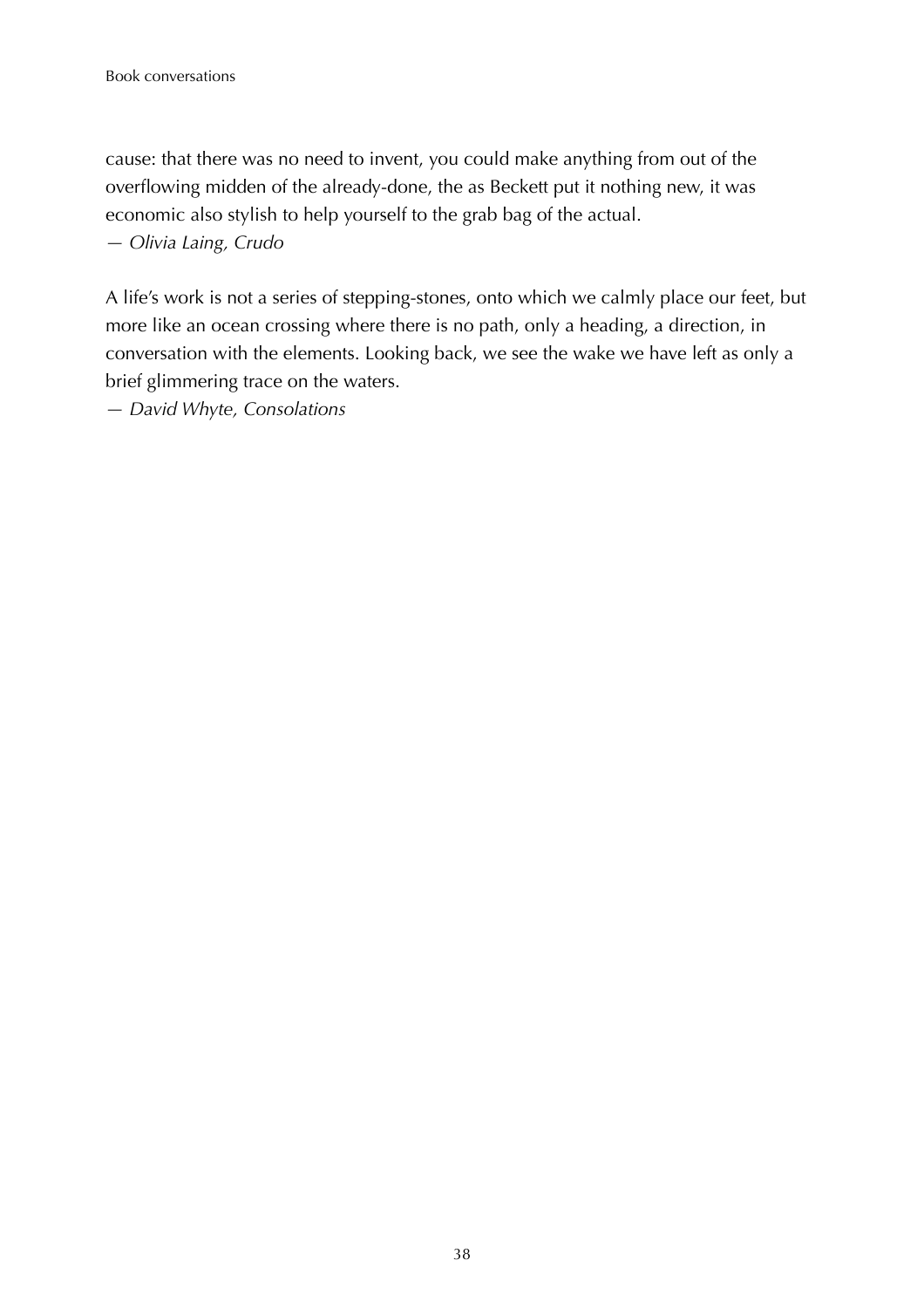### **When I is we**

I is another. *— Arthur Rimbaud, Letter to Georges Izambard, 13 May 1871*

For the second body, there is no stable boundary between one species and another: we're all in the same boat.

*— Daisy Hildyard, The Second Body*

We are many all the way down, because we are wholes that are always less than the sum of their parts. We don't just combine into multitudes, we contain multitudes, as any self-respecting stomach bacterium will tell you.

*— Timothy Morton, Humankind*

'I' live in a body that internally requires 10 trillion organisms, while externally my survival is ecological, emotional, and cultural. I am not an isolatable specimen. *— Nora Bateson, Small Arcs of Larger Circles*

I am large, I contain multitudes. *— Walt Whitman, 'Song of Myself'*

Are we perhaps condemned to wholeness, and every fragmentation, every quartering, will only be a pretence, will happen on the surface, underneath which, however, the plan remains intact, unalterable? Does even the smallest fragment belong to the whole? *— Olga Tokarczuk, Flights*

I was pretty much all hyphen. *— Siri Hustvedt, The Blazing World*

We are contaminated by our encounters; they change who we are as we make way for others.

*— Anna Lowenhaupt Tsing, The Mushroom at the End of the World*

Instead of thinking of ourselves as single, unified selves who are trying to discover through self-reflection, we could think of ourselves as complex arrays of emotions, dispositions, desires, and traits that often pull us in different and contradictory ways. When we do so, we become malleable. We avoid the danger of defining ourselves as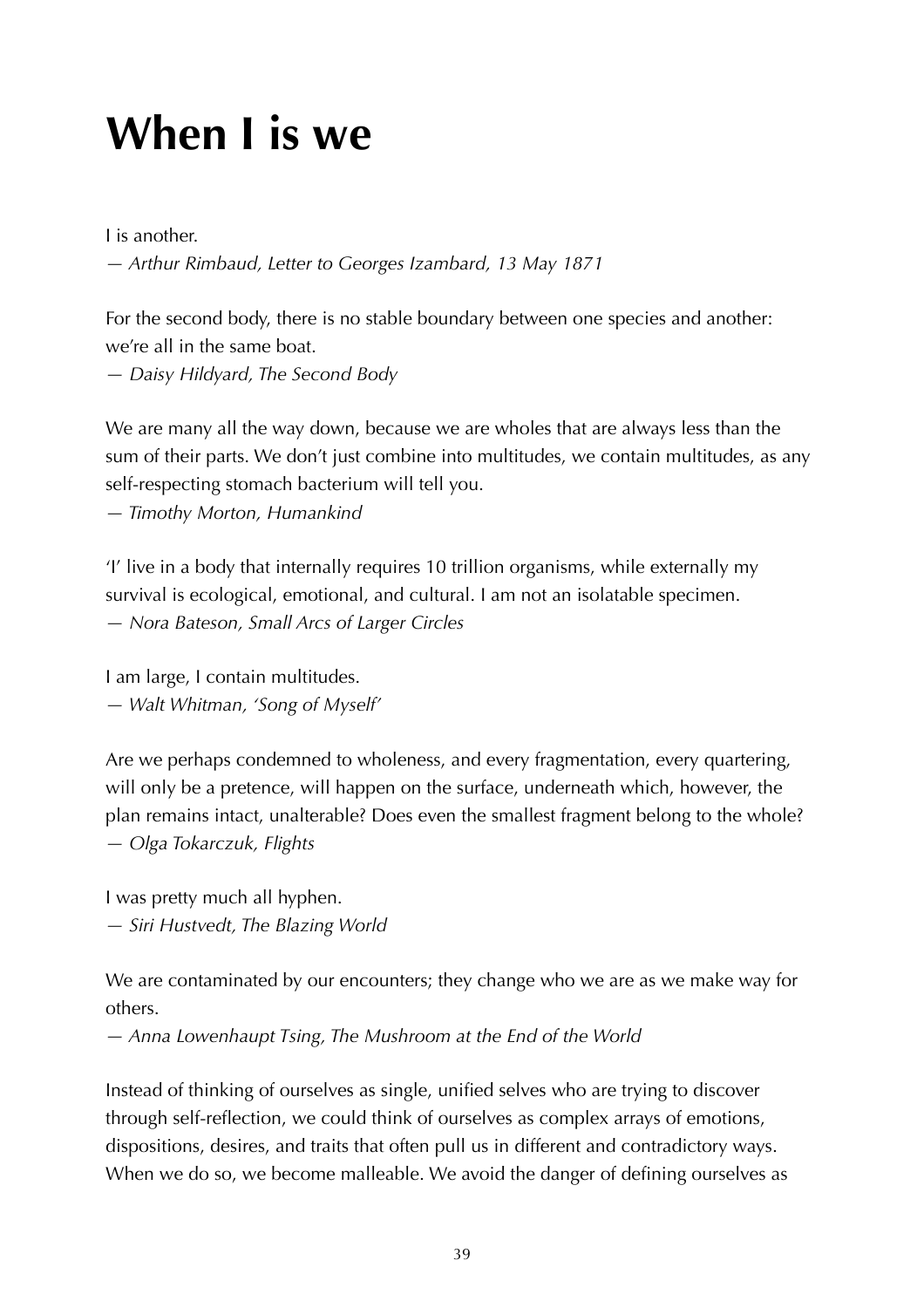frozen in a moment in time. *— Michael Puett & Christine Gross-Loh, The Path*

Whatever happens to the individual happens to the whole group, and whatever happens to the whole group happens to the individual. The individual can only say: 'I am, because we are; and since we are, therefore I am'. *— John Mbiti, African Religions and Philosophy*

When we look at the global body, it is impossible to relate that body to anything individual because there can be no certain borders between one thing and another. *— Daisy Hildyard, The Second Body*

An ecological border, like a cell membrane, resists indiscriminate mixture; it contains differences but is porous. The border is an active edge. *— Richard Sennett, The Craftsman*

we are in fact relational beings in a world where everything affects everything else and, as a result, to care for others is to care for ourselves. *— Daniel Christian Wahl, Designing Regenerative Cultures*

this relationship existing within each of us, between the person as individual and the personality as bearer of culture and race, is not immobile, rigid or static, not fixed inside him for good. On the contrary, its typical features are dynamism, mobility, variability and differences in intensity, depending on the external context, the demands of the current moment, the expectations of the environment or even one's own mood and stage of life. *— Ryszard Kapu*ś*ci*ń*ski, The Other*

The ability to live with differences, let alone to enjoy such living and to benefit from it, does not come easily and certainly not under its own impetus. This ability is an art which, like all arts, requires study and exercise. The inability to face up to the vexing plurality of human beings and the ambivalence of all classifying/filing decisions are, on the contrary, self-perpetuating and self-reinforcing: the more effective the drive to homogeneity and the efforts to eliminate the difference, the more difficult it is to feel at home in the face of strangers, the more threatening the difference appears and the deeper and more intense is the anxiety it breeds.

*— Zygmunt Bauman, Liquid Modernity*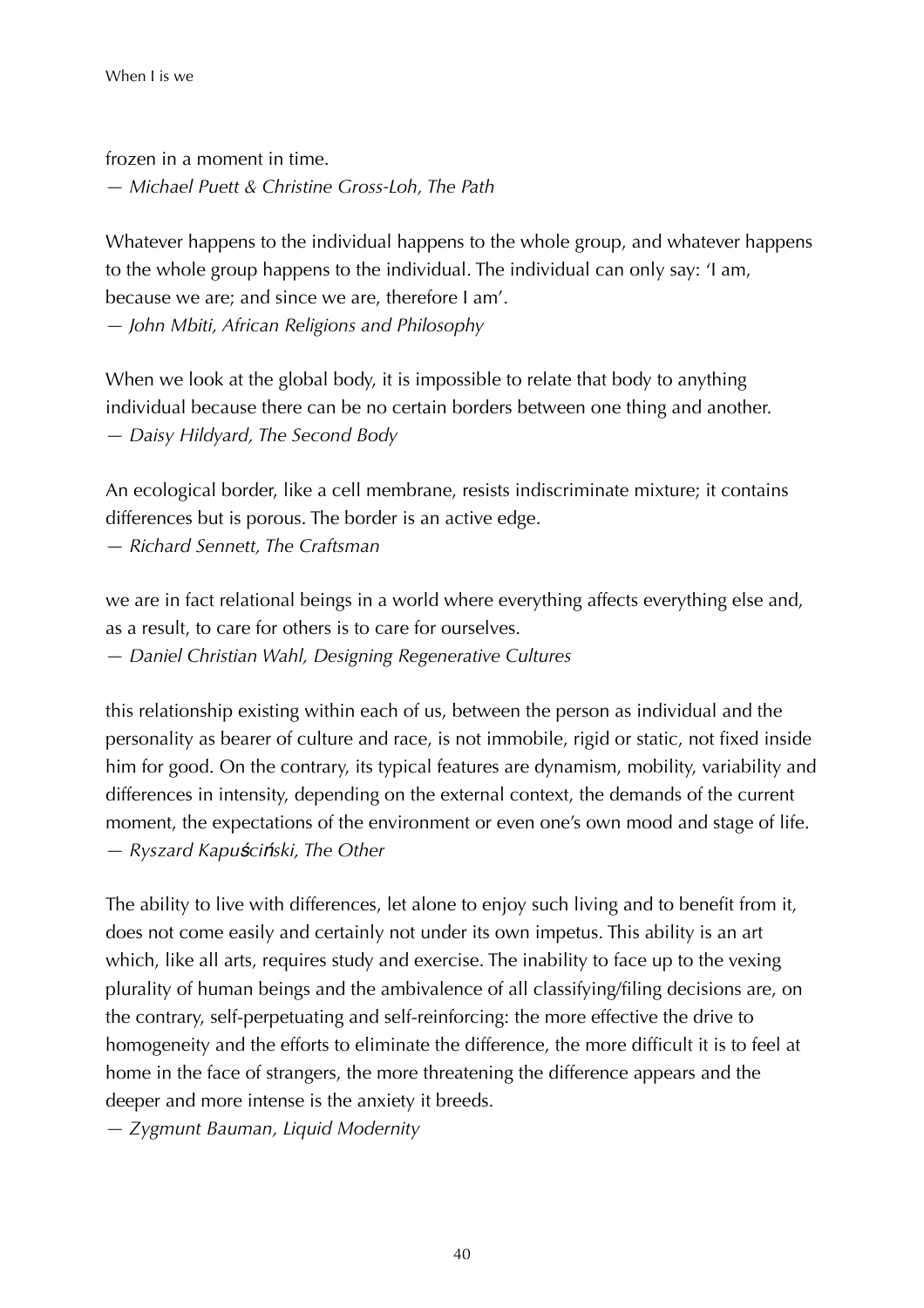Or is the true self neither this nor that, neither here nor there, but something so varied and wandering that it is only when we give the rein to our wishes and let it take its way unimpeded that we are indeed ourselves? Circumstances compel unity; for convenience' sake a man must be a whole.

*— Virginia Woolf, 'Street Haunting'*

The idea of self-realization is one of the most destructive of modern fictions. It suggests you can flourish in only one sort of life, or a small number of similar lives, when in fact everybody can thrive in a large variety of ways.

*— John Gray, The Silence of Animals*

Modernity is characterised by uncertainty, rapidity of change and kaleidoscopic juxtapositions of objects, people and events. Finding our uncertain way through these uncertainties is a prime task of contemporary existence, for individuals as well as for cultures as a whole.

*— Stephen Frosh, Identity Crisis*

Identities seem fixed and solid only when seen, in a flash, from outside. Whatever solidity they might have when contemplated from the inside of one's own biographical experience appears fragile, vulnerable, and constantly torn apart by shearing forces which lay bare its fluidity and by cross-currents which threaten to rend in pieces and carry away any form they might have acquired.

*— Zygmunt Bauman, Liquid Modernity*

This contrast between a hermetically sealed contemporary self and a porous late medieval self intrinsically connected to nature, the "spirit world," and its community is meant to serve only as a striking example of two entirely different relationships to the world, each of which gives expression to different types of self and world that are related to each other in different ways.

*— Hartmut Rosa, Resonance*

The emerging fields of embodied and enactive cognition have started to take dialogic models of the self more seriously. But for the most part, scientific psychology is only too willing to adopt individualistic Cartesian assumptions that cut away the webbing that ties the self to others. There is a Zulu phrase, '*Umuntu ngumuntu ngabantu*', which means 'A person is a person through other persons.' This is a richer and better account, I think,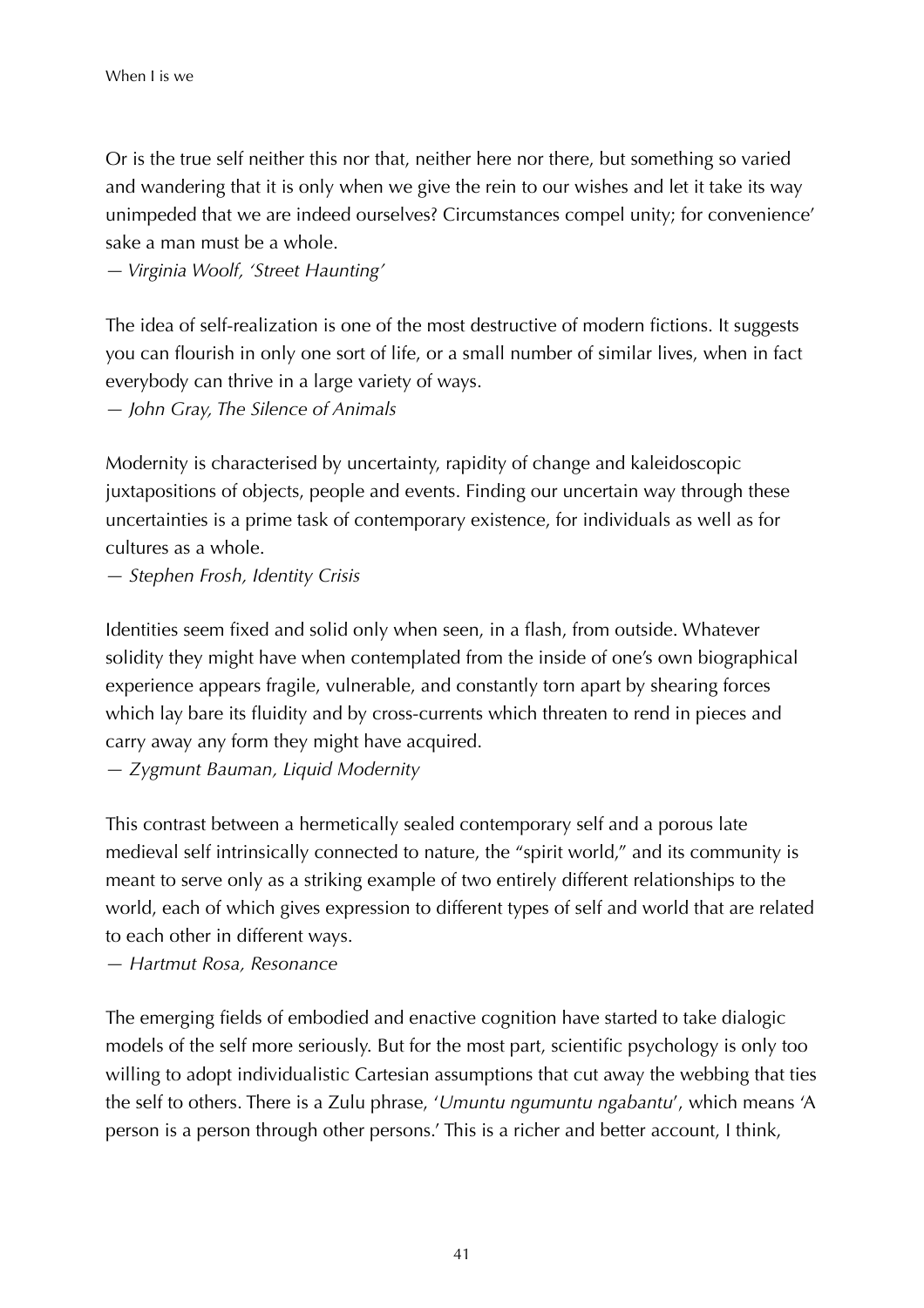```
than 'I think, therefore I am.'
— Abeba Birhane, 'Descartes Was Wrong'
```
Her consciousness, at this point – she was forty-three years old – was so crammed full not just of her own memories, obligations, dreams, knowledge and the plethora of her day-to-day responsibilities, but also of other people's – gleaned over years of listening, talking, empathising, worrying – that she was frightened most of all of the boundaries separating these numerous types of mental freight, the distinctions between them, crumbling away until she was no longer certain what had happened to her and what to other people she knew, or sometimes even what was or was not real. *— Rachel Cusk, Outline*

Listen: you are not yourself, you are crowds of others, you are as leaky a vessel as was ever made, you have spent vast amounts of your life as someone else, as people who died long ago, as people who never lived, as strangers you never met. The usual I we are given has all the tidy containment of the kind of character the realist novel specializes in and none of the porousness of our every waking moment, the loose threads, the strange dreams, the forgettings and misrememberings, the portions of a life lived through others' stories, the incoherence and inconsistency, the pantheon of dei ex machina and the companionability of ghosts. There are other ways of telling. *— Rebecca Solnit, The Faraway Nearby*

I swallow books upon books upon books to unlearn like-mindedness, to externalise cosmos *— Nisha Ramayya, States of the Body Produced by Love*

Books, conversations, and perceptions enter us and become us. *— Siri Hustvedt, Living, Thinking, Looking*

he sensed the connections being made around him, all the objects and shaped silhouettes and levels of knowledge—not knowledge exactly but insidious intent. But not that either—some deeper meaning that existed solely to keep him from knowing what it was.

*— Don DeLillo, Underworld*

The search for origins ends with the discovery of fragments *— John Gray, The Soul of the Marionette*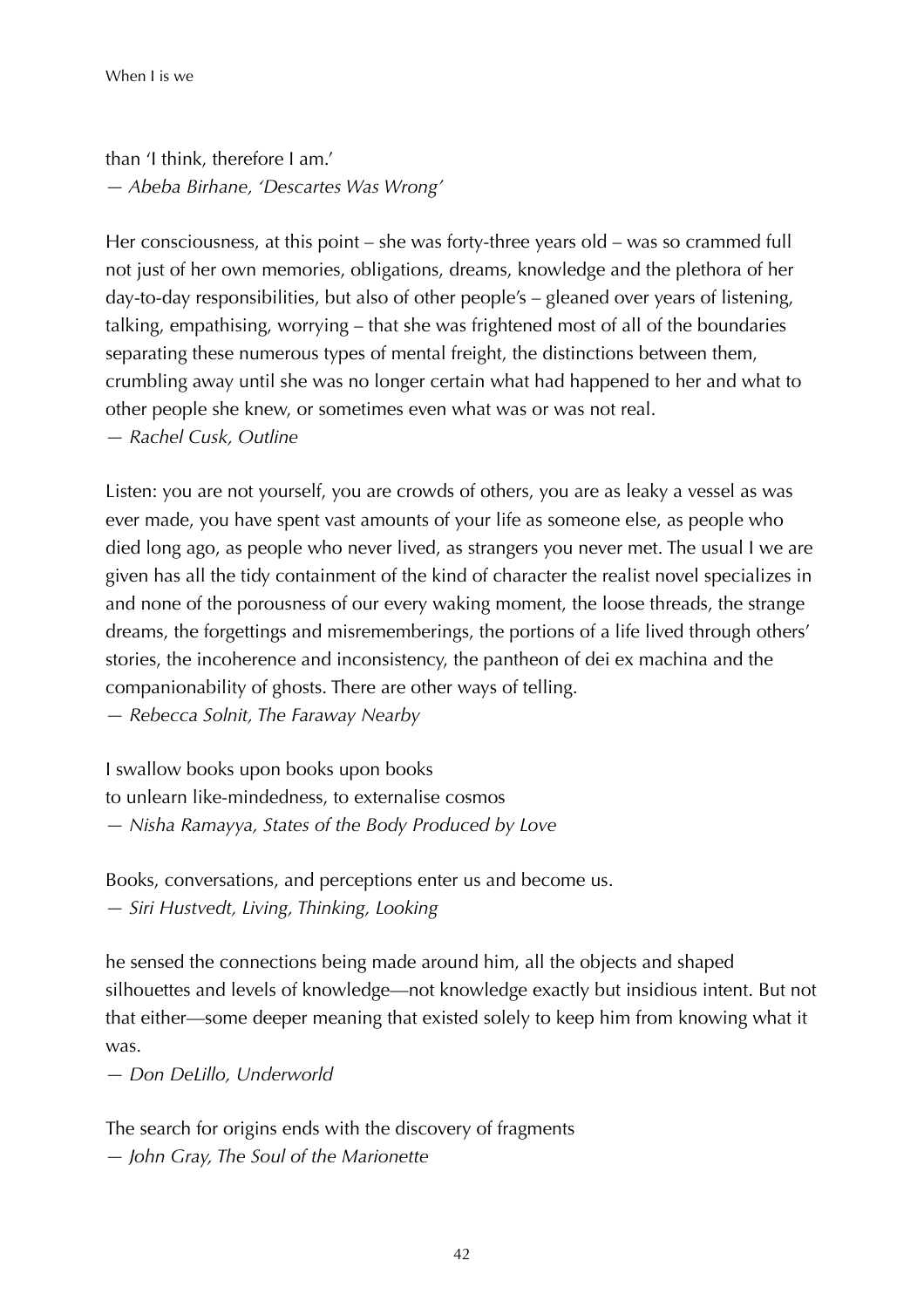These fragments I have shored against my ruins *— T. S. Eliot, The Waste Land*

Hence it is with a certain feeling of urgency that I seek the nature, subject, words of the other story, the untold one, the life story.

*— Ursula K. Le Guin, The Carrier Bag Theory of Fiction*

/See, the world is full of other yous/ the kid was telling John. /Is full of people who are just like you but somehow different. They may look different; they may sound different. They may have different favourites; they may have different mammies, or memories, or names. But something in them will be the same as in you. Something in them will reflect in you as with a mirror./

*— Danny Denton, The Earlie King & The Kid in Yellow*

The first time you glimpse yourself through the eyes of a person like that, it's a cold moment. It's like walking past a mirror you've walked past every day of your life, and suddenly it shows you something else, something troubling and strange. *— Kazuo Ishiguro, Never Let Me Go*

That's the only part of himself he wants to protect, the part that exists inside her.

*— Sally Rooney, Normal People*

We are neither what we think we are nor entirely what we are about to become, we are neither purely individual nor fully a creature of our community, but an act of becoming that can never be held in place by a false form of nomenclature. *— David Whyte, Consolations*

I am not who I am. I must be who I become. *— Ursula Andkjær Olsen , Third-Millennium Heart*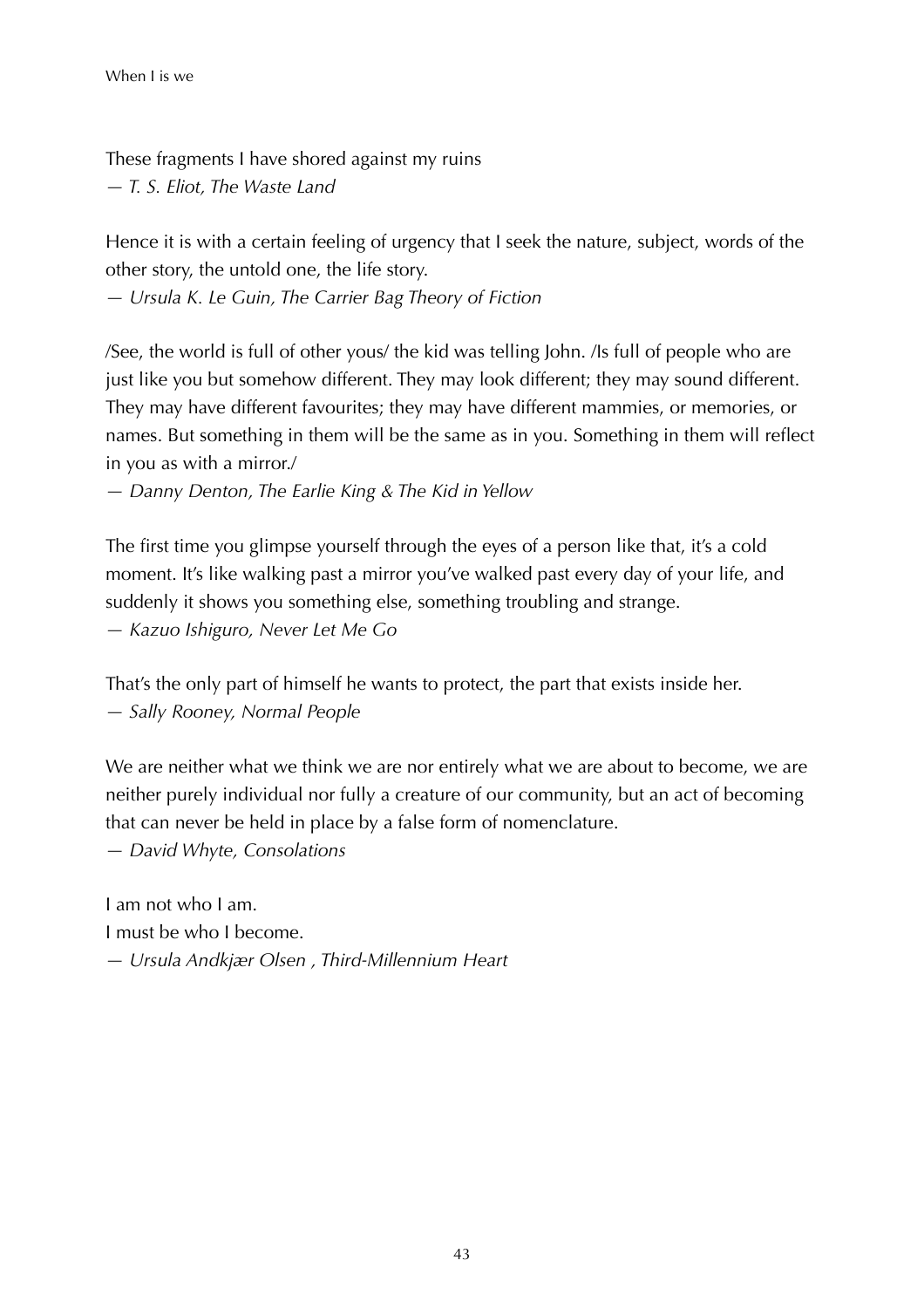# **Stories and genes**

The human mind serves evolutionary success, not truth. *— John Gray, Straw Dogs*

Our brains are built to ensure that we will come to hold the beliefs and values of those around us.

*— Matthew Lieberman, Social*

We are part biological organism, part cultural *— Ian Leslie, Curious*

The body itself is an information processor. Memory resides not just in brains but in every cell. No wonder genetics bloomed along with information theory. *— James Gleick, The Information*

Genetics is shining a bright light on ancient origins of many species. We get clues from archaeology and history, but sometimes these clues can be misleading. The evidence is always patchy. Interrogating DNA, both modern and ancient, gives us the chance of filling in some of the gaps, by offering us another perspective on the past. *— Alice Roberts, Tamed*

DNA serves two different functions. First, it preserves information. It does this by copying itself, from generation to generation … Second, however, DNA also sends that information outward for use in the making of the organism … The replication of DNA is a copying of information. The manufacture of proteins is a transfer of information: the sending of a message.

*— James Gleick, The Information*

For the real human story, history must comprise both the biological and cultural. *— E. O. Wilson, The Meaning of Human Existence*

Society was there before you, it is there after you are gone, and you are a member of it. The myths that link you to your social group, the tribal myths, affirm that your are an organ of the larger organism, which is the landscape, the world in which the tribe moves.

*— Joseph Campbell with Bill Moyers, The Power of Myth*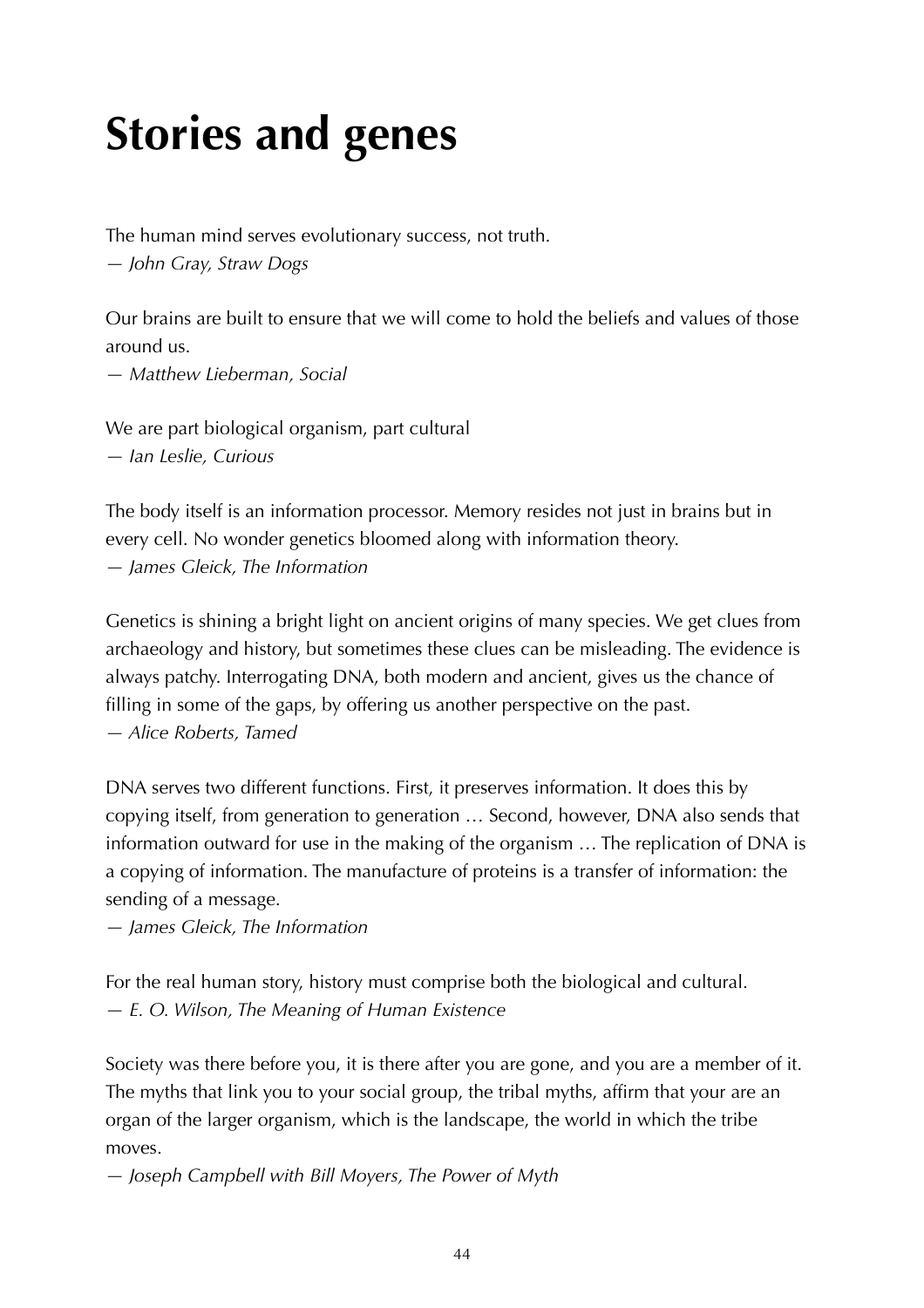culture has the power to shape our identity. Over time and under the right circumstances, the norms and values of the group to which we belong become our own. We internalize them. We carry them with us.

*— Angela Duckworth, Grit*

This meant that elements of culture themselves—ideas, languages, beliefs, songs, art, technologies—could act like genes, capable of being transmitted to others and reproduced.

*— Mark Pagel, Wired for Culture*

What are genes? Think of genes as little packets of instructions that tell a cell what to do. They're hereditary instructions written in a four-letter code.

*— Sergio De La Pava, The Naked Singularity*

According to the developmental psychologist Erik Erikson, the defining task of a person's middle years is to achieve generativity. This involves being able to pass on both one's genes and one's memes. The first refers to leaving children, the second to leaving one's ideas, values, knowledge, and skills to the next generation. *— Mihaly Csikszentmihalyi, Creativity*

The need to make art may not stem solely from the need to express who you are, but from a need to complete a relationship with something outside yourself. As a maker of art you are custodian of issues larger than self.

*— David Bayles & Ted Orland, Art & Fear*

Art is the means by which a culture describes itself to itself. Those descriptions, in turn, form our sense of how we see ourselves in the present and in relation to the past. *— Kit White, 101 Things to Learn in Art School*

The power lies not just in the knowledge, preserved and passed forward, valuable as it is, but in the methodology: encoded visual indications, the act of transference, substituting signs for things. And then, later, signs for signs. *— James Gleick, The Information*

As banal as it sounds, language allows people to exchange thoughts, feelings, ideas, and emotions and to understand the point of view of their immediate neighbor. Language is about getting people together to take common action for the common good. But it is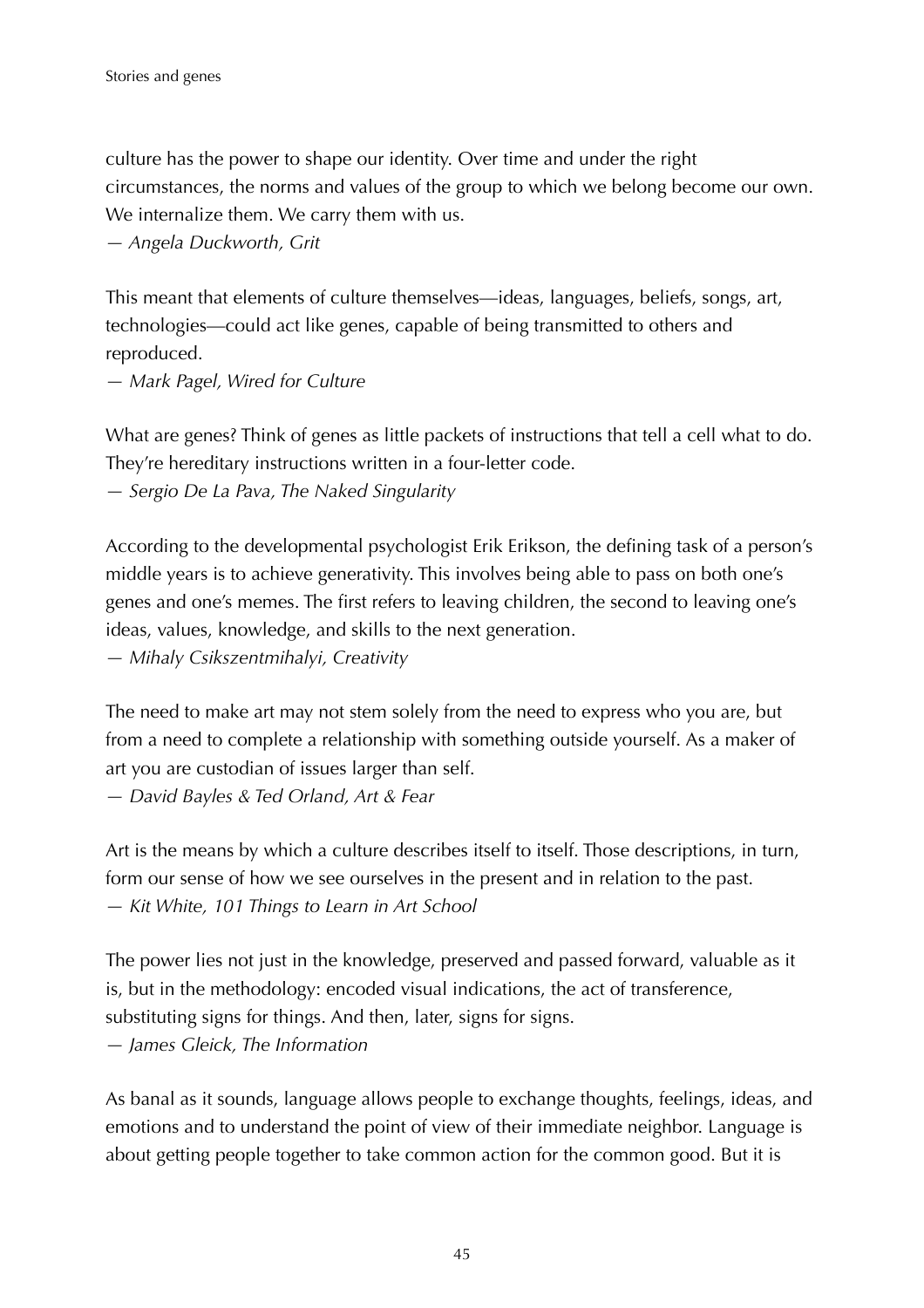also about creating traces of our own individual existence and about writing history. *— Jan-Christopher Horak, Saul Bass*

Words hold things. They bear meanings. *— Ursula K. Le Guin, 'The Carrier Bag Theory of Fiction'*

a story is an archive, packed with history *— Marina Warner, Once upon a Time*

You have a way to implant thoughts and ideas from your mind directly into someone else's mind, and they can attempt to do the same to you, without either of you having to perform surgery.

*— Mark Pagel, Wired for Culture*

Before written notation systems were developed, all learned information had to be transmitted from the memory of one person to that of another. *— Mihaly Csikszentmihalyi, Flow*

talking is the most efficient and effective means of communication; there is no quicker way to transfer an idea from one mind to another.

*— David Didau, What If Everything You Knew About Education Was Wrong?*

A culture that never encounters any others becomes first inward-looking, and then stagnant, and then rotten.

*— Philip Pullman, Dæmon Voices*

A leaf a gourd a shell a net a bag a sling a sack a bottle a pot a box a container. A holder. A recipient. The first cultural device was probably a recipient… *— Ursula K. Le Guin, 'The Carrier Bag Theory of Fiction'*

no frontier can keep a good story from roaming. *— Marina Warner, Once upon a Time*

Without stories and books, we would be limited to knowing only what had happened to us or to those whom we have met.

*— Mihaly Csikszentmihalyi, Creativity*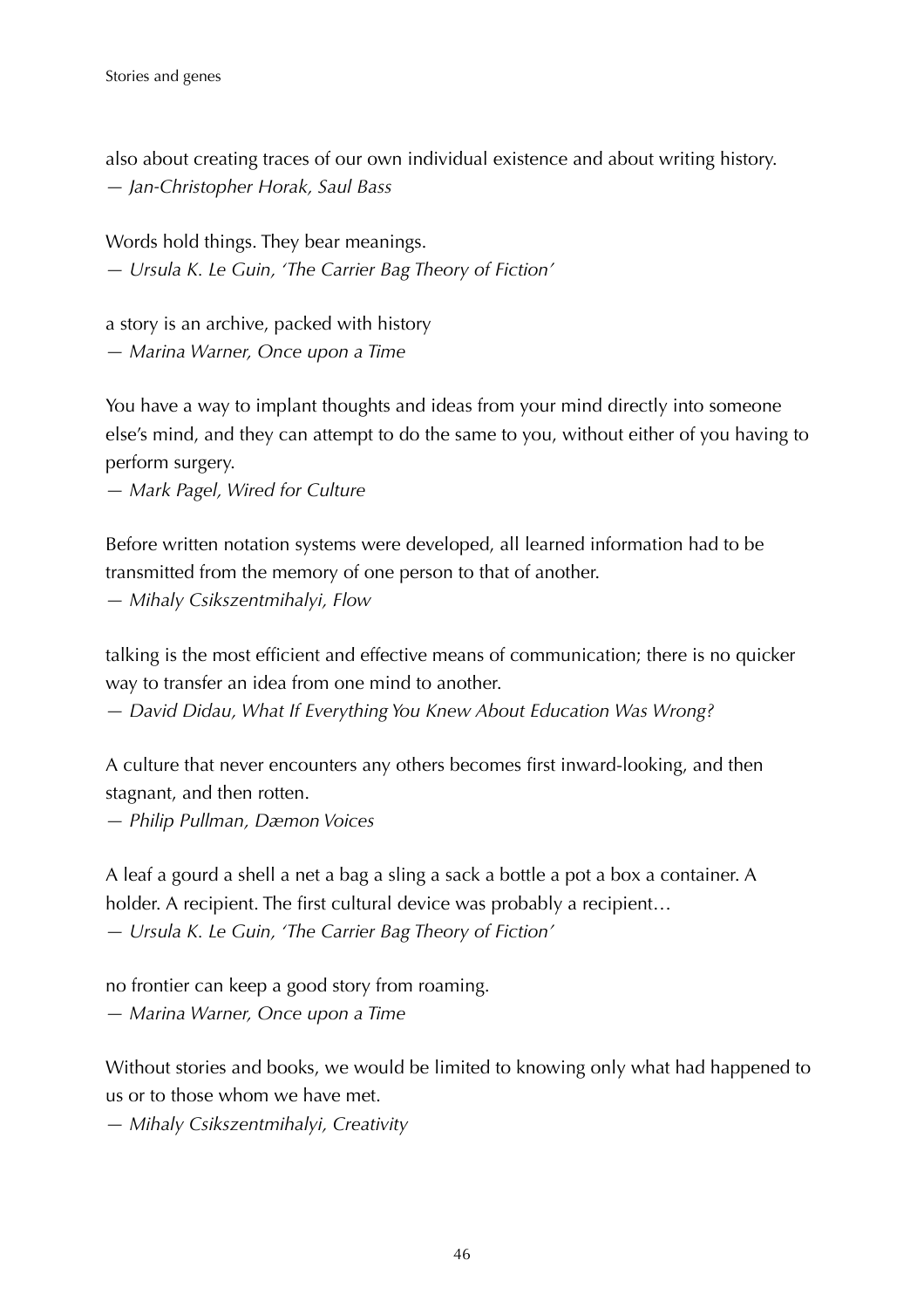History, too, hands down to us intriguing stories and ideas from a cornucopia of cultures. It is our shared inheritance of curious, often fragmented artefacts that we can pick up at will and contemplate in wonder. There is much to learn about life by opening the wonderbox of history.

*— Roman Krznaric, The Wonderbox*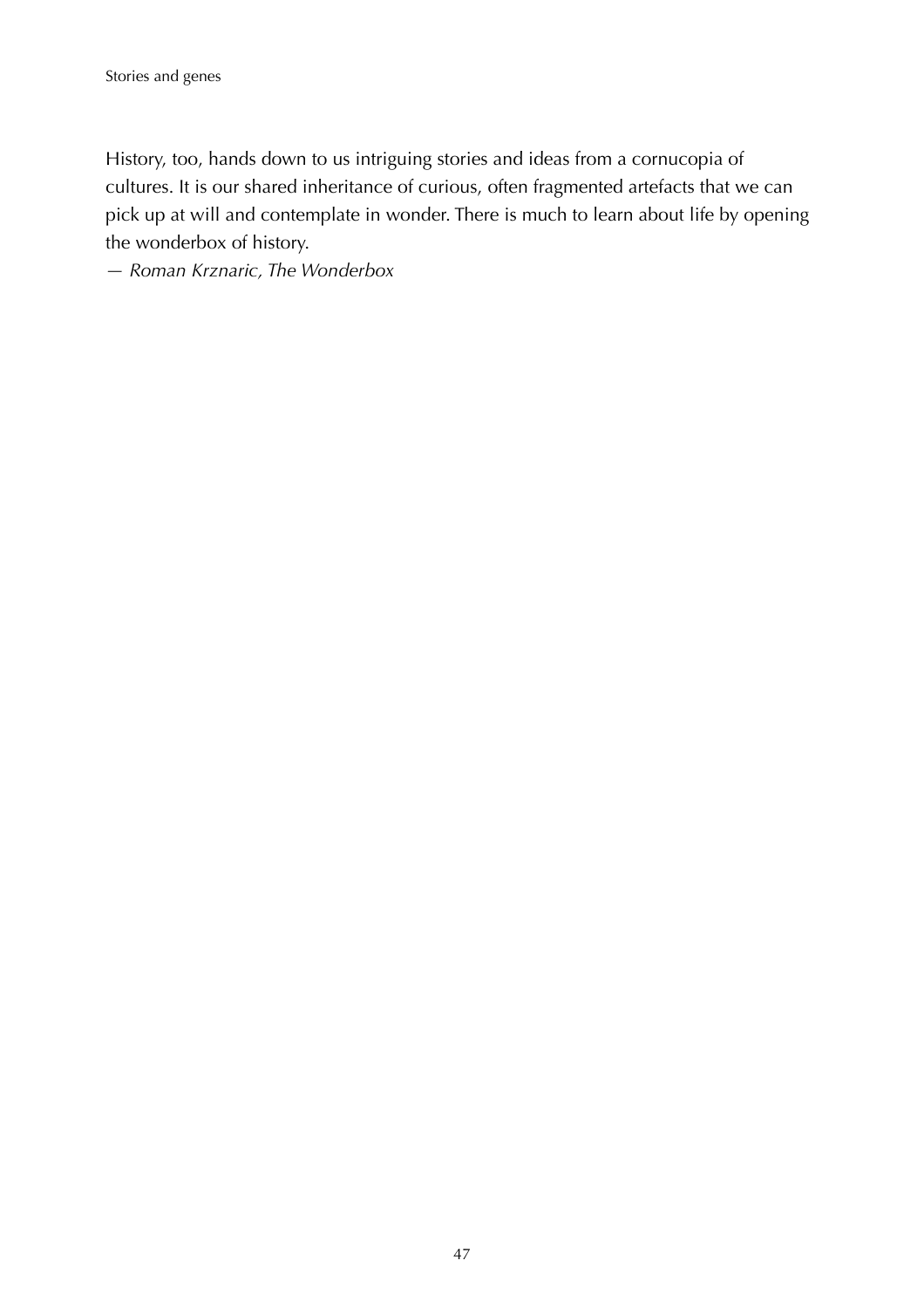### **Viewed askew**

So much of life is indirect *— Emma Sedlak, 'Peripheries'*

There are these views We get of other lives, Insights, illusions, sidelong glances *— Andrew Wynn Owen, 'Mirrors and Windows'*

and that's why nobody ever finds what they're looking for, because they don't even know what that is, and nor do they know that it's futile trying to reveal the whole, yeah, it's the parts that count

*— Alia Trabucco Zerán, The Remainder*

The creative writer, composer, or visual artist conveys, often obliquely by abstraction or deliberate distortion, his own perceptions and the feelings he hopes to evoke—about something, about anything, real or imagined. He seeks to bring forth in an original way some truth or other about the human experience.

*— E. O. Wilson, The Meaning of Human Existence*

When one artist talks about another, he is always taking (indirectly, in a roundabout way) of himself, and that is what's valuable in his judgment.

*— Milan Kundera, Encounter*

she had forgotten how roundabout scholars could be. It was difficult to tell them the truth when a lie would have been so much easier for them to understand. *— Philip Pullman, The Subtle Knife*

Always catching him out with her sidelong consciousness, her way of listening to the sides of what you say and responding to what you didn't know you were saying, or to what you were trying but failing to say.

*— Ali Smith, Winter*

The route is rarely direct. *— Rebecca Solnit, The Faraway Nearby*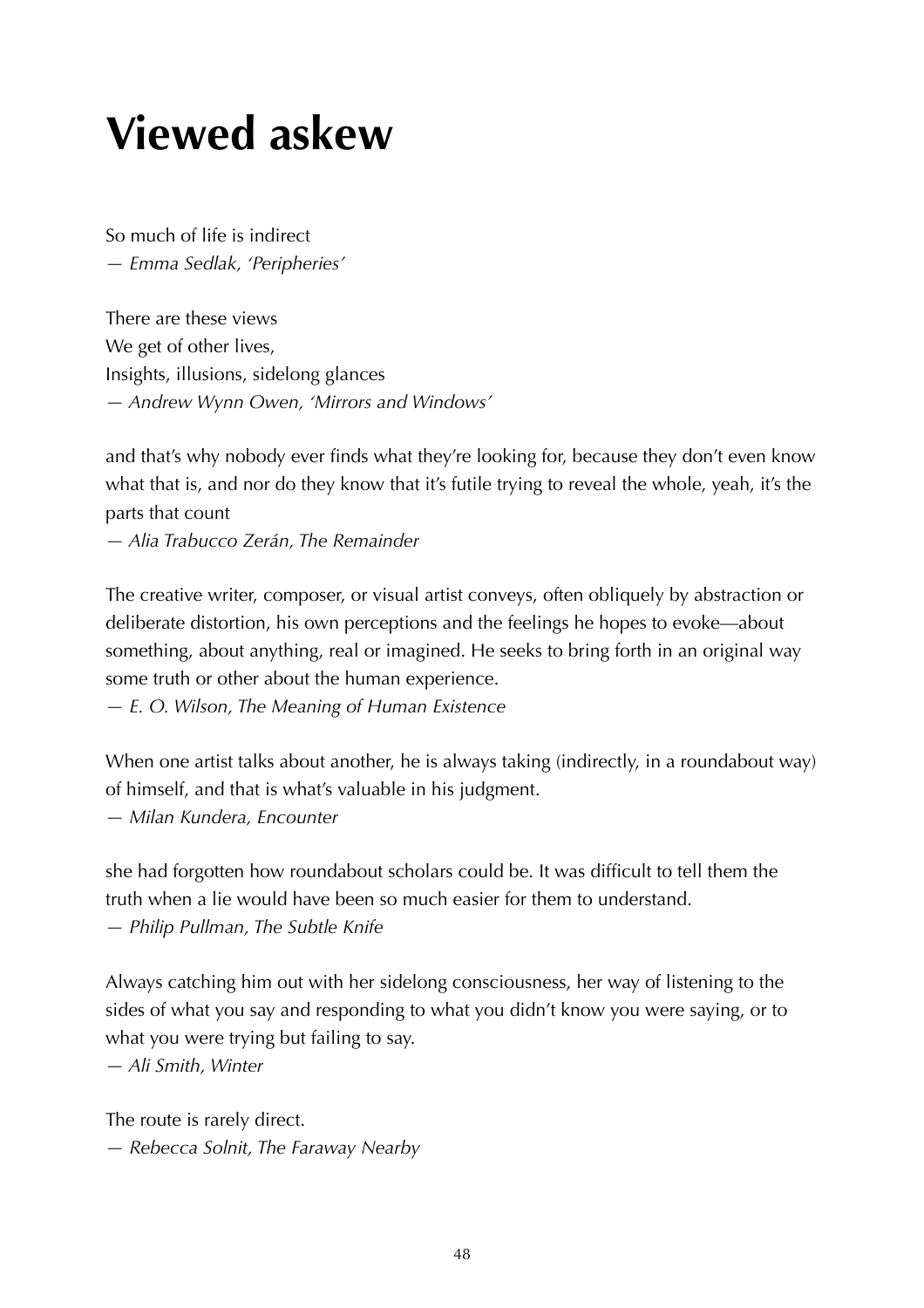Sometimes the quickest way to your rebel goals ends up being indirect and circuitous. *— Lois Kelly & Carmen Medina, Rebels at Work*

The path to the truth is doubled, masked, ironic. This is my path, not straight, but twisted!

*— Siri Hustvedt, The Blazing World*

I'd only manage to stalk it down if I moved surreptitiously: not in straight lines and in blocks and wedges but askew – diagonally, slyly, creeping up on it from sideways. *— Tom McCarthy, Remainder*

The oblique solution involves recasting the problem – often described as lateral thinking – and then it becomes direct.

*— John Kay, Obliquity*

Lateral knowledge is knowledge that's from a wholly unexpected direction, from a direction that's not even understood as a direction until the knowledge forces itself upon one.

*— Robert Pirsig, Zen and the Art of Motorcycle Maintenance*

Cause-and-effect assumes history marches forward, but history is not an army. It is a crab scuttling sideways, a drip of soft water wearing away stone, an earthquake breaking centuries of tension.

*— Rebecca Solnit, Hope in the Dark*

I want obliquity, essays that approach their targets, for there must be targets, slantwise, or with a hail of conflicted attitudes.

*— Brian Dillon, Essayism*

Obliquity is a process of experiment and discovery. Successes and failures and the expansion of knowledge lead to reassessment of our objectives and goals and the actions that result.

*— John Kay, Obliquity*

Our insistence on seeing progress as a line hides our world's aversion to straight lines. *— David Weinberger, Everday Chaos*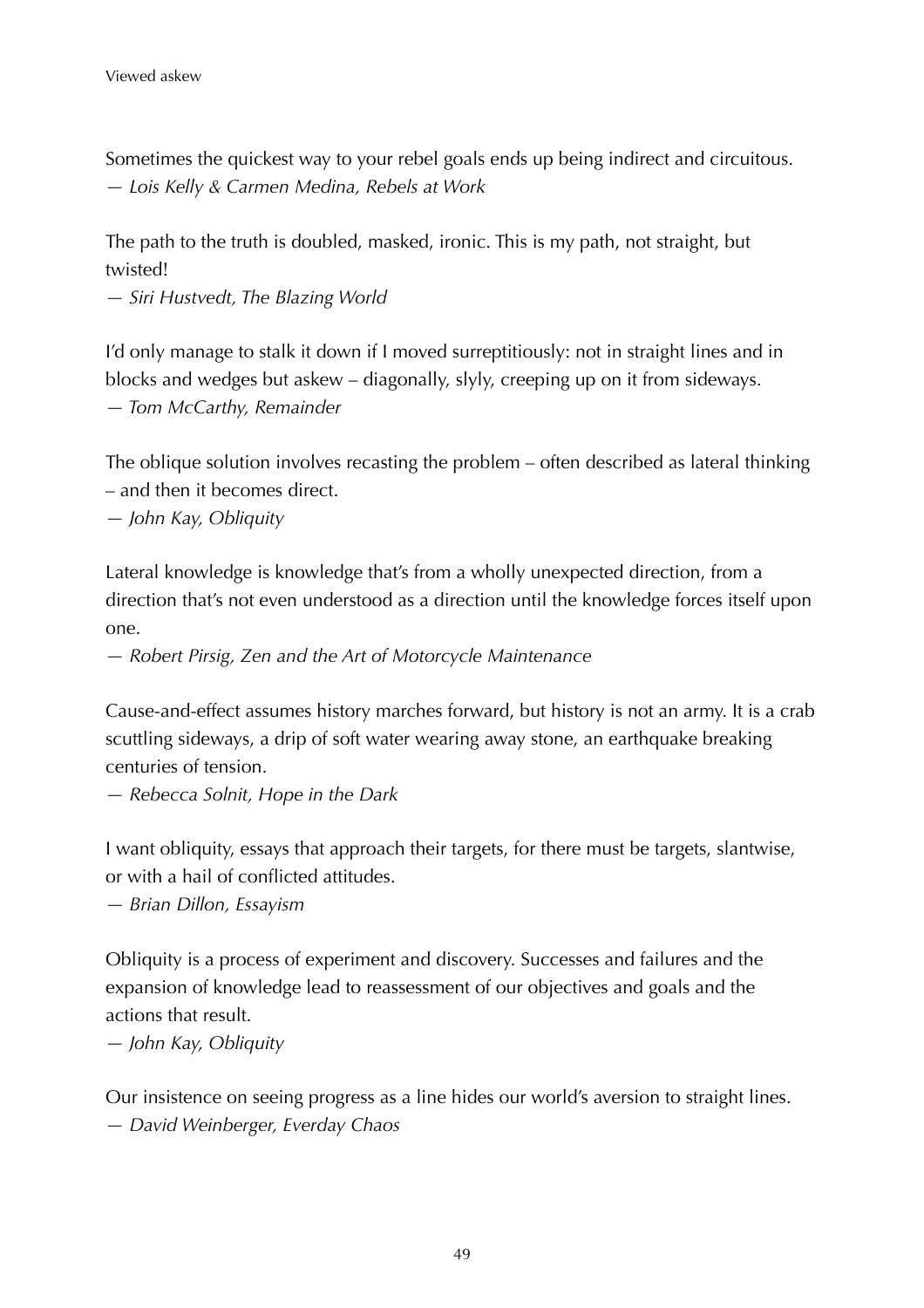Yet straight-line thinking has co-opted Western thought to the point that we have trouble understanding cause and effect. We forget that the world isn't linear. It's full of arcs and loops and spirals.

*— Marty Neumeier, Metaskills*

Straight lines – how humiliating they were. How they destroyed the mind. What perfidious geometry, how it makes us into idiots – there and back, a parody of travel. Going forth merely in order to return again. Speeding up just to put on the brakes. *— Olga Tokarczuk, Flights*

It is, however you look at it, whatever you think of it, a classic statement of the fundamentals of Cartesianism—the fetishisation of the perfect geometry of the straight line, wrapped up and disguised as the most self-evident common sense. *— Will Ashon, Strange Labyrinth*

The line that describes the beautiful is elliptical. It has simplicity and constant change. It cannot be described by a compass, and it changes direction at every one of its points. *— Attributed to Johann Joachim Winckelmann in Rudolf Arnhem's 'Entropy and Art'*

I grasp and find there are no completions, Nothing in straight lines *— Nora Bateson, Small Arcs of Larger Circles*

One need not be a mystic to accept that certain old paths are linear only in a simple sense. Like trees, they have branches & like rivers they have tributaries. They are rifts within which time might exist as pure surface, prone to recapitulation & rhyme, weird morphologies, uncanny doublings.

*— Robert Macfarlane, Stanley Donwood & Dan Richards, Holloway*

nature has no straight lines. Nature flows, nature is more connected, grassroots and interdependent.

*— Alan Moore, No Straight Lines*

There are no straight lines but those of lineage, and on maps and spider's webs. *— Preti Taneja, We That Are Young*

My funny old brain, like those of many poets, has always done its best work sideways, seeking out tricky enjambments and surprising slant rhymes to craft lines capable of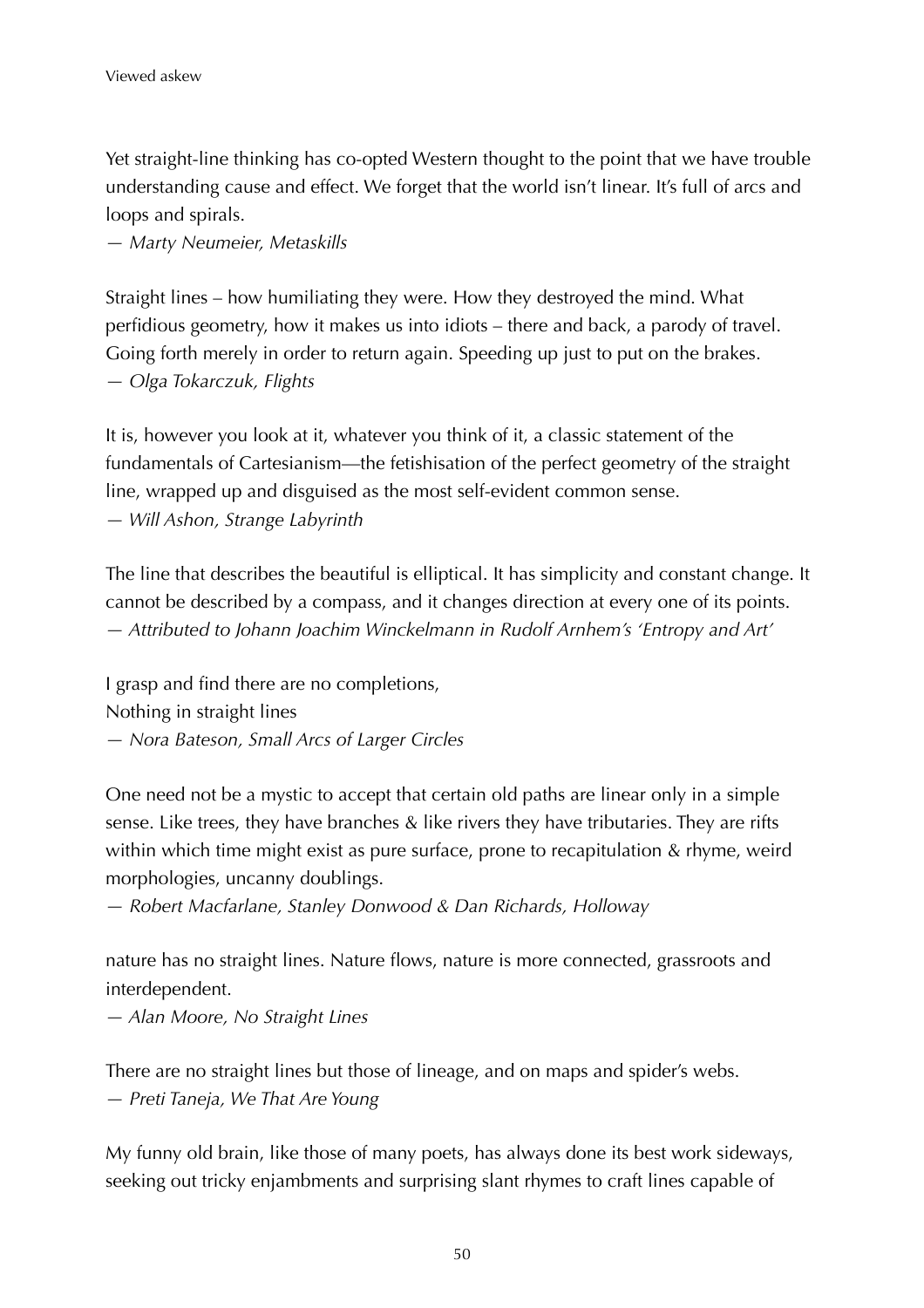pulling their own weight. *— Kathleen Rooney, Lillian Boxfish Takes a Walk*

You are neither here nor there,

A hurry through which known and strange things pass As big soft buffetings come at the car sideways And catch the heart off guard and blow it open. *— Seamus Heaney, 'Postscript'*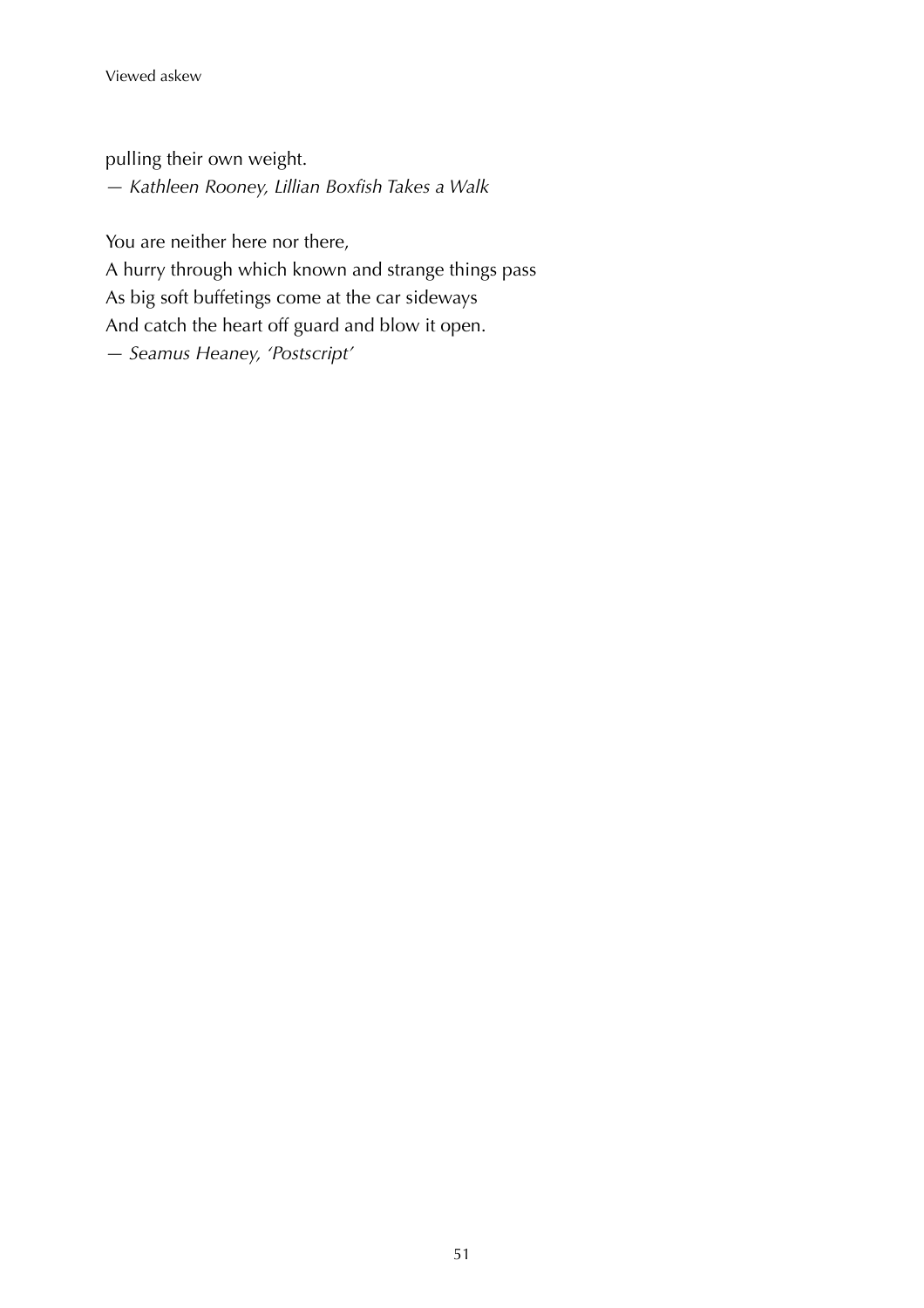## **Trickster**

You know I have been thinking about porous boundaries, shadow regions, ambiguities, and, lately, about the idea of embodied intermediaries. This is why I have become more interested in how these intermediaries have been narrated: Hermes, Mercury, Esu, and, in the case of Christian religions, angels. But no, to say "interested" is insufficient. Better to call it "invested"—an investment in what, it now occurs to me, I might call a parenthetical mode of life.

*— Teju Cole, Known and Strange Things*

what in essence is an angel? she is a messenger, mediator, watcher and warner *— Deborah Levy, An Amorous Discourse in the Suburbs of Hell*

The daring, I think, is always in the liminal, the space she traverses between fixed things, the place where fixed things can change, the crossing of borders between the fixedseeming things

*— Ali Smith, In the Spirit of Spark*

The first effect of abroad is strangeness. It makes me strange to myself. I experience a transfer, a transparency.

*— Joanna Walsh, Vertigo*

Someone who has been abroad can never come home again

*— Hannah Sullivan, Three Poems*

When people asked me, what do you want to be when you grow up? I'd reply: a foreigner.

*— Margarita García Robayo, Fish Soup*

In seeking to converse across borders, we too must operate in the thresholds. Consider a door's dual nature, simultaneously barrier and bridge while also serving as an invitation to enter.

*— Nick Sousanis, Unflattening*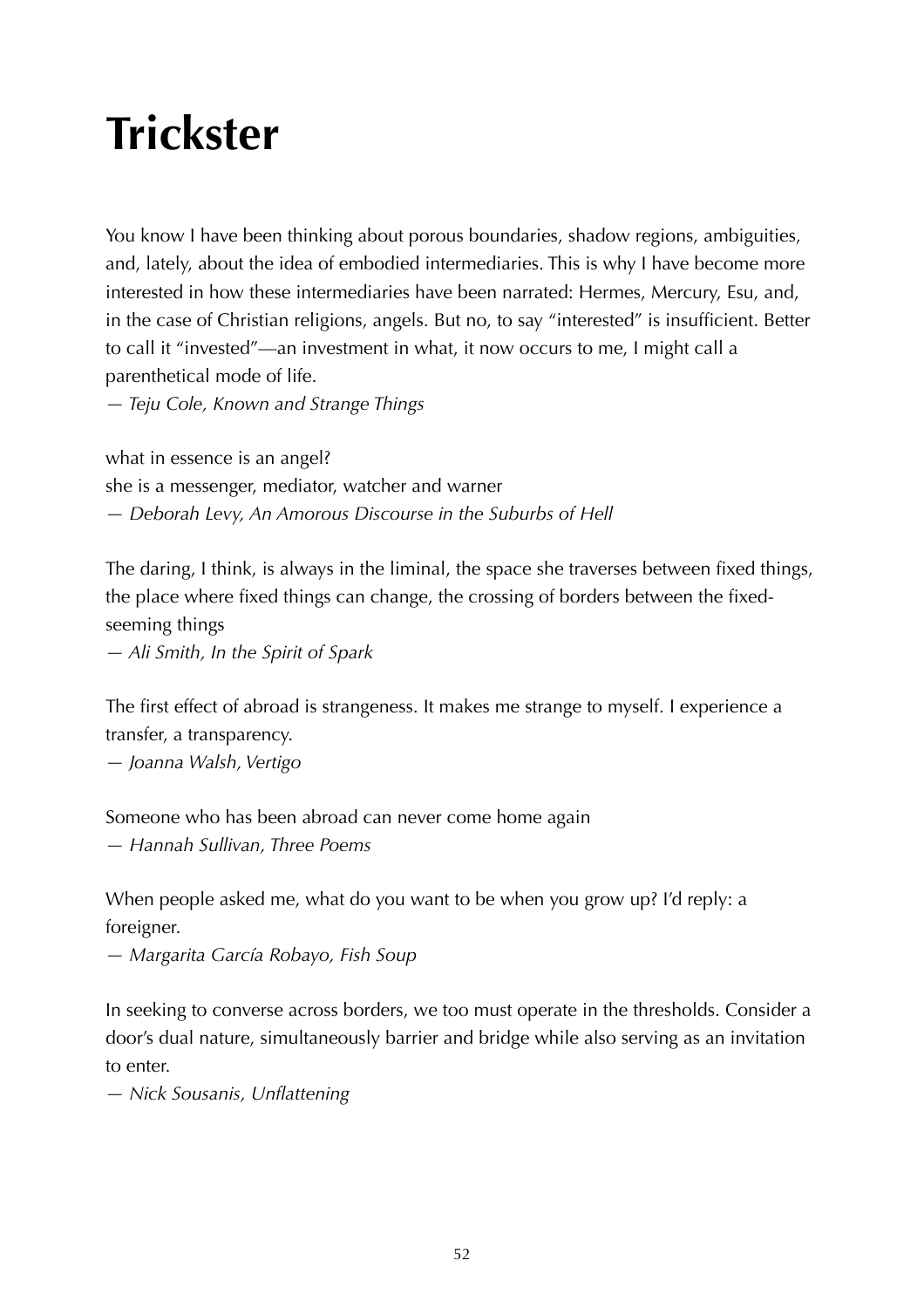Trickster is always associated with borders, no man's lands, with crossroads and intersections.

*— Michael Chabon, Maps and Legends*

He is the spirit of the doorway leading out, and of the crossroad at the edge of town *— Lewis Hyde, Trickster Makes This World*

With this mercurial god, division comes to mean response. His presence allows transparency, protection, a seeing through something and an act of seeing something through.

*— Ali Smith, Artful*

Trickster goes where the action is, and the action is in the borders between things. *— Michael Chabon, Maps and Legends*

The particular thing to learn is how to get to the crack between the worlds and how to enter the other world.

*— Carlos Castaneda, The Teachings of Don Juan*

We live in these cracks, these fault-lines.

*— Sean Bonney, Letters Against the Firmament*

Quicksilver is another word for Mercury, is another word for a planet that looks like a grey boulder in space, another word for an element which is both fluid and solid, can change its shape yet still hold its form, is another word for Hermes, Greek god of art, artfulness, thievery, changeability, swiftness of thought and of communication, language, the alphabet, speechmaking, emails, texts, tweets; god of bartering, trade, liaison, roads and crossroads, travellers, the stock exchange, wages, dreams; guide between the surface world and the underworld, guide between the living and the dead, stealer of unbreakable nets for catching pretty virgins, god of free association, god of freedom of movement, fluidity, mutability of form, broad-hatted heel-winged god of all goingbetween, the deliverer.

*— Ali Smith, Artful*

The road that trickster travels is a spirit road as well as a road in fact. He is the adept who can move between heaven and earth, and between the living and dead. As such, he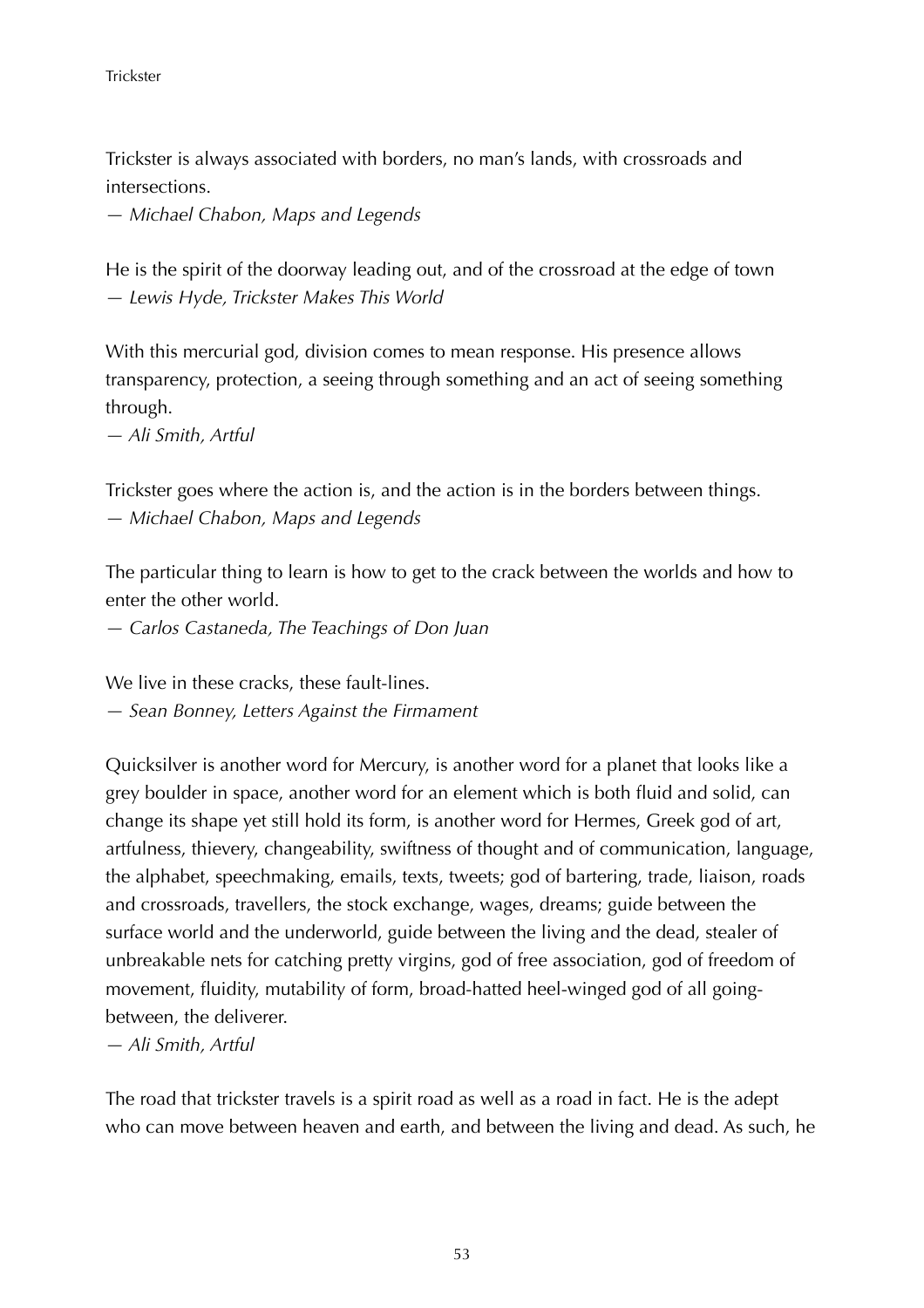**Trickster** 

is sometimes the messenger of the gods and sometimes the guide of souls *— Lewis Hyde, Trickster Makes This World*

Borders are forever being crossed; to draw a border is to just demarcate the line across which we will carry dreams, wounds, meanings, bundles of goods, ideas, children. Even the threshold of a doorway can be a liminal space between public and private, between mine and ours; even liminal means a sensory threshold, often in the sense of hovering between states rather than crossing over from one to another.

*— Rebecca Solnit, Whose Story Is This?*

To describe something as an edgeland is to be reminded that we are at an interface between the 'here' and the 'there', what is behind and what is beyond, what was then, what is now, and what will become.

*— M. W. Bewick & Ella Johnston, The Orphaned Spaces*

This is the insight that comes to all boundary-crossers—immigrants in fact or immigrants in time—that meaning is contingent and identity fluid, even the meaning and identity of one's own body.

*— Lewis Hyde, Trickster Makes This World*

The trickster starts as an unselfconscious, amorphous being. As the story unfolds he gradually discovers his own identity, gradually recognises and controls his own anatomical parts: he oscillates between female and male, but eventually fixes his own male sexual role; and finally learns to assess his environment for what it is. *— Mary Douglas, Purity and Danger*

I'm a template. I know that, he knows that. A myth to be slipped in. Slip up into. *— Max Porter, Grief is the Thing with Feathers*

Man of the people. Simple patternmaker. Literary outrider and trickster. A magpie sniping from other birds' nests.

*— James Sallis, Willnot*

And so work has changed its character. More often than not, it is a one-off act: a ploy of a bricoleur, a trickster, aimed at what is at hand and inspired and constrained by what is at hand, more shaped than shaping, more the outcome of chasing a chance than the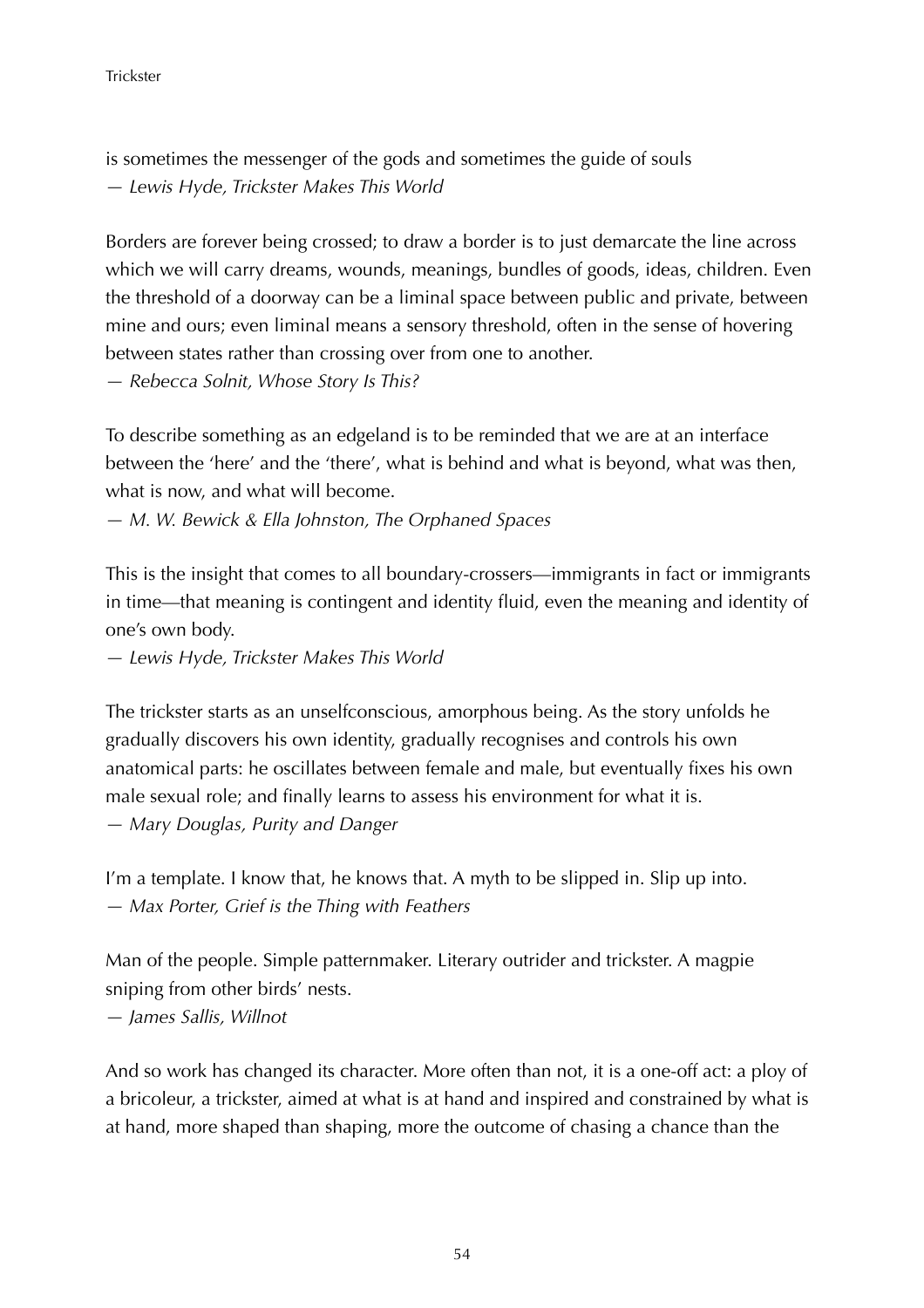product of planning and design. *— Zygmunt Bauman, Liquid Modernity*

It would be a scrapbook, a collage, a graphic novel, a dissolving of the boundaries between forms because Crow is a trickster, he is ancient and post-modern, illustrator, editor, vandal…

*— Max Porter, Grief is the Thing with Feathers*

Wandering aimlessly, trickster regularly bumps into things he did not expect. *— Lewis Hyde, Trickster Makes This World*

Whenever humanity seems condemned to heaviness, I think I should fly like Perseus into a different space. I don't mean escaping into dreams or into the irrational. I mean that I have to change my approach, look at the world from a different perspective, with a different logic and with fresh methods of cognition and verification. *— Italo Calvino, Six Memos for the Next Millennium*

And just as music is the space between notes, just as the stars are beautiful because of the space between them, just as the sun strikes raindrops at a certain angle and throws a prism of color across the sky—so the space where I exist, and want to keep existing, and to be quite frank I hope I die in, is exactly this middle distance: where despair struck pure otherness and created something sublime.

*— Donna Tartt, The Goldfinch*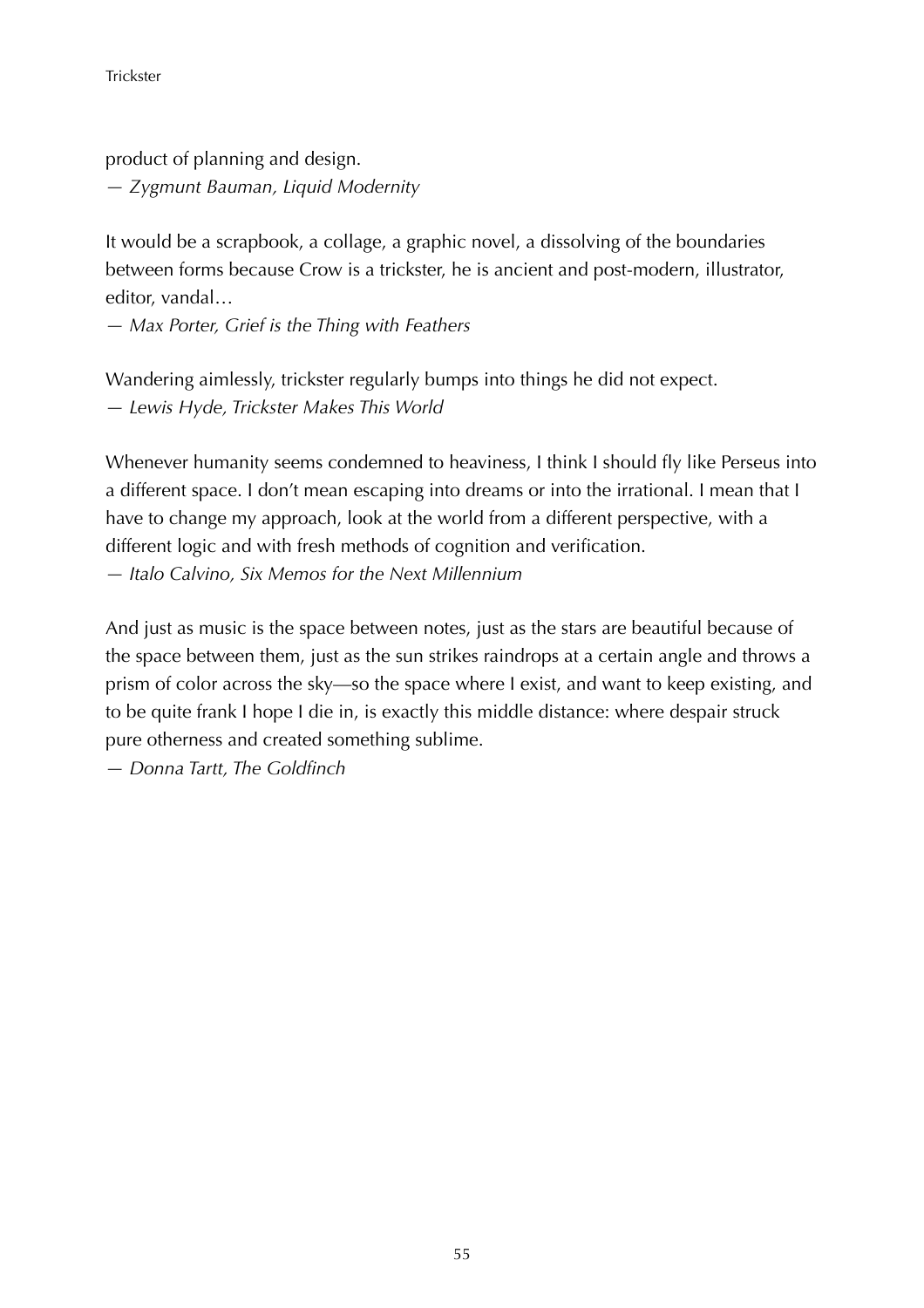# **Palimpsest**

I had a powerful sensation of a text inscribed beneath it all, but I was looking at a palimpsest so thick with writings that nothing was legible. *— Siri Hustvedt, The Summer Without Men*

Everything is plural here, one history reaching out to another, a palimpsest of voices. *— Edmund de Waal, 'A Library of Exile'*

there are few metaphors as powerful as that of the palimpsest to represent the way culture is transmitted.

*— Jorge Carrión, Bookshops*

Everything is concealed in symbolism, hidden by veils of mystery and layers of cultural material. But it is psychic data, absolutely. The large doors slide open, they close unbidden. Energy waves, incident radiation. All the letters and numbers are here, all the colors of the spectrum, all the voices and sounds, all the code words and ceremonial phrases. It is just a question of deciphering, rearranging, peeling off the layers of unspeakability.

*— Don DeLillo, White Noise*

the important task was to scrape away the clinging rubble and dust of contemporary savage cultures and to reveal the life-bearing channels which prove their evolutionary status by their live functions in modern society.

*— Mary Douglas, Purity and Danger*

Since old codes do not disappear entirely but remain a part of the cultural fabric, none of the codes coming after the indigenous cultural code was ever entirely 'pure' though these later codes always tried and try to cleanse themselves of the previous code. Metamodernity is the only exception in the cleansing attempt, since multilayeredness is the very essence of metamodernity, and the multiple layers are seen as a strength and richness of meaning.

*— Lene Rachel Andersen, Metamodernity*

Despite what people in power assume, leaders and key strategic thinkers are almost always surrounded by layers and layers of abstraction.

*— Christian Madsbjerg, Sensemaking*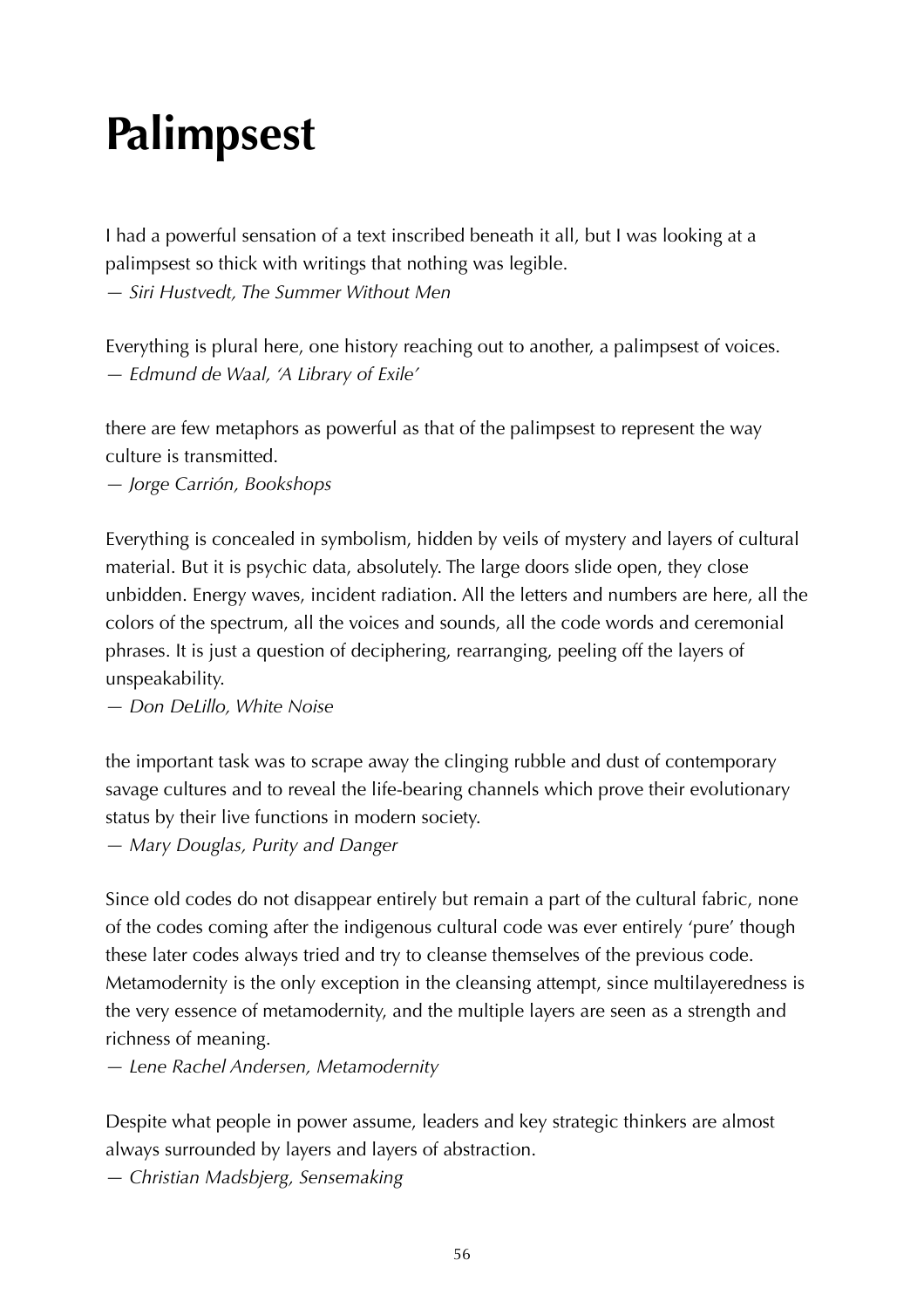The critical point is that solutions to complex problems typically rely on multiple layers of insight and therefore require multiple points of view.

*— Matthew Syed, Rebel Ideas*

Our thinking was that there was no undo function in real life, nor in drawing or painting, so to use that function on a computer seemed like cheating. Instead we would overlay another image, or scratch over the error, because mistakes leave traces. *— Stanley Donwood, There Will Be No Quiet*

I've been thinking about the trace of our memories, whether the trace stays the same or changes as we rewrite them over time.

*— Daisy Johnson, Everything Under*

The human brain, he writes, is a palimpsest: a document endlessly erased and overwritten, but in which earlier inscriptions can still be deciphered. *— Brian Dillon, In the Dark Room*

I was once foolish enough to believe knowledge would clarify, but some things are so gauzed behind layers of syntax and semantics, behind days and hours, names forgotten, salvaged and shed, that simply knowing the wound exists does nothing to reveal it. *— Ocean Vuong, On Earth We're Briefly Gorgeous*

The lives we lead, it said, the art or artifacts we produce, all these are but scrims, one layer over countless other layers, some that reveal, some that conceal. *— James Sallis, Moth*

The eventual result was something like an ash-drift, with partially or barely visible scraps of imagery obscured to a greater or lesser degree by billowing whiteness, a semi-opaque film concealing and revealing, a palimpsest of mistakes, a kind of invented archaeology of information that had become irrelevant.

*— Stanley Donwood, There Will Be No Quiet*

The site was a palimpsest, as was all the city, written, erased, rewritten. *— Teju Cole, Open City*

Traces of the past city are, somehow, traces of the selves we might once have been. *— Lauren Elkin, Flâneuse*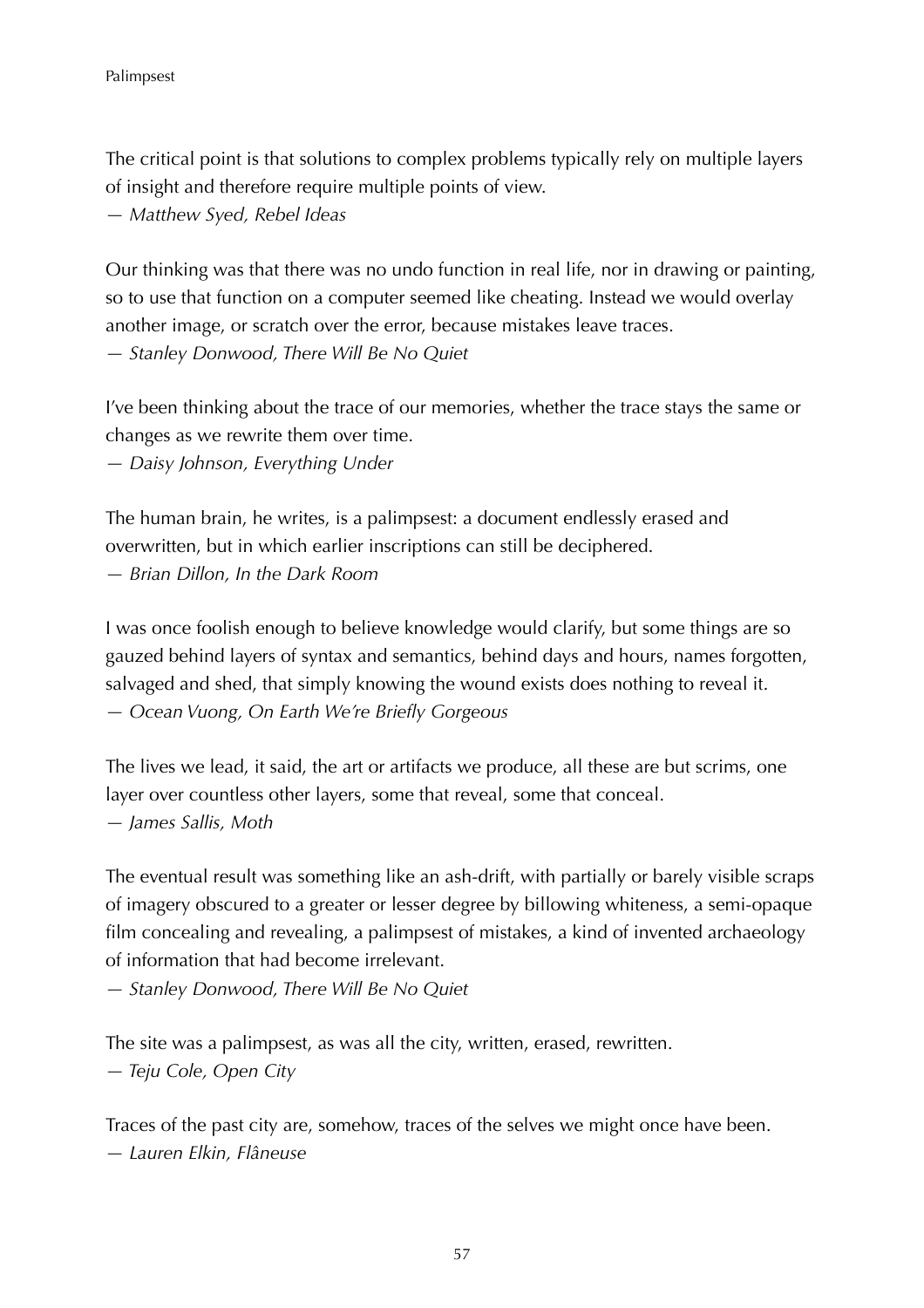these places are palimpsests. Built over and transformed to accommodate every new use. Layers of new construction, stories, dreams, histories coming together, shifting, mutating over time.

*— Ella Johnston, 'A Transition Zone'*

The discarded, the renamed, the reinvented, the absent and forgotten – they always leave a trace.

*— Justin Hopper, The Old Weird Albion*

We would be infused with some trace of one another forevermore. *— George Saunders, Lincoln in the Bardo*

caught in a double bind of writing and erasing *— J. R. Carpenter, An Ocean of Static*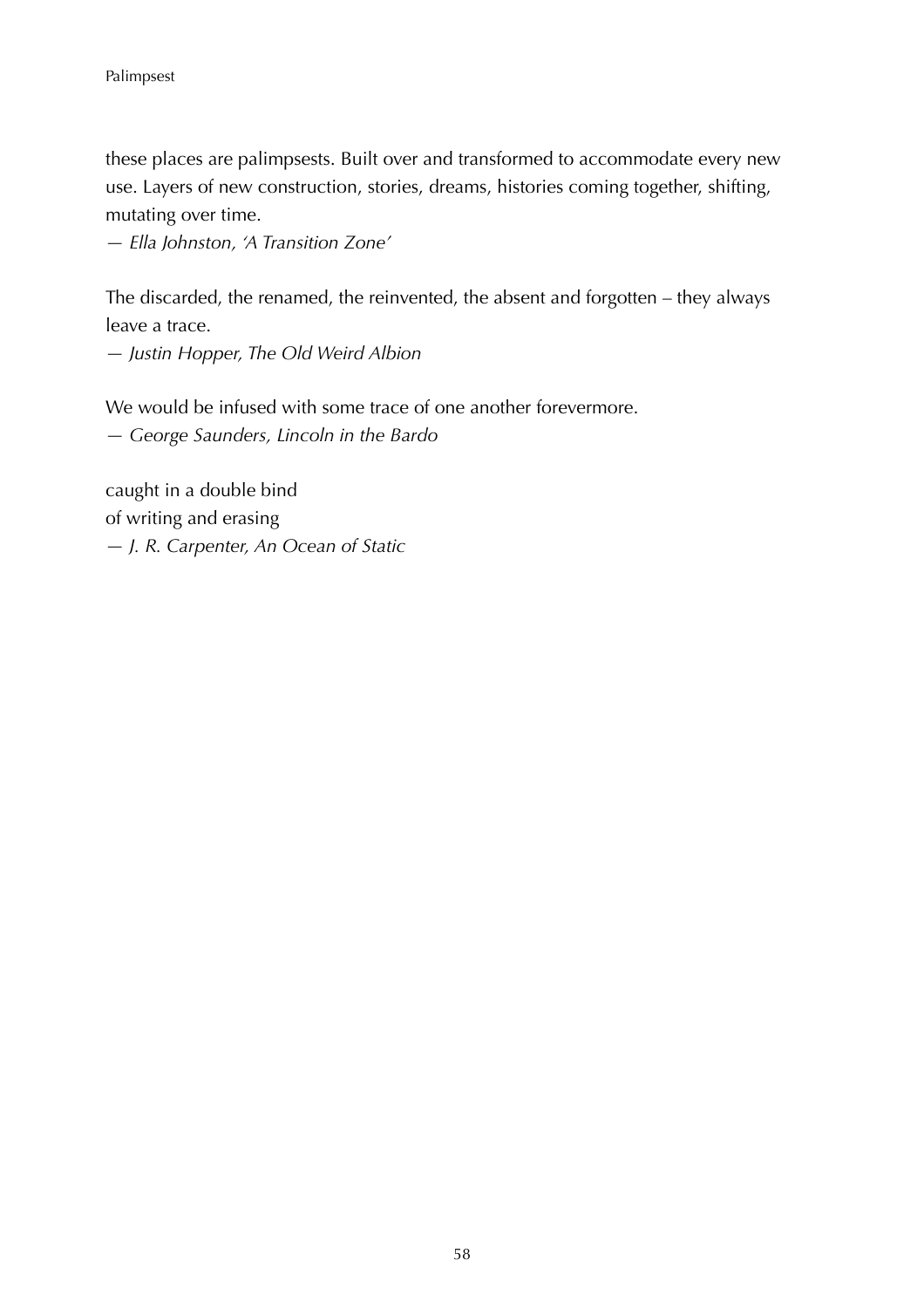### **Ramparts**

I knew what it was to be unpunctuated. *— Anne Boyer, Garments Against Women*

It's hard to explain how seeing a mundane thing cast out of the grammar of daily life can suddenly alert you to the irruption of violence. *— Ben Lerner, The Topeka School*

He spoke in detail about food systems, weather systems, the loss of forests, the spread of drought, the massive die-offs of birds and ocean life, the levels of carbon dioxide, the lack of drinking water, the waves of virus that envelop broad geographies. *— Don DeLillo, Zero K*

The emergent properties of systems are never apparent from the conditions going in. *— Lewis Hyde, Common As Air*

In fact, the result and possibly unacknowledged aim of science may be to know how much it is that we don't know, rather than what we do think we know. What we think we know we probably aren't really sure of anyway. At least if we can get a sense of what we don't know, we won't be guilty of the hubris of thinking we know any of it. Science's job is to map our ignorance.

*— David Byrne, Arboretum*

What if precarity, indeterminacy, and what we imagine as trivial are the center of the systematicity we seek?

*— Anna Lowenhaupt Tsing, The Mushroom at the End of the World*

vague impressions of bodies hovering just beyond the threshold of the visible *— Tom McCarthy, C*

A modern view of the processes of growth, decay and renewal must give due emphasis to both continuity and change in human institutions.

*— John W. Gardner, Self-Renewal*

Even more interesting for a sociology of modernity is that the fixation of modern social thought (or better yet: the modern *social imaginary*) on the nation state has evidently led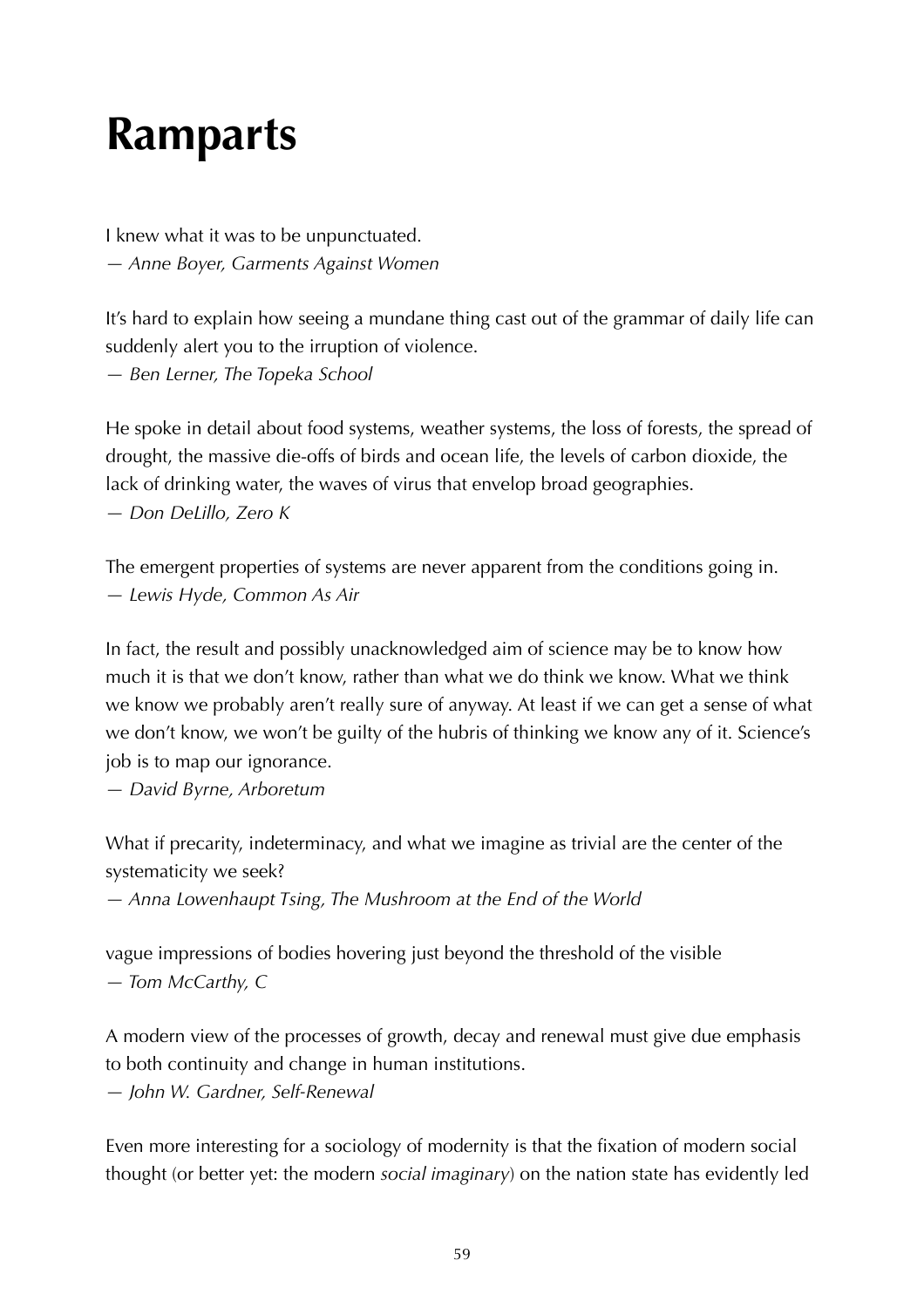our perception of the limits of the body to resemble our conception of national borders. Just as the latter, from a nationalistic perspective, are threatened by open and covert immigrants and enemies who may either destroy the state from without or subvert it from within, modern human beings see their own bodies threatened by bacteria and viruses; and what police and military forces do for the state, the immune system accomplishes for the subject.

*— Hartmut Rosa, Resonance*

Better to exile from the tribe, the reasoning follows, those unwilling to make the commitment to the perfect society than to risk the infection of dissent. *— E. O. Wilson, Consilience*

Within a year our country will be a giant fortress, guns trained on the sea lanes: more like a castle than a realm.

*— Hilary Mantel, The Mirror & the Light*

Who do you run to, who do you tell, when you realize you've built a prison out of the things you thought were liberations? *— Ian Penman, It Gets Me Home, This Curving Track*

Oddly though, the world is wide open for everything but people. Goods, services, and stocks crisscross the globe. Information circulates freely *— Rutger Bregman, Utopia for Realists*

There is, as of yet, no solution for the 'problem' of our border; that invisible line we have never even seen.

*— Kerri ní Dochartaigh, 'Little Egret/Tall Ship'*

Choose a new perception of identity, or justify the singular nationalism, the walls, the edges of reduction around definitions of gender, race, profession, religion, and live in a battlefield between false nations, false identities, false separations.

*— Nora Bateson, Small Arcs of Larger Circles*

If you have infected the sky and the earth Caught its disease off you – you are the virus *— Ted Hughes, 'If'*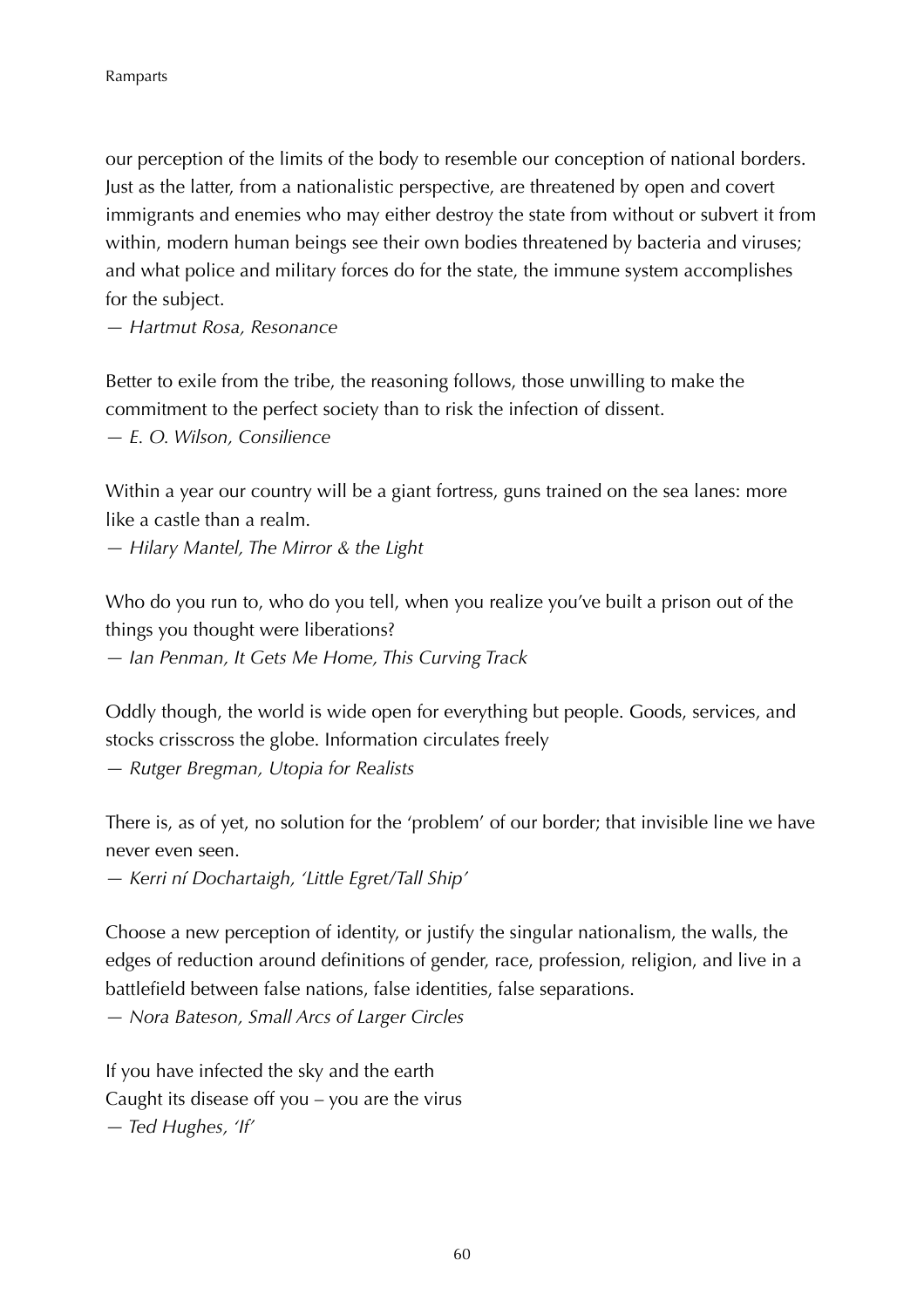The diagnosis isn't hard – the diagnosis isn't even controversial. It's guilt: mass guilt, generational guilt.

*— John Lanchester, The Wall*

Your people have finally fallen into history, he said. The rest of us are already here. *— Jenny Offill, Weather*

To be modern is to find ourselves in an environment that promises us adventure, power, joy, growth, transformation of ourselves and the world—and, at the same time, that threatens to destroy everything we have, everything we know, everything we are. *— Marshall Berman, All That Is Solid Melts into Air*

Nature is beyond morality; it gives us everything we have and it kills us all. *— Sady Doyle, Dead Blondes and Bad Mothers*

Caught as we are between the animalistic and the godlike, we are doomed to selfknowledge and equally doomed to act out our innate violence. We create our own mazes and labyrinths in which to wander, lonely, miserable, unfulfilled, desperate. *— Stanley Donwood, There Will Be No Quiet*

We should resist such inertial thinking; indeed, we should urge its opposite – deep time as a radical perspective, provoking us to action not apathy. For to think in deep time can be a means not of escaping our troubled present, but rather of re-imagining it; countermanding its quick greeds and furies with older, slower stories of making and unmaking.

*— Robert Macfarlane, Underland*

From a long-term perspective, as a relatively young species on this planet we are collectively undergoing a maturation process which requires us to redefine how we understand our relationship to the rest of life on Earth – facing the choices of either collapse or profound transformation.

*— Daniel Christian Wahl, Designing Regenerative Cultures*

Inside the word emergency is emerge; from an emergency new things come forth. The old certainties are crumbling fast, but danger and possibility are sisters.

*— Rebecca Solnit, Hope in the Dark*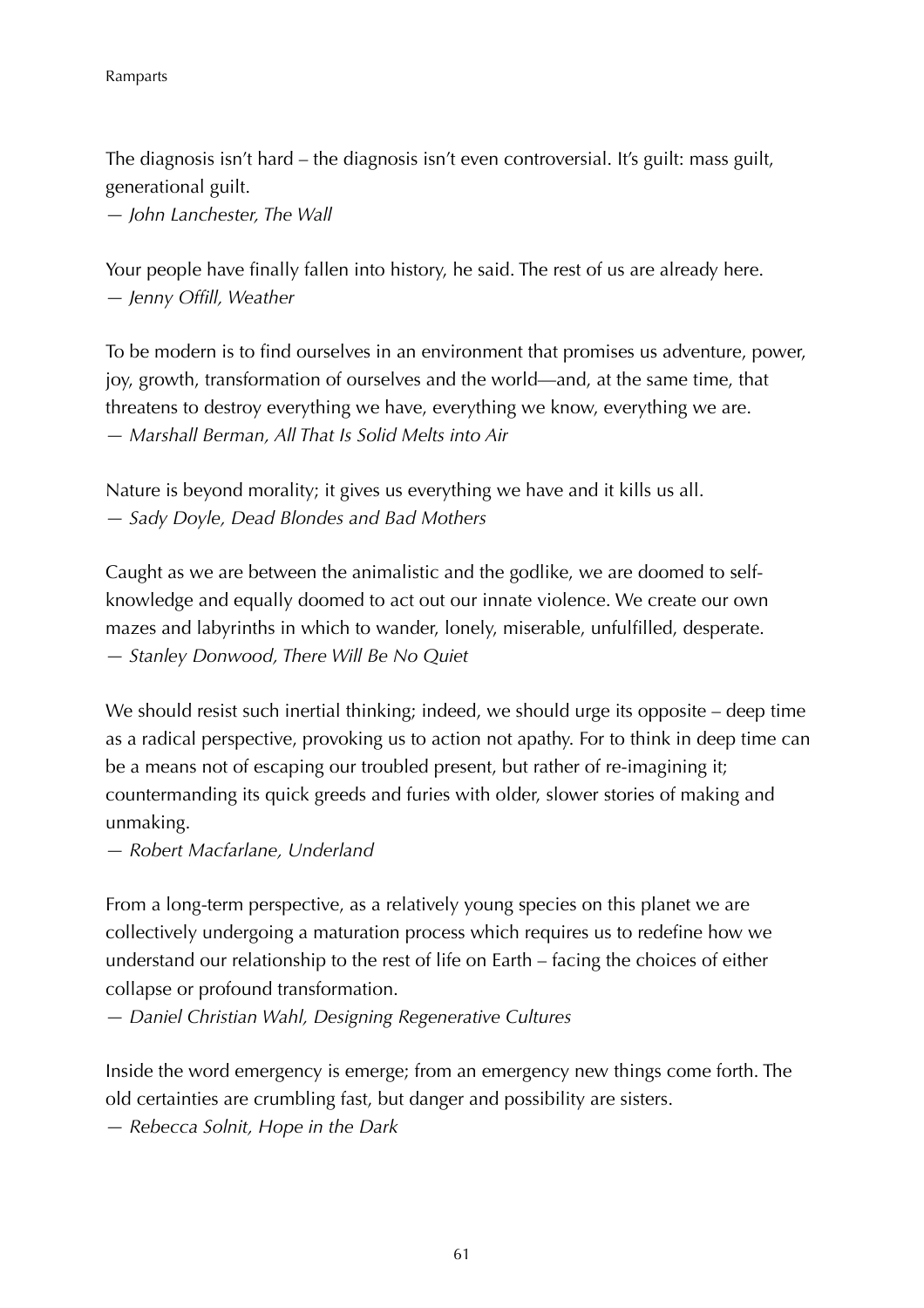#### Ramparts

We cannot solve a crisis without treating it as a crisis. *— Greta Thunberg, No One is Too Small to Make a Difference*

Hope is the thing with feathers That perches in the sound And sings the tune without the words, And never stops at all *— Emily Dickinson, Hope is the Thing with Feathers*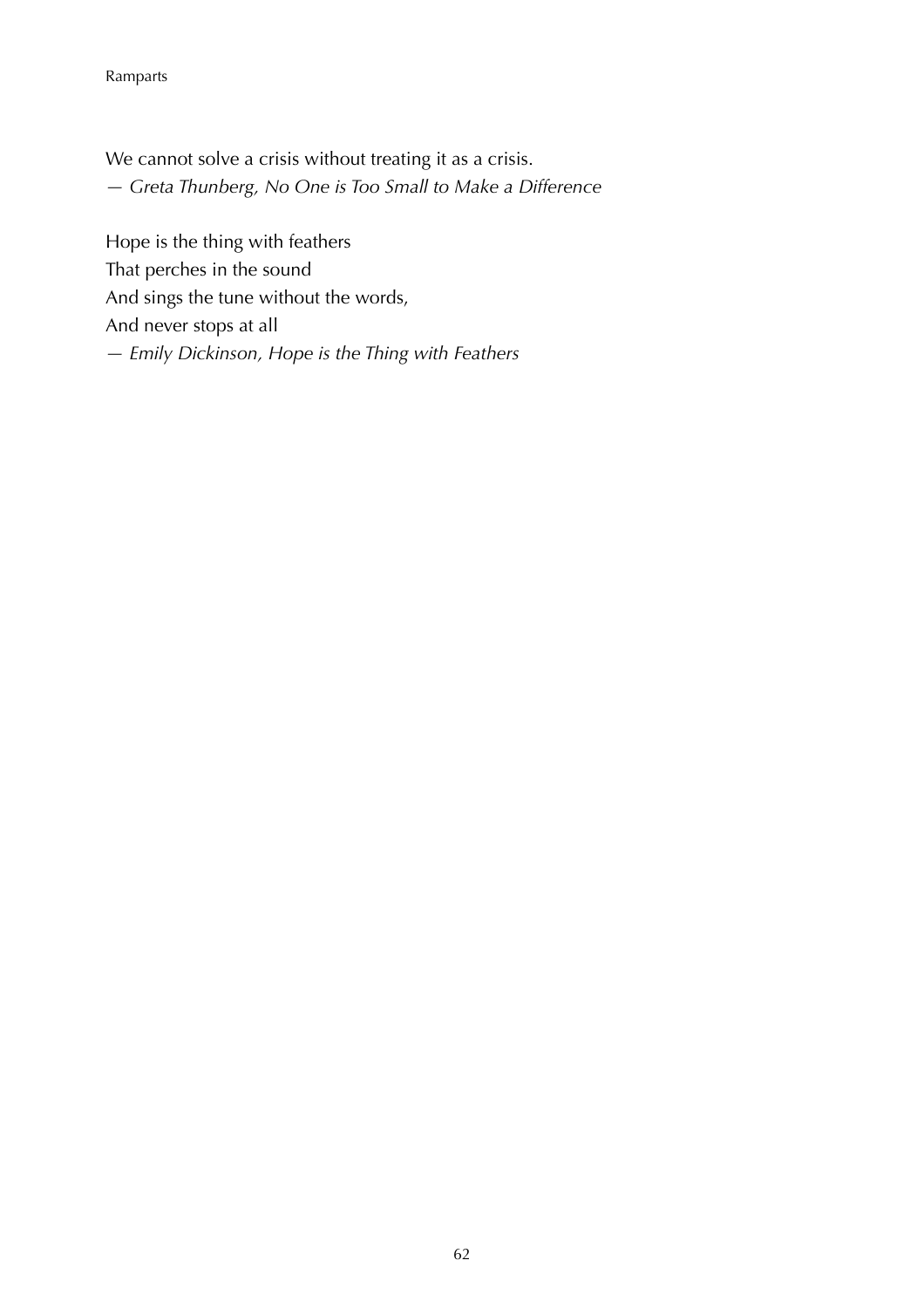### **Fragments**

It is difficult to move without leaving traces, crumbs, behind. *— Cristina Rivera Garza, The Taiga Syndrome*

I am a fragment Hurtling through space *— Alan Lightman, Song of Two Worlds*

I come to realize (all over again) that a fragmented take can sometimes be the most accurate.

*— Cedar Sigo, 'The Endless Overlay'*

I'm not comfortable with linear form. I mean I am genuinely more comfortable with a fragmented situation.

*— David Bowie interviewed by Hermann Vaske*

I hid from each of my lives in a fragment from another. There was rarely a connection between my actions, desires, and dreams.

*— Antonio Muñoz Molina, Like a Fading Shadow*

The search for origins ends with the discovery of fragments *— John Gray, The Soul of the Marionette*

Bit by bit, discoveries reconfigure our understanding of reality. This reality is revealed to us only in fragments. The more fragments we perceive and parse, the more lifelike the mosaic we make of them. But it is still a mosaic, a representation—imperfect and incomplete, however beautiful it may be, and subject to unending transfiguration. *— Maria Popova, Figuring*

Fragmentary impressions, scraps of others' memories and others' thoughts, still clung to me: what had washed up on my shores. *— James Sallis, Death Will Have Your Eyes*

These fragments I have shored against my ruins *— T. S. Eliot, The Waste Land*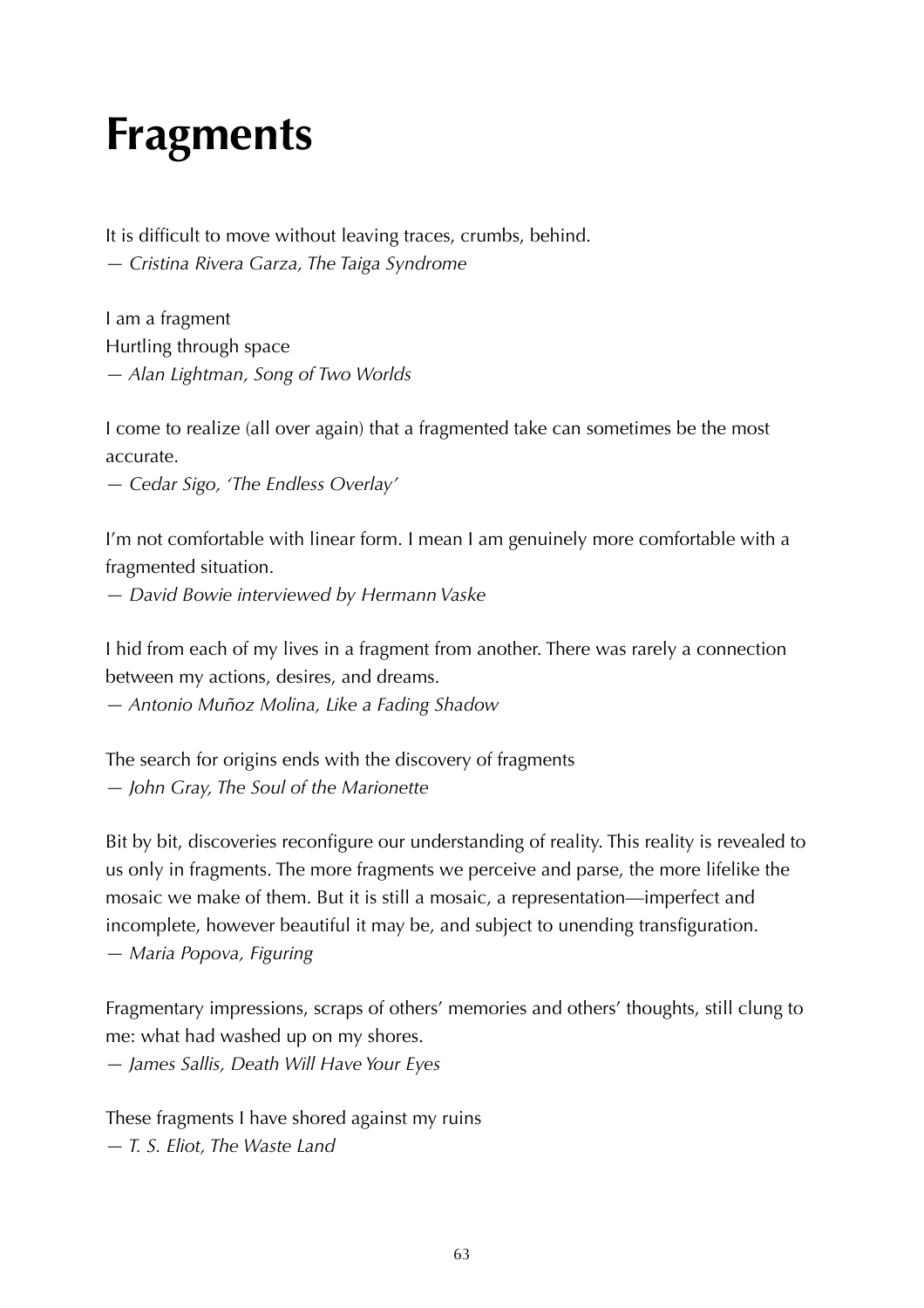for the fragment always grieves for its whole *— Robert Macfarlane, Landmarks*

each of us has some inner awareness of our own fragmentary, deconstructed state, and seeks refuge from this awareness in the illusion of wholeness. *— Stephen Frosh, Identity Crisis*

Are we perhaps condemned to wholeness, and every fragmentation, every quartering, will only be a pretence, will happen on the surface, underneath which, however, the plan remains intact, unalterable? Does even the smallest fragment belong to the whole? *— Olga Tokarczuk, Flights*

He is made of shards and broken fragments of the past, of prophecies and of dreams of his ancestral line. The tides of history break inside him, their current threatens to carry him away.

*— Hilary Mantel, The Mirror & the Light*

The adventure seeks him out *— Nathan Ward, The Lost Detective*

One clue might lead to many more,

if we could get a slender prompt from which to start.

*— Sophocles, Oedipus Rex*

In connecting the dots, traversing the gaps between fragments and stitching them together – a meaningful whole emerges.

*— Nick Sousanis, Unflattening*

With words we begin to leave traces behind us like breadcrumbs: memories in symbols for others to follow.

*— James Gleick, The Information*

He noticed everything and everything he saw was like a memory. Nothing surprised him. What he saw dissolved instantly into memory as if some intermediate stage in the process of cognition had been skipped.

*— Geoff Dyer, The Search*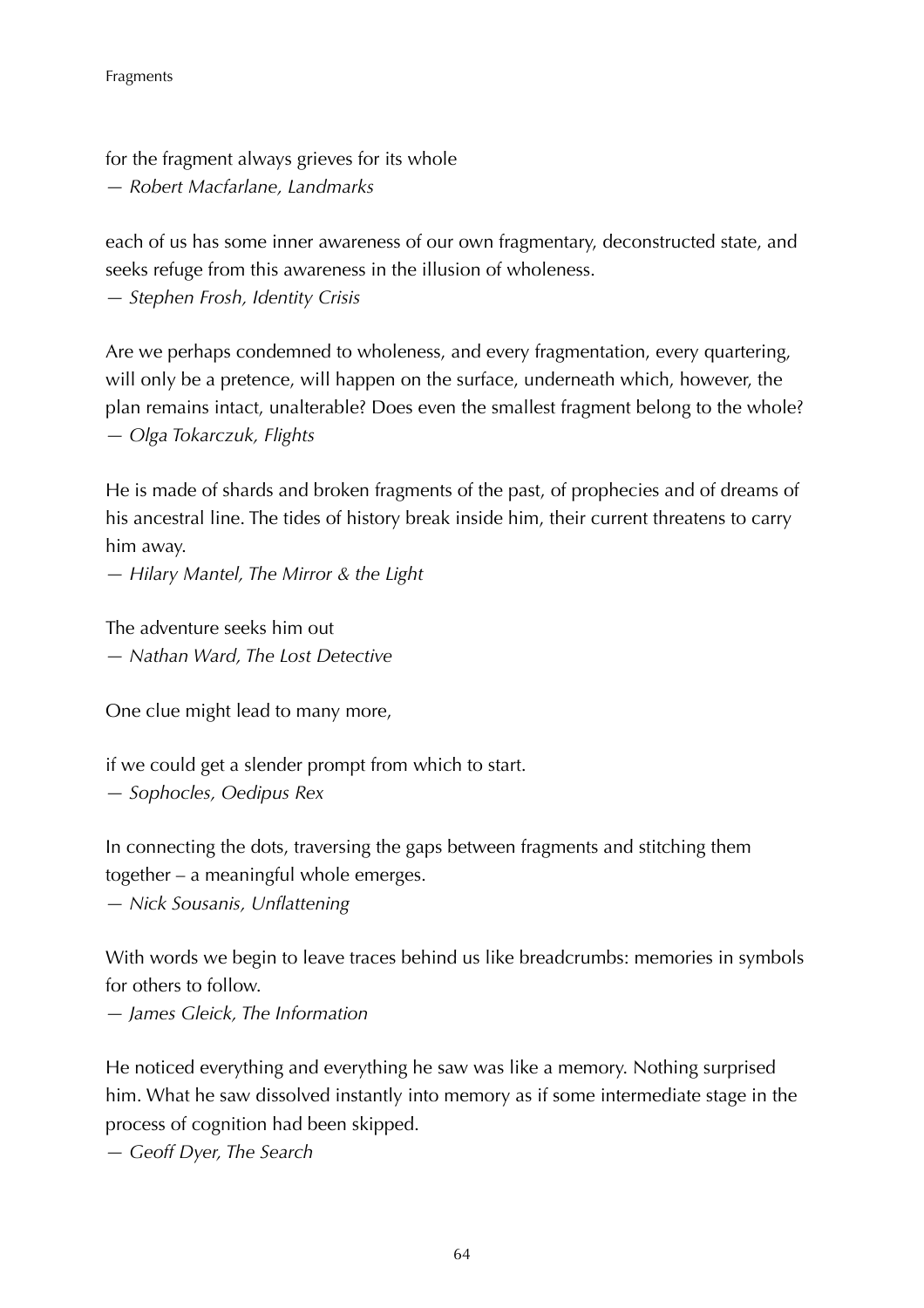It was all jumbled up. In it, the detective investigated the crime, tracked down every clue, interviewed every possible suspect, only to discover that he himself was the murderer.

*— Jenny Offill, Weathe*r

The ultimate plot of a noir film is where the detective ends up chasing himself—not just someone *like* a self. But this chasing-of-oneself is exactly what happens in any first person narrative because the narrating I is structurally different from the I that is the topic of the narration.

*— Timothy Morton, Humankind*

It's the worst thing in the world catching sight of yourself. *— Robin Robertson, The Long Take*

like all of us, a work in progress. *— Laura Cumming, The Vanishing Man*

We are all untied, is the thing. Untethered, floating, drifting, all these things. *— Megan Hunter, The End We Start From*

More questions than answers, and this usually meant a story. *— Danny Denton, The Earlie King & The Kid in Yellow*

But if stories are one of the ways we make sense of the world, they are also how we experience whatever doesn't makes sense, whatever cannot be fully understood. Stories are how we stand in the presence of mystery. If mystery, the genre, is about finding the answers, then mystery, that elusive yet essential element of fiction, is about finding the questions.

*— Maud Casey, The Art of Mystery*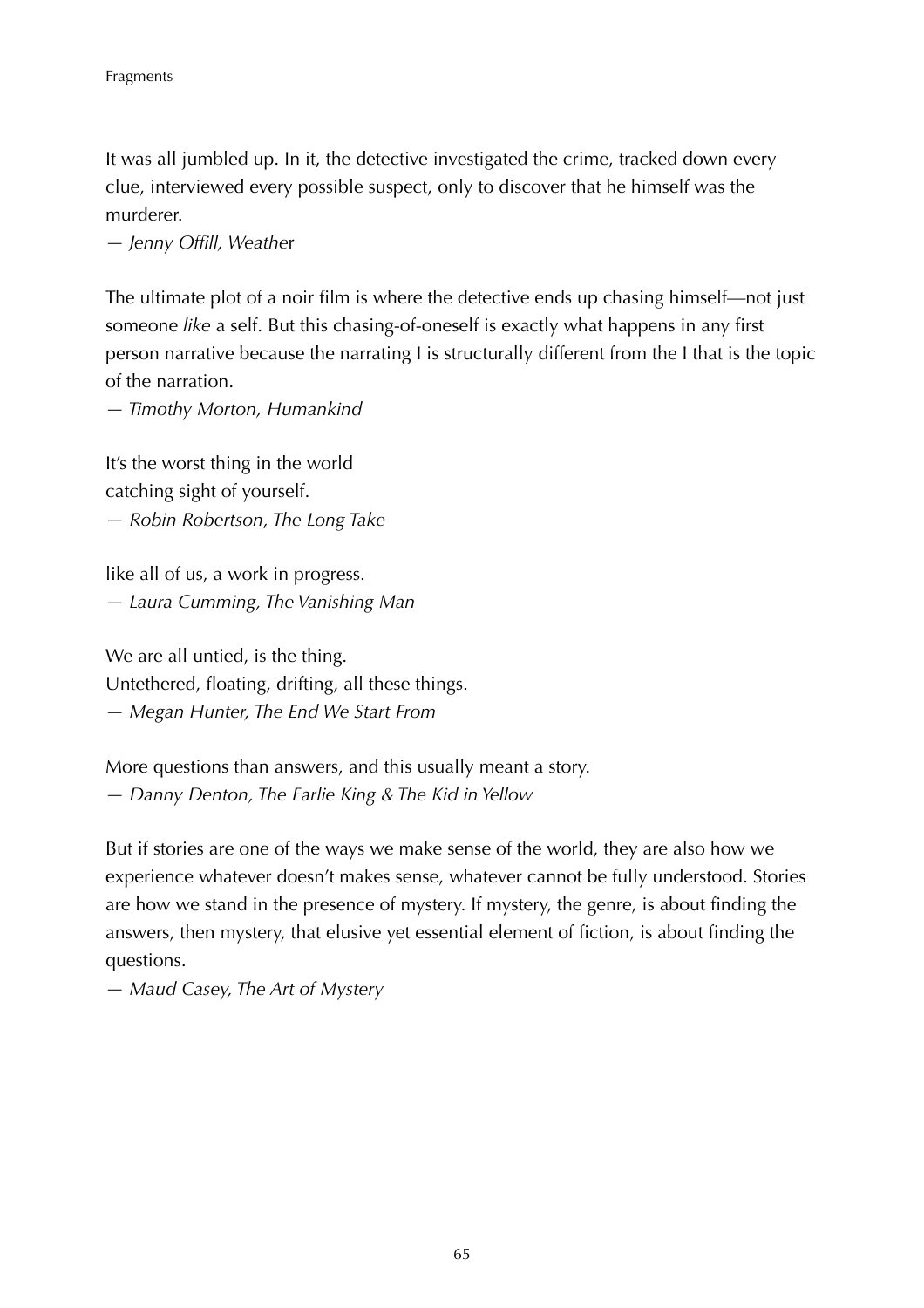## **Questions**

My instinct was for doubts and questions. *— Teju Cole, Open City*

here again was someone who knew the answers so wasn't asking questions, wasn't interested either, in how I might respond. *— Anna Burns, Milkman*

As we currently witness the melting of trust in science, politics, law, medicine, social systems and economics, it is clear that this era will require a reclaiming of trustworthiness. Lamenting the postmodern condition of multiple relative truths and impossible clarity is only partially useful in regaining trustworthiness. Beyond the cynicism that the postmodern dilemma delivers is the practical need for better questions, and more rigorous inquiry into complexity.

*— Nora Bateson, 'Warm Data'*

Totalitarian Truth excludes relativity, doubt, questioning; it can never accommodate what I would call the *spirit of the novel*.

*— Milan Kundera, The Art of the Novel*

But then, you do not come to authors for answers. You come to us for questions. We're really good at questions.

*— Neil Gaiman, The View from the Cheap Seats*

We make up stories in order to give a shape to our questions; we read or listen to stories in order to understand what it is that we want to know.

*— Alberto Manguel, Curiosity*

But above and beyond any moral questions about its creation, this is also just how it goes: fiction shaping belief shaping fiction. *— Sady Doyle, Dead Blondes and Bad Mothers*

I remember when there were no questions.

*— Tom Stoppard, Rosencrantz and Guildenstern Are Dead*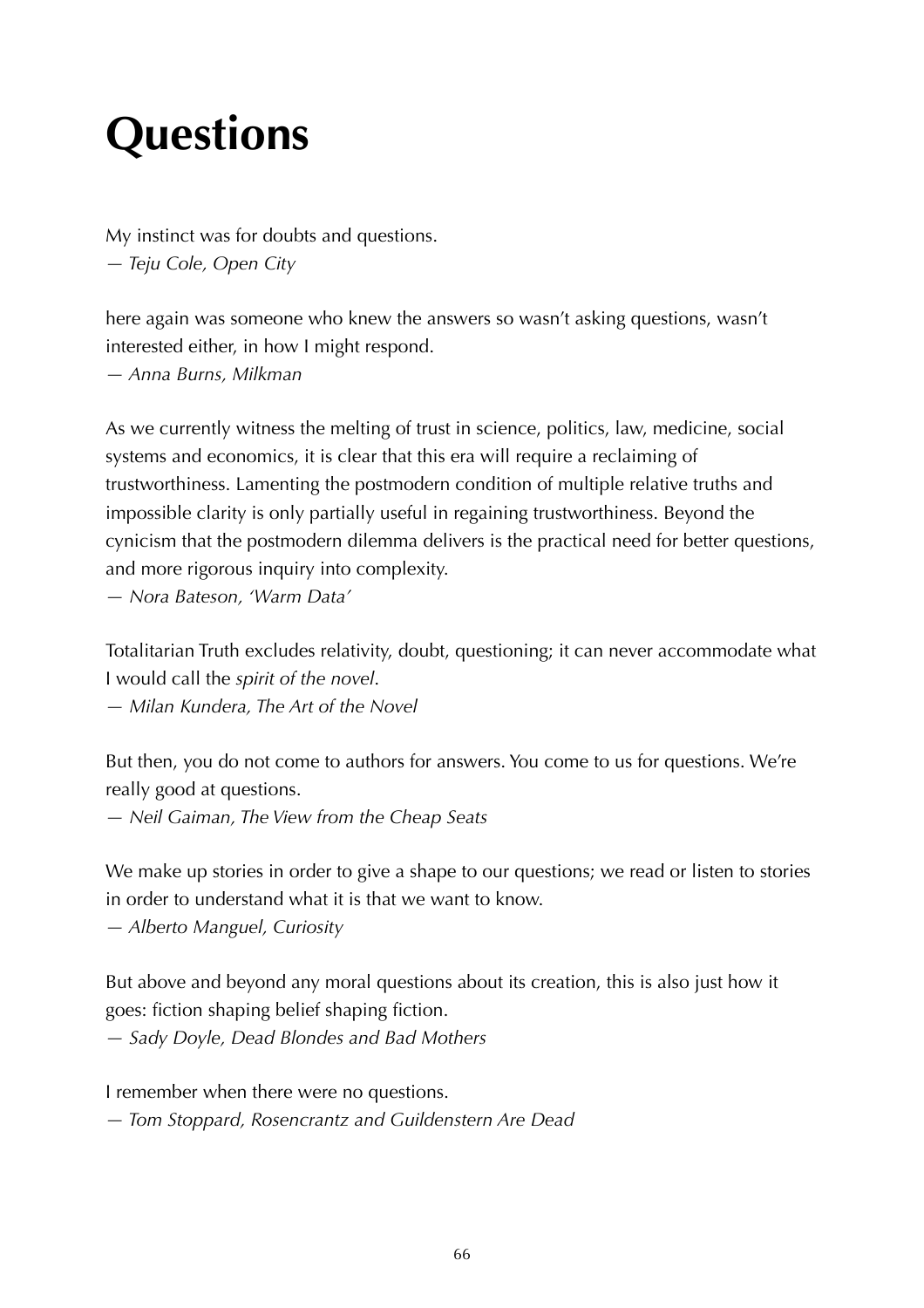Transgressing the norms of the feudal society was seen as something beyond despicable, and questioning religious dogma, status or power was perceived as a threat to all of society because it might provoke the wrath of God.

*— Lene Rachel Andersen & Tomas Björkman, The Nordic Secret*

A key aspect of individualism is the challenging of established orthodoxies. This mindset leads inevitably to the continuous questioning of anything and everything, ranging from the legitimacy of authority and prevailing economic doctrines to the interpretation of scripture and validity of scientific truths. But anyone who does not follow the standard social and intellectual trend is likely to be marginalised by the majority. *— Waq*ā*s Ahmed, The Polymath*

Unlearning is about questioning what you thought you knew.

*— Kyna Leski, The Storm of Creativity*

Only by acting, experimenting, questioning and acting again do you find out who and what you are.

*— Charles Handy, Myself and Other More Important Matters*

Questioning is all well and good, and often necessary, but sometimes creativity needs blind acceptance.

*— Alf Rehn, Dangerous Ideas*

None of us can stand outside all human understanding and conceptual schemes and talk of what there is or could be. We are all anchored where we are. This is a truism, but it can quickly result in questioning the possibility of any detached reasoning. *— Roger Trigg, 'Why Science Needs Metaphysics'*

We can't always answer our questions by following a closed set of rules, since some questions are undecidable.

*— Marcelo Gleiser, The Island of Knowledge*

Only the most naive of questions are truly serious. They are the questions with no answers. A question with no answer is a barrier that cannot be breached. In other words, it is questions with no answers that set the limits of human possibilities, describe the boundaries of human existence.

*— Milan Kundera, The Unbearable Lightness of Being*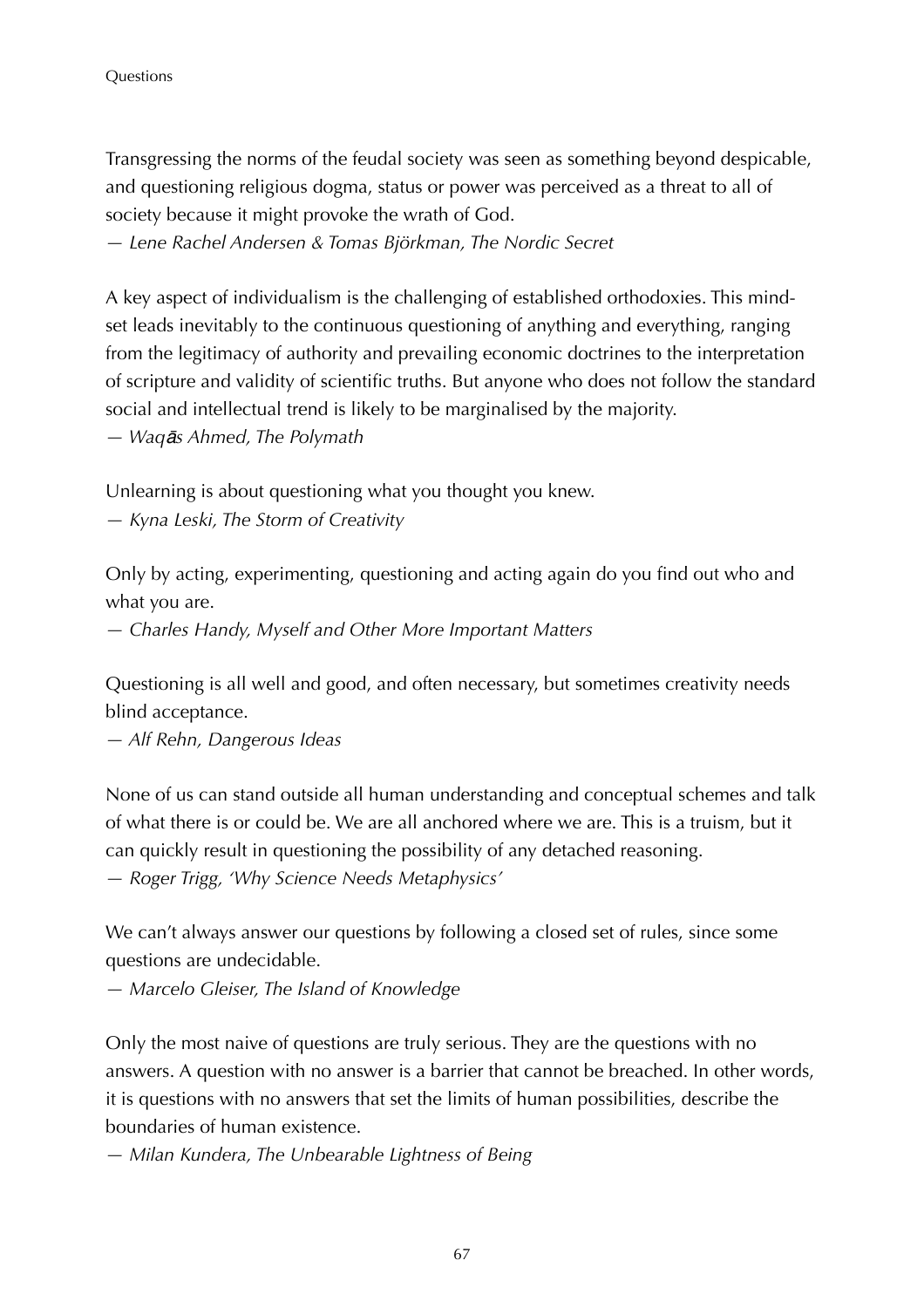#### Questions

It is easier to encourage questioning behavior, to have people take on new assignments they have never done before, and to create dramatic breaks with the past, including starting new units, in an atmosphere of trust and safety. Conversely, fear is an enemy of the ability to question the past or break free from precedent. *— Jeffrey Pfeffer & Robert Sutton, The Knowing-Doing Gap*

When we don't answer these questions as a community, when we have no agreements about why we belong together, the institutions we create to serve us become battlegrounds that serve no one. All energy goes into warring agendas, new regulations, stronger protective measures against those we dislike and fear. *— Margaret Wheatley, Finding Our Way*

More of us than ever before are questioning our institutions and the way they function. People are starting to think more for themselves and seeking alternatives to the structure of the organization chart and apparent security of the salaried job for life. *— Euan Semple, Organizations Don't Tweet, People Do*

Without questioning our worldview and the narrative that has shaped our culture, are we not likely to repeat the same mistakes over and over again? *— Daniel Christian Wahl, Designing Regenerative Cultures*

Why is it so important to learn to ask better questions that help to build positive relationships? Because in an increasingly complex, interdependent, and culturally diverse world, we cannot hope to understand and work with people from different occupational, professional, and national cultures if we do not know how to ask questions and build relationships that are based on mutual respect and the recognition that others know things that we may need to know in order to get a job done. *— Edgar Schein, Humble Inquiry*

That's the idea, let's ask each other questions.

*— Samuel Beckett, Waiting for Godot*

Ask questions, leave space and silence and let it fill – almost always worked. *— James Sallis, Sarah Jane*

More questions than answers, and this usually meant a story. *— Danny Denton, The Earlie King & The Kid in Yellow*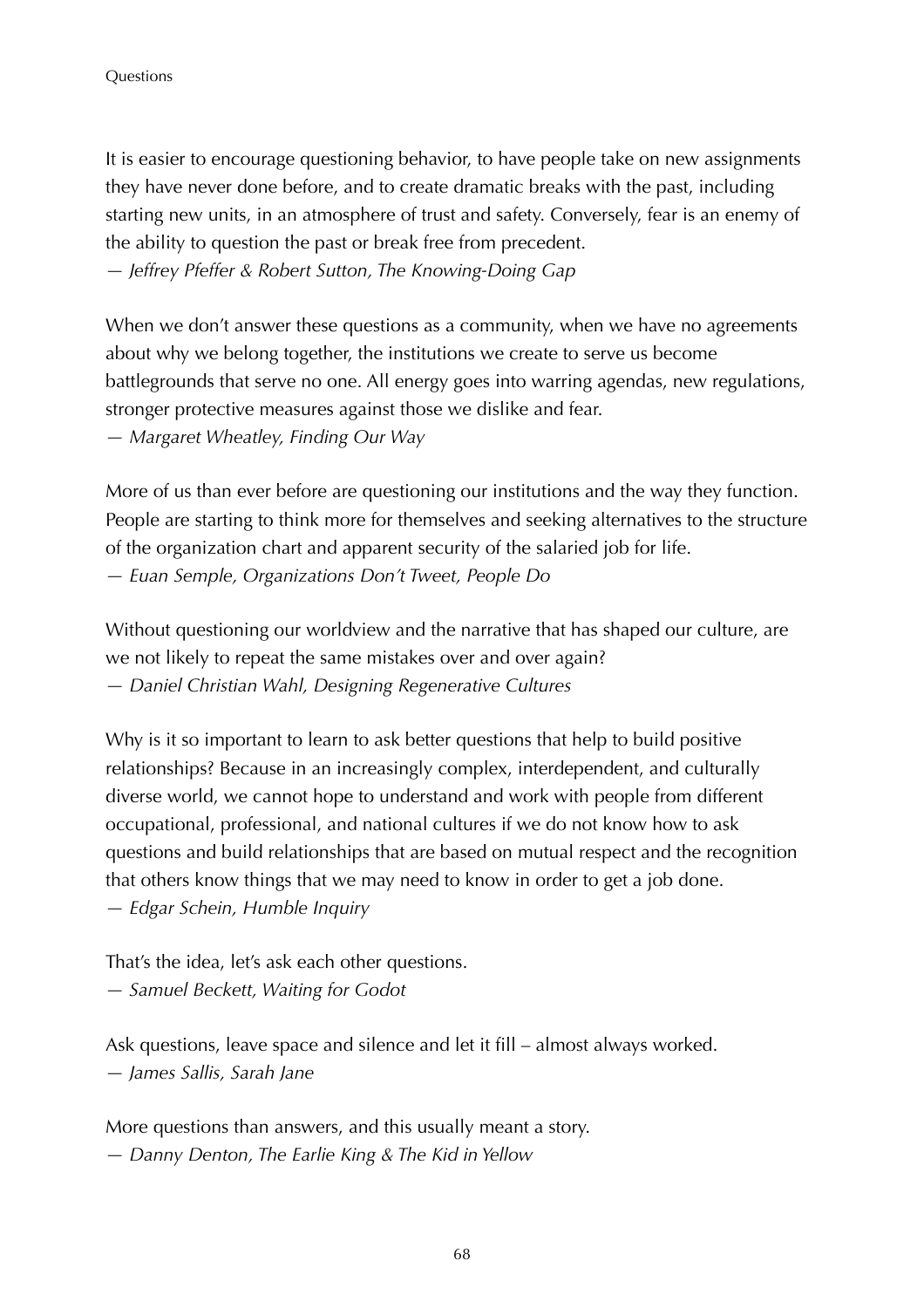The quest to find out who we are, as whole and singular human beings, the attempt to answer life's question is responsible, in some measure, for our delight in the stories of others. Literature is not "the world's answer" but rather a trove of more and better questions.

*— Alberto Manguel, Curiosity*

The writing had to answer a series of questions … these were the earliest acts of interrogation, of drawing myself into consciousness. *— Ta-Nehisi Coates, Between the World and Me*

Some people don't put question marks at the ends of questions any more

In case anyone should think they'd be so idealistic as to expect an answer *— Emily Berry, 'Everything Bad is Permanent'*

the questions have lost their definiteness, tangled amongst the cobwebs in my head. *— Emma Healey, Elizabeth is Missing*

These unanswered questions also mean we slide more easily into that space between yes and no, the intriguing chasm of maybe.

*— Maud Casey, The Art of Mystery*

Questions, more than answers, are the pathway to collective wisdom. *— Daniel Christian Wahl, Designing Regenerative Cultures*

Questions are a powerful way to uncover new possibilities. They help us tap into our own wisdom and approach our lives with curiosity and wonder. Questions help us develop a positive orientation towards the unknown.

*— Steven D'Souza & Diana Renner, Not Knowing*

Imagine how sad it would be if, one day, we arrived at the end of knowledge. With no more questions to ask, our creativity would be stifled, our fire within extinguished. *— Marcelo Gleiser, The Simple Beauty of the Unexpected*

The truth is that the more I know, the more questions I have. The more questions I have, the more I read, and that reading creates further questions.

*— Siri Hustvedt, A Woman Looking at Men Looking at Women*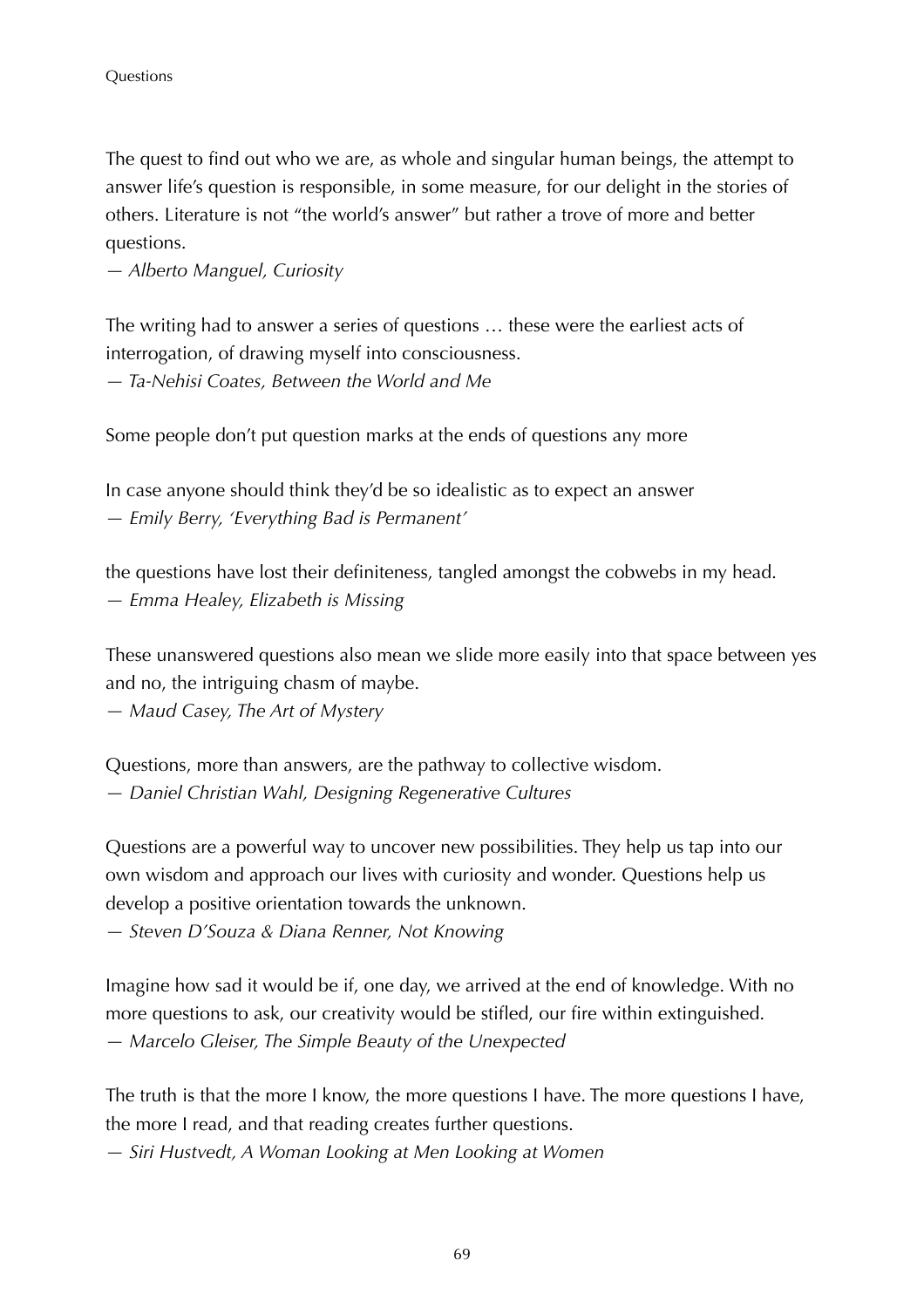Epistemological questions opened out of one another like the rounds of a turning kaleidoscope, always returning to the same point: I think I know something, but how can I know that I know what I know? *— Sarah Bakewell, At the Existentialist Café*

So much I've lost, I have nothing Except a fierce hunger To fathom this world. Naked, I knock on the door, Wearing only my questions. *— Alan Lightman, Song of Two Worlds*

He asked endless questions to order his thoughts, leaving "why" to the last. But in my thinking, I started with the last question, the "why" he hoped would be answered by all the others. Therefore I began with failure and had nowhere to go. *— Anne Michaels, Fugitive Pieces*

The work will never finish, we may never be free; we pick up the questions and continue.

*— Nisha Ramayya, 'Threads'*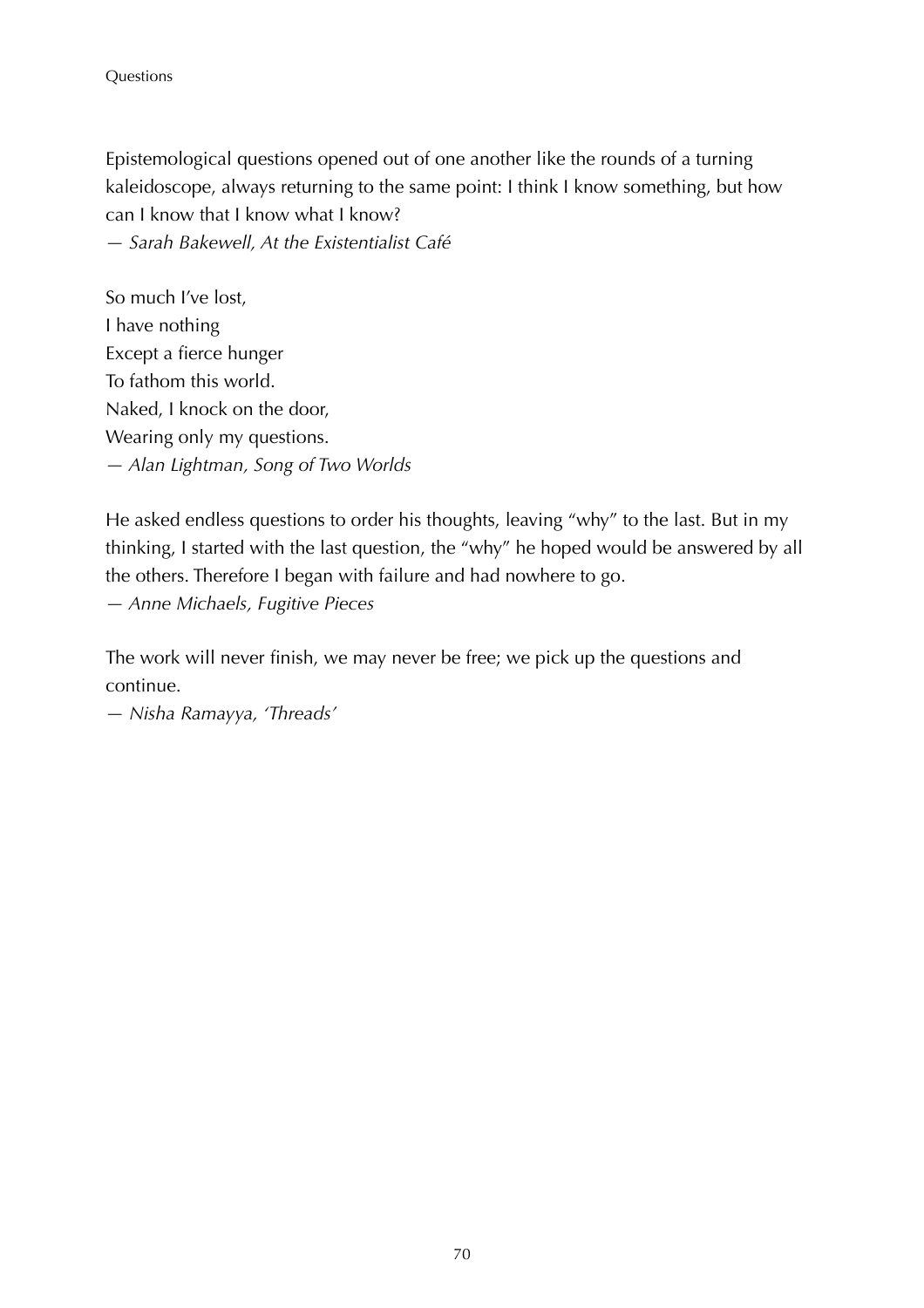### **Detection**

The adventure seeks him out *— Nathan Ward, The Lost Detective*

The more he pondered things the more restless he became, floundering in a sea of impulses. He had no responsibilities, no obligations, and found himself paralysed by choice, waiting to see what came his way.

*— Geoff Dyer, The Search*

So I am to be the unraveller, Moody thought. The detective: that is the role I am to play. *— Eleanor Catton, The Luminaries*

In a detective novel, you begin in a state of ignorance and advance toward knowledge, clue by clue. The little indicators add up at last to a revelation that sets the world to right and sees that justice is done, or at least provides the satisfaction of a world made clear in the end. If detective fiction is the literature of disillusion, then there's a much more common literature of illusion that aspires to deceive and distract rather than clarify. *— Rebecca Solnit, The Mother of All Questions*

Research is often portrayed as dreary and diligent, but for those with a taste for this detective work there's the thrill of the chase—of hunting data, flushing obscure things out of hiding, of finding the fragments that assemble into a picture. *— Rebecca Solnit, Recollections of My Non-Existence*

me, a homegrown detective, a private investigator of signs and coincidences. *— Olga Tokarczuk, Flights*

Those PI's in the novels have it all wrong. You don't have to go out and track people down. You just wait around the house and sooner or later the people come and find you. *— James Sallis, Black Hornet*

The clues that keep you on track are never where you look for them. They fall out of the pocket of somebody else's suit you pick up at the cleaners. In the tune you can't stop humming, that you never heard in your life. They're at the wrong number you dial in the middle of the night. The signs are in those old familiar places you only think you've never been before. But you get used to seeing them out of the corner of your eye, and